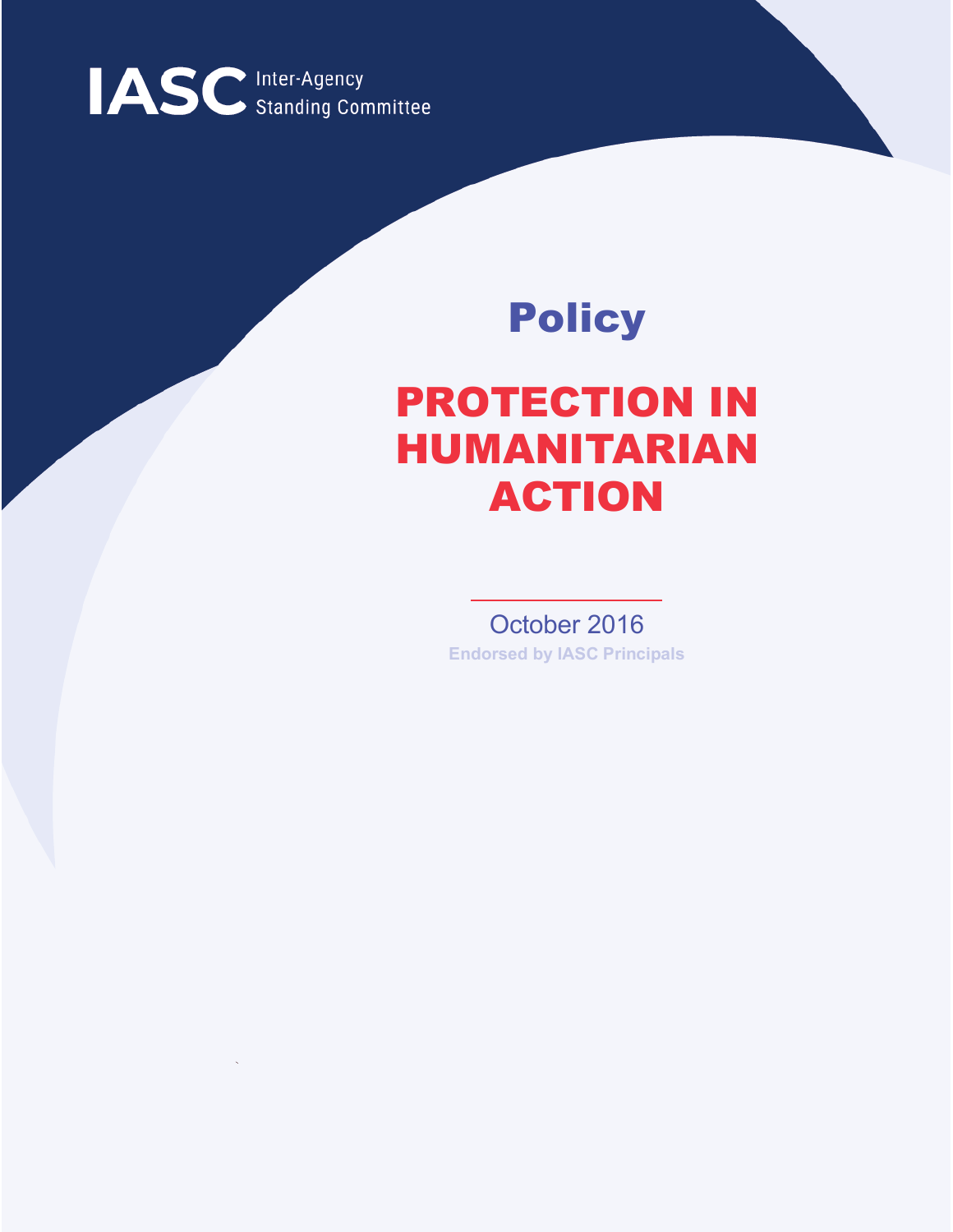

## INTER-AGENCY STANDING COMMITTEE POLICY ON PROTECTION IN HUMANITARIAN ACTION

## 1. BACKGROUND AND PURPOSE OF THE POLICY

In a statement issued in December 2013, the Principals of the Inter-Agency Standing Committee (IASC) affirmed that all humanitarian actors have a responsibility to place protection at the center of humanitarian action.<sup>1</sup> As part of preparedness efforts, immediate and life-saving activities, and throughout the duration of a crisis and beyond, it is thus incumbent on Humanitarian Coordinators, Humanitarian Country Teams and clusters to ensure that "protection of all persons affected and at-risk [informs] humanitarian decision-making and response, including engagement with States and non-State parties to conflict." The IASC has committed to a systemwide and comprehensive response to conflict and disasters. This response is driven by the needs and perspectives of affected persons, with protection at its core.

Civilians are often subjected to violence, abuse, coercion and deprivation during armed conflict. Experience shows that parties to conflict often violate the principles of distinction, proportion and precaution in the conduct of hostilities. The IASC's approach to protection emphasizes that under international law authorities at all levels of government hold the primary obligation and responsibility to respect, protect and fulfil the rights of persons on their territory or under their jurisdiction. In armed conflict, non-State armed groups (NSAGs), although not party to international humanitarian law (IHL) treaties, are bound to respect IHL – including the fundamental obligation to distinguish between civilians and fighters in the conduct of hostilities and the obligation to take all feasible precautions to protect the civilian population and civilian objects under their control against the effects of attacks. (See Annex I of this policy for more on the normative framework for protection.) In addition, de facto authorities or non-state armed groups that exercise government-like functions and control over territory are increasingly expected to respect international human rights norms and standards when their conduct affects the human rights of individuals under their control.

In armed conflict, other situations of violence and disasters, international and national humanitarian organizations have a crucial role to play in offering their services to help prevent and to alleviate human suffering. A strategic, comprehensive and collective approach to protection in humanitarian response can enhance the overall ability of humanitarian actors to analyze, prioritize and respond effectively to violations of international human rights law and international humanitarian law (hereinafter collectively referred to as "violations"), including the risks and consequences of violence, abuse, coercion and deprivation occurring in humanitarian crises.

 $\overline{a}$ 

<sup>1</sup> IASC, Statement on the Centrality of Protection, 17 December 2013 http://www.refworld.org/pdfid/52d7915e4.pdf.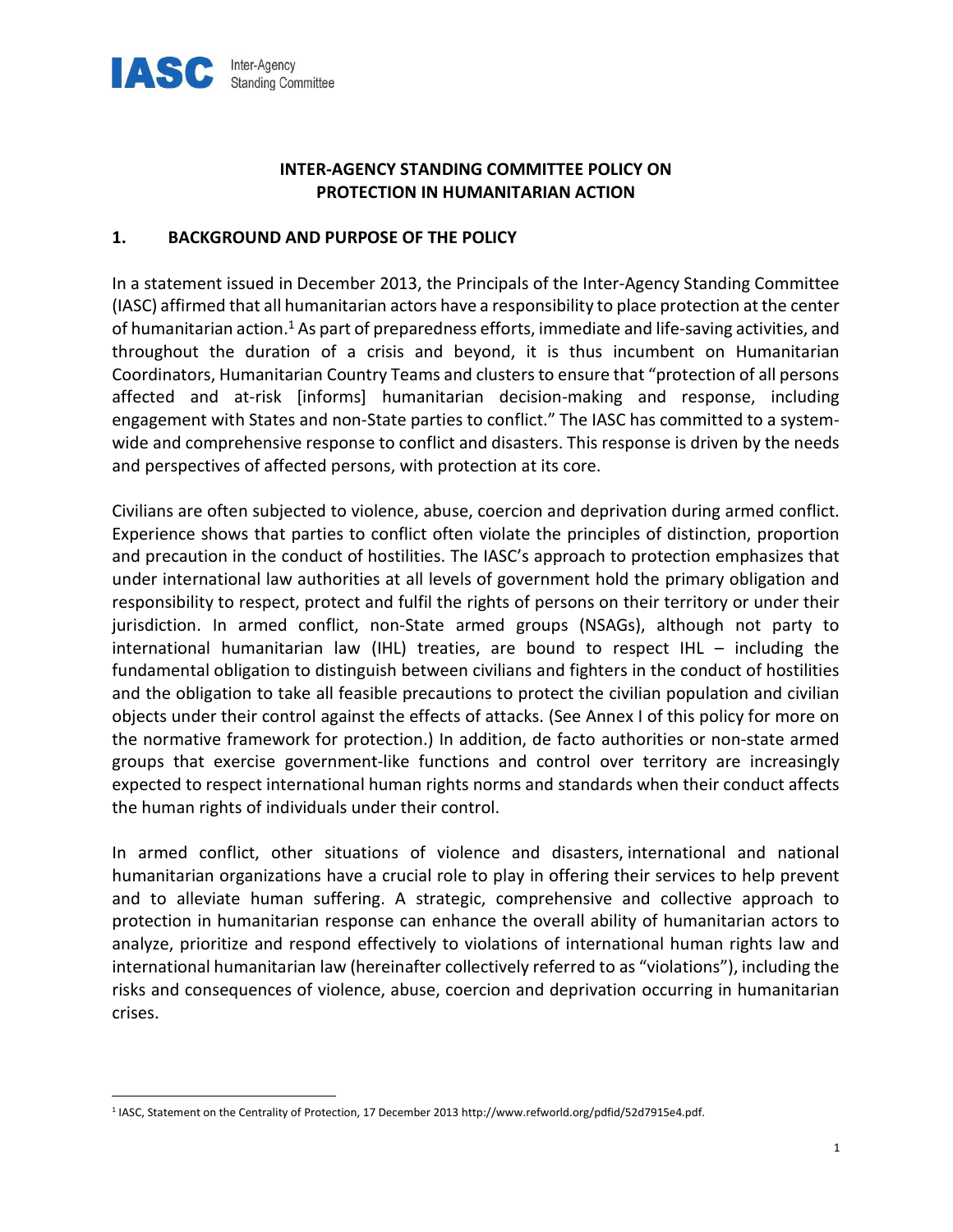

This policy defines the centrality of protection in humanitarian action, as per the December 2013 statement of the IASC Principals, as well as the process for its implementation at country level. In doing so, it seeks to reinforce complementary roles, mandates and expertise of all relevant actors. Specifically, this policy emphasizes an IASC commitment to prioritize protection and contribute to collective protection outcomes, including through the development of an HCT protection strategy to address the most critical and urgent risks and violations. It also underlines the need to implement this commitment in all aspects of humanitarian action and across the Humanitarian Programme Cycle (HPC). As such, the collective IASC roles and responsibilities in placing protection at the center of humanitarian action are explained, with due consideration for mandates and expertise and in line with humanitarian principles.

This policy is intended to support and build on the IASC's Policy on the Protection of Internally Displaced Persons (1999).<sup>2</sup> It also seeks to complement other initiatives in support of protection, particularly the United Nations (UN) Human Rights Up Front Initiative (HRUF).<sup>3</sup> Humanitarian actors must also strictly adhere to the IASC commitments related to Protection from Sexual Exploitation and Abuse (PSEA): this means working proactively to prevent and protect affected persons from any abuse by humanitarian actors themselves.<sup>4</sup>

## 2. DEFINING THE CENTRALITY OF PROTECTION IN HUMANITARIAN ACTION

The IASC defines protection as:

"… all activities aimed at obtaining full respect for the rights of the individual in accordance with the letter and the spirit of the relevant bodies of law (i.e. International Human Rights Law (IHRL), International Humanitarian Law, International Refugee law (IRL))."<sup>5</sup>

This definition is comprehensive in scope, both in terms of the legal framework for protection ("full respect") and in terms of the strategies and methods by which protection can be achieved ("all activities").

Fundamentally, protection encompasses efforts pursued by humanitarian actors in all sectors to ensure that the rights of affected persons and the obligations of duty bearers under international law are understood, respected, protected and fulfilled without discrimination.

In practice, for a humanitarian response to be protection-oriented, it is essential to understand and seek to prevent, mitigate or end actual and potential risks, including violations of international humanitarian and human rights law, producing the harm that affected persons

<sup>2</sup> Protection of Internally Displaced Persons, Inter Agency Standing Committee Policy Paper, December 1999, https://interagencystandingcommittee.org/system/files/legacy\_files/FINALIDPPolicy.pdf

<sup>&</sup>lt;sup>3</sup> Rights up Front: A Plan of Action to Strengthen the UN's role in Protecting People in Crisis, 2013. www.un.org/sg/humanrightsupfront

<sup>4</sup> IASC Statement on Protection from Sexual Exploitation and Abuse (December 2015) and Statement of Commitment on Eliminating Sexual Exploitation and Abuse by UN and Non-UN Personnel (December 2006).

<sup>&</sup>lt;sup>5</sup> Protection of Internally Displaced Persons, Inter Agency Standing Committee Policy Paper, pg.4 December 1999, https://interagencystandingcommittee.org/system/files/legacy\_files/FINALIDPPolicy.pdf See also, Giossi Caverzasio, Sylvie (2001) Strengthening Protection in War: a Search for Professional Standards. Geneva: ICRC, p 19.The definition was originally adopted by a 1999 Workshop of the International Committee of the Red Cross (ICRC) on Protection.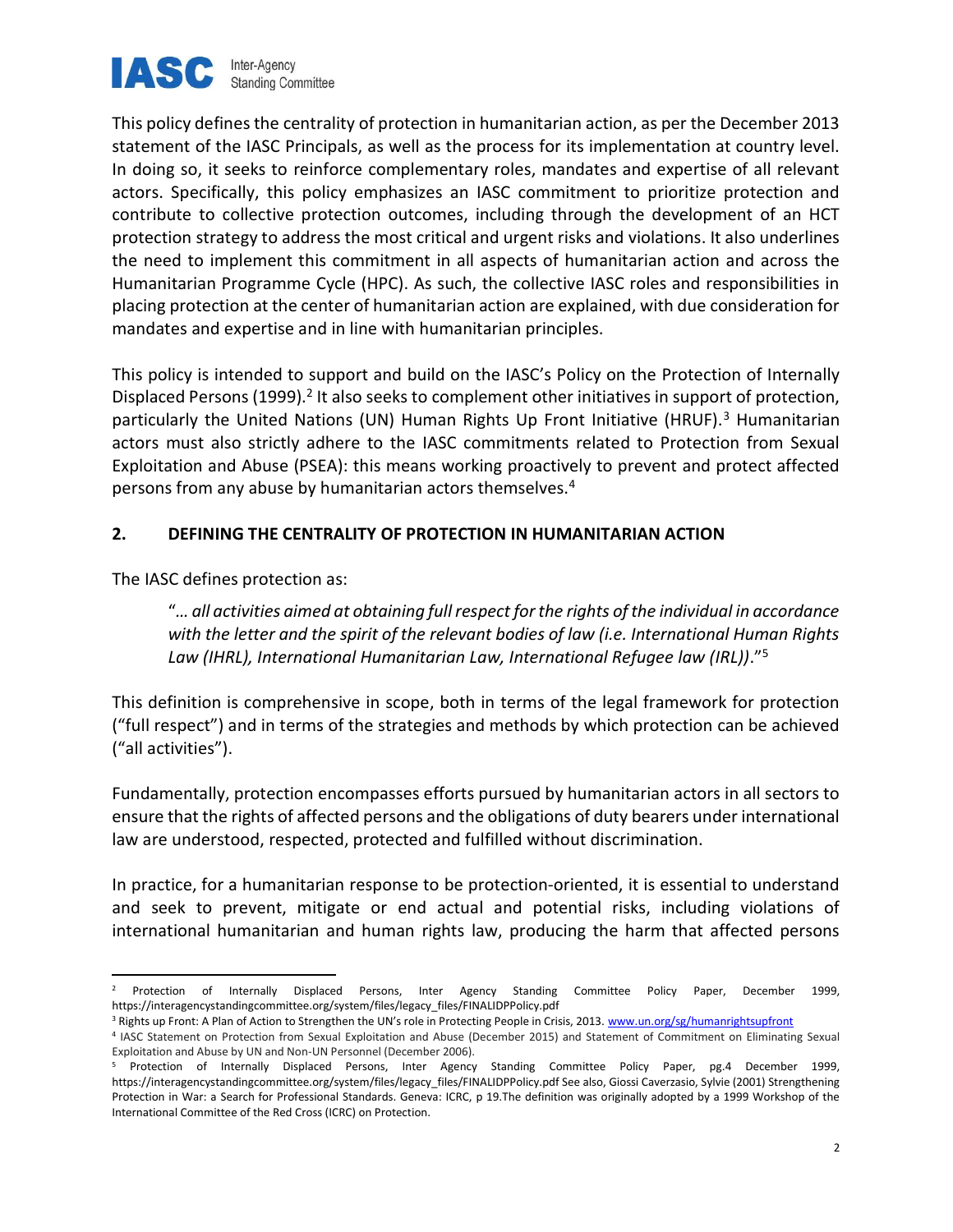

experience during a conflict or disaster. This requires a continuous analysis of risks people face, of threats, vulnerabilities and capacities of affected persons, and of the commitment and capacities of duty bearers to address risk factors. It also requires the identification of measures to reduce those risks, avoid exacerbating risk, including to stop and prevent violations, avoid reinforcing existing patterns of violence, abuse, coercion or deprivation and restoring safety and dignity to people's lives. This analysis provides the evidence-base for programming, advocacy and dialogue for the purpose of influencing and changing behaviours and policies in support of a more favourable protection environment.

Protection demands meaningful engagement with affected persons during all phases of a response in a manner that recognizes and is sensitive to age, gender and diversity. A meaningful engagement that goes beyond dialogue and risk assessment should enable humanitarian actors to respond to the priorities of affected persons and determine the impact of humanitarian action (or inaction) on them and, in turn, to design, implement and adapt activities that address or prevent patterns of violence, abuse, coercion and deprivation and assist people to claim their rights.<sup>6</sup> Persons who are socially marginalized, for example, tend to face a heightened risk during a crisis due to their already limited resources, access to information, contacts and safe coping mechanisms. Children, in particular, face increased risks and vulnerabilities and make up half of the affected population. Often times, affected persons are able to identify the risks they face and their own capacities to address these risks. As such, specific risks such as sexual violence, explosive hazards, family separation or forced displacement, which can affect men, women, girls and boys differently, are more likely to be detected through meaningful engagement with affected populations.

## 3. RESPONSIBILITY FOR THE CENTRALITY OF PROTECTION

Given the multifaceted nature of protection threats and the complex contexts in which they arise, complementary, coordinated and collaborative actions by multiple organizations and authorities are required. Making protection central to humanitarian action thus demands a system-wide commitment (See Annex II for more details on the roles and responsibilities in relation to protection of different actors and entities within the IASC framework).

In their 2013 statement, the IASC Principals call on the full range of actors at country level to place protection at the centre of humanitarian action: Humanitarian Coordinators, Humanitarian Country Teams and Clusters. The Humanitarian Coordinator is responsible for leading and coordinating relevant organizations<sup>7</sup> to design and deliver a humanitarian response that is principled, timely, effective and efficient, and contributes to longer-term recovery. Accordingly, the Humanitarian Coordinator has a fundamental role to play in ensuring that protection informs

7 . See the Terms of Reference of the Humanitarian Coordinator:

<sup>&</sup>lt;sup>6</sup>For example, food distributions may be followed by attacks on civilians by armed forces. Armed groups may subject medical facilities to incursions during which medical personnel are threatened and patients are taken away. People's movement may be restricted and they may be deprived of essential goods and services as a method of punishment directed at certain political, ethnic, or religious groups. Continuous deliberate deprivation of certain population groups may in turn leave people vulnerable to exploitation, such as sexual abuse or trafficking. The delivery of assistance may be impeded by the presence of explosive hazards.

https://www.humanitarianresponse.info/en/system/files/documents/files/HC%20Terms%20of%20Reference.pdf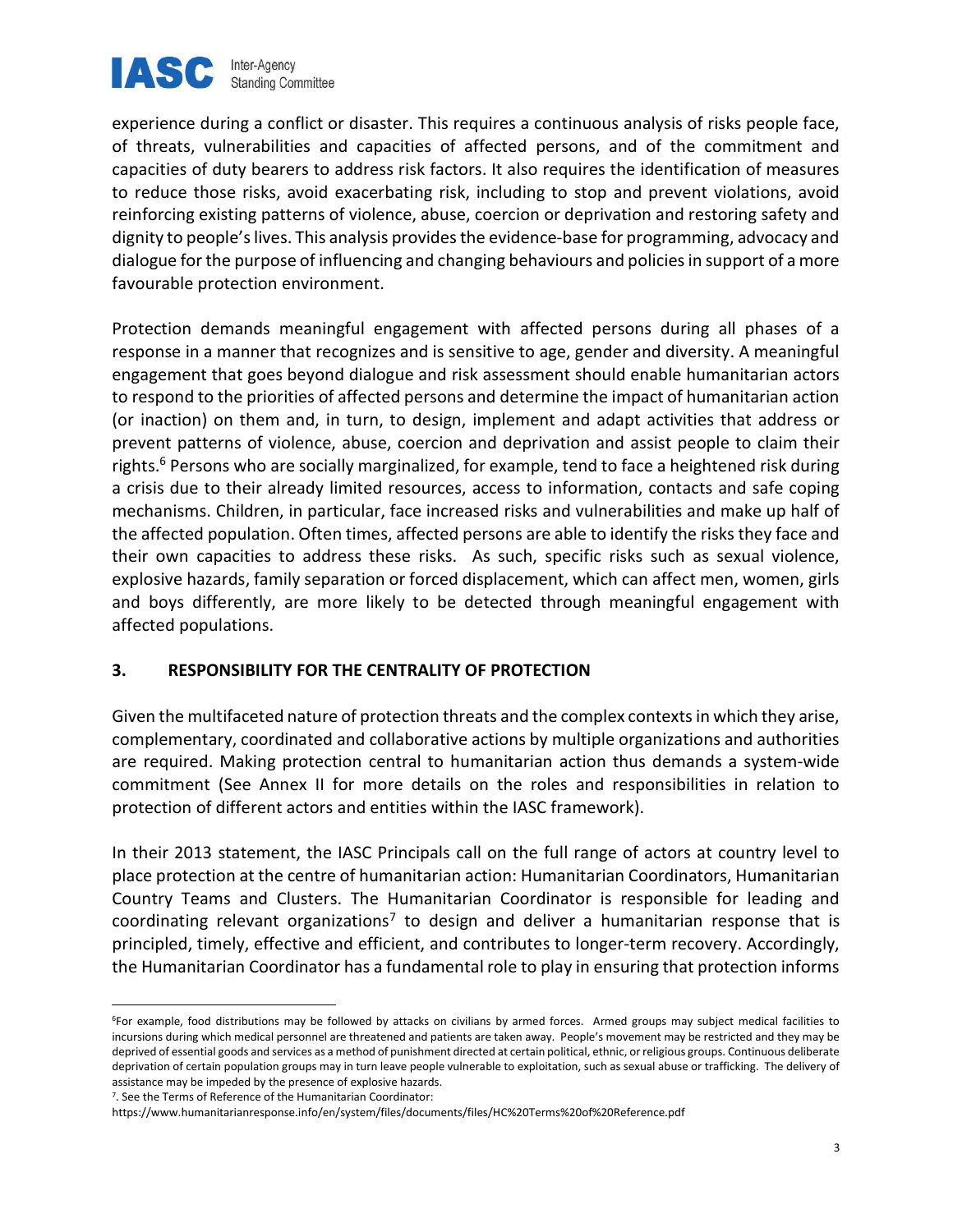

decision-making in the HCT and that protection priorities are identified and result in collective action. The HCT, as the strategic and operational decision-making forum established and led by the HC, must likewise commit, in accordance with each member's expertise and mandate, to share information and analysis on protection as well as to prioritize and contribute to collective efforts to enhance protection for affected persons.

All humanitarian actors, irrespective of their sector-specific expertise, can contribute to protection of affected persons by committing to:

- Address protection issues that intersect with their formal mandates and sector-specific responsibilities;
- Engage collectively to achieve meaningful protection outcomes that reduce overall risks to affected persons by decreasing threats, reducing vulnerability and enhancing capacities;
- Mobilize other actors within and beyond the humanitarian system, as appropriate, to contribute to collective protection outcomes; and
- Evaluate commitments and progress towards placing protection at the center of the humanitarian response.

By committing to these four actions, which are explained in some detail below, humanitarian actors are more capable of ensuring a comprehensive and effective humanitarian response with protection at its core.

## 3.1 Address protection issues that intersect with formal mandates and sector-specific responsibilities

The Sphere Standards set out four protection principles that can be used to inform humanitarian response and to address protection issues through protection mainstreaming, protection integration, or specialized protection activities:

- Avoid exposing people to further harm as a result of your actions.
- Ensure people's access to impartial assistance in proportion to need and without discrimination.
- Protect people from physical and psychological harm arising from violence and coercion.
- Assist people to claim their rights, access available remedies, and recover from the effects of abuse.

## 3.1.1 Protection mainstreaming

Protection mainstreaming,<sup>8</sup> an imperative for all humanitarian actors engaged in humanitarian response, ensures a protection lens is incorporated into operations. It is a way of designing and implementing all programmes so that protection risks and potential violations are taken into

<sup>&</sup>lt;sup>8</sup> Different actors use different definitions for this term. The Global Protection Cluster Protection Mainstreaming Task Team defines protection mainstreaming as the process of incorporating protection principles and promoting meaningful access, safety and dignity in humanitarian aid (GPC Protection Mainstreaming Training Package). Some actors use the terminology of "safe programming", either as synonymous with protection mainstreaming or as a variation on protection mainstreaming. Conversely, some actors consider the safety, dignity and accessibility of aid (or "safe programming") to be primarily about meeting the basic minimum technical standards of humanitarian assistance and as distinct from protection itself.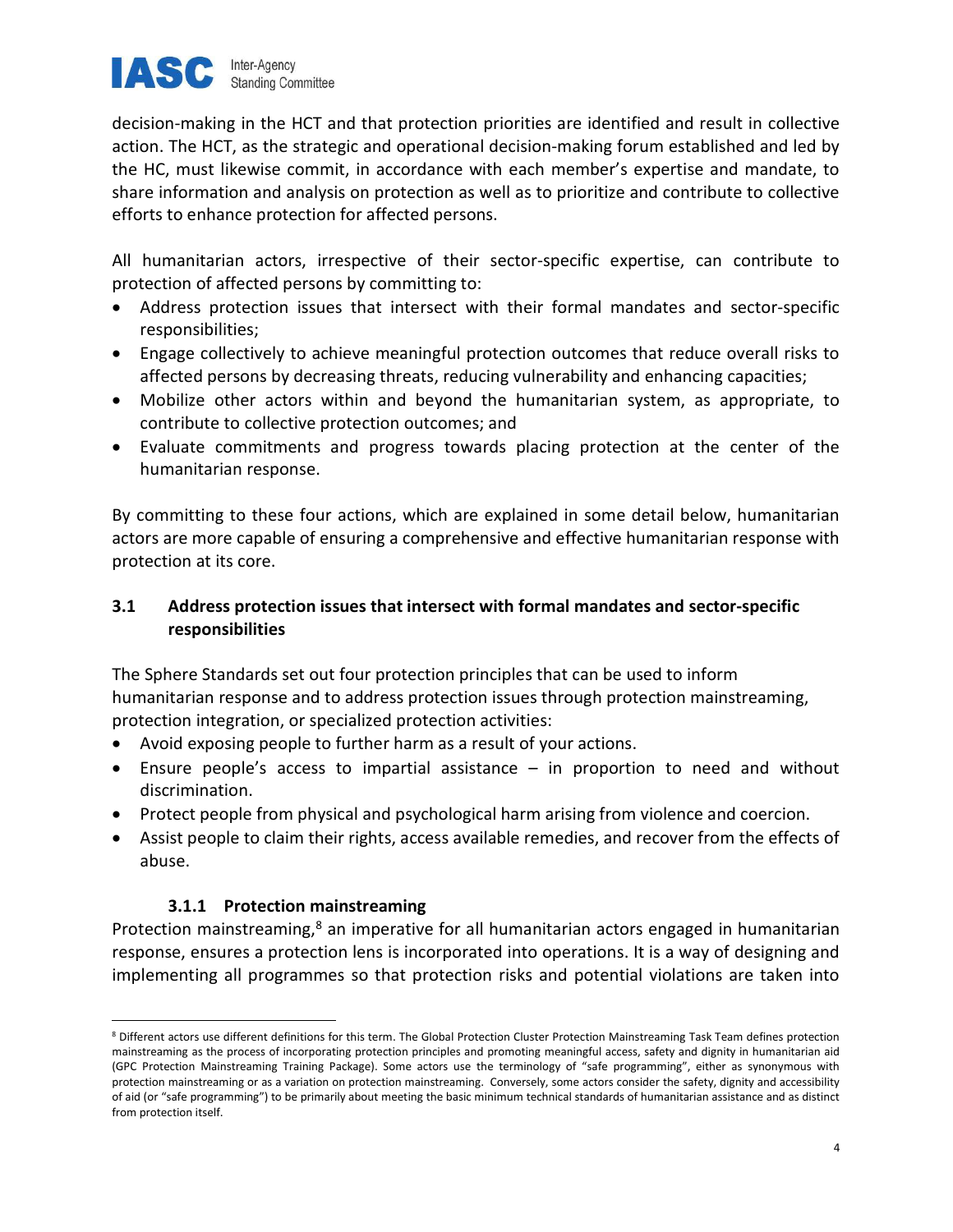

consideration. To mainstream protection, actors need to understand who is at risk, from what or whom as well as why, and the consequences their actions or inaction may have on the threats people experience and their vulnerability and capacity vis a vis these threats . This includes knowing how and where to refer people in need for specialist support to prevent or recover from violence and exploitation, as well as understanding when, how, and to whom to refer specialized protection issues.<sup>9</sup>

## 3.1.2 Protection integration

Protection integration involves incorporating protection objectives into the programming of other sector-specific responses (i.e. beyond the protection sector response) to achieve protection outcomes. Integrated protection programming requires all humanitarian actors to commit, wherever feasible and appropriate, to protection objectives in the design of their activities. It can therefore support the system-wide commitment to the centrality of protection because it relies on different actors (i.e. protection and non-protection) to work individually and together as part of a multi-sector humanitarian response.

## 3.1.3 Specific and/or specialized protection activities

Protection actors and humanitarian actors with protection expertise play a key role in ensuring the implementation of specialized protection activities and services that aim to meet targeted protection objectives.<sup>10</sup> The scale and scope of such activities and specific areas of expertise of these actors vary greatly, ranging from the incorporation of small scale protection activities within a wider humanitarian response to large stand-alone programmes in specific technical areas run by specialized protection actors. It is equally important for protection actors to make their protection expertise available to other clusters.

## 3.2 Engage collectively to achieve meaningful protection outcomes

Emerging, on-going or protracted crises that create risks to affected persons require coordinated, coherent, strategic and multidisciplinary responses. The HPC consists of a set of inter-linked tools to assist the Humanitarian Coordinator and members of the HCT to prepare for, manage and deliver this coordinated and multidisciplinary response, which comprises both assistance and protection. Depending on the operational context, however, it is often necessary to develop a comprehensive protection strategy to focus HCT attention and action on protection priorities beyond the scope of the Humanitarian Response Plan (HRP) or the protection cluster strategy.

 $9$  Clusters should work with the protection cluster and specialized actors to ensure referral pathways are in place particularly for issues relating to gender-based violence, child protection, and psychosocial support.

<sup>&</sup>lt;sup>10</sup> By way of example, standalone protection activities can include protection monitoring and reporting as well as activities aimed at preventing or responding to specific protection risks (e.g. gender-based violence), violations (e.g. lack of access to documentation, restrictions on freedom of movement) and needs, including for specific groups such as women, children, persons with disabilities, older persons, displaced persons, and migrants. Activities can thus range from documentation, mine action, psychosocial care to rule of law.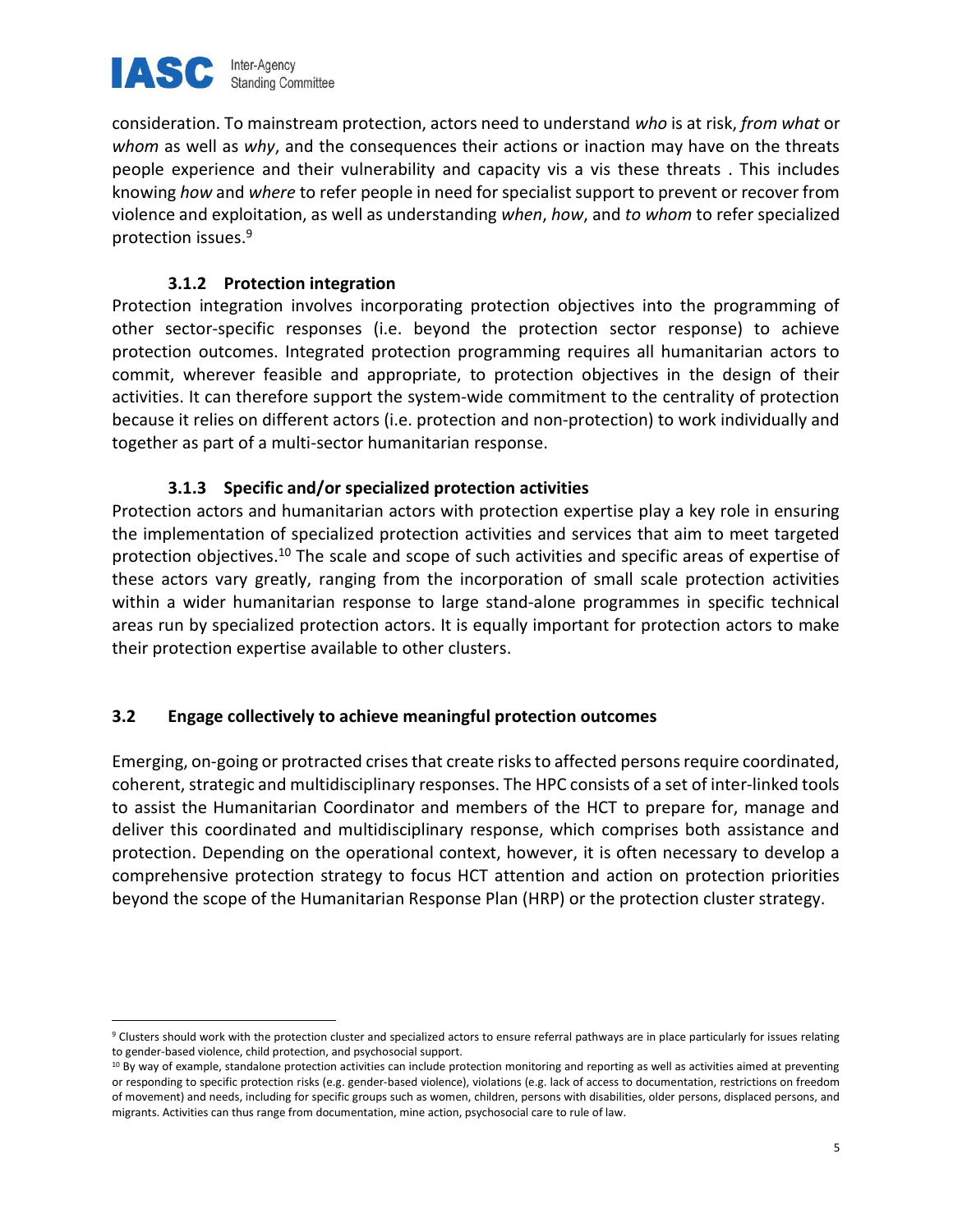

Designing such a protection strategy requires four inter-related and on-going commitments as well as the full engagement of the Humanitarian Coordinator, HCT and all clusters, especially the protection cluster. These commitments are to:

- Data and information collection and sharing in conformity with data protection standards
- Integrated analysis

 $\overline{a}$ 

- Agreement on protection priorities and collective actions
- Continued monitoring and evaluation

These commitments must also inform and be informed by key deliverables in the HPC. At the same time, because humanitarian crises evolve rapidly, these commitments are dynamic. In other words, to understand and adapt to changes in operational contexts, it is necessary to ensure continuous monitoring and assessment; engagement with affected persons; information collection and sharing; analysis of protection risks, violations and harm; and evaluation of the roles of other actors.

## 3.2.1 Data and information collection, sharing and management

Insofar as mandates, expertise and confidentiality protocols permit, humanitarian actors must endeavour to collect and share data and information that is relevant to the protection of affected persons. In doing so, humanitarian actors provide the necessary evidence-base for analysis, programming and advocacy as well as for all components of the HPC and the development, review and update of a comprehensive protection strategy. Data and information collection and sharing should be timely to support early warning mechanisms and enable rapid and potentially life-saving interventions.<sup>11</sup> Data and information collection, sharing and management, however, must adhere to data protection standards, principles of confidentiality and a defined purpose. It must be done in a manner that protects the individuals and groups providing information from harm, including through the use and respect of informed consent. (See Annex III for more guidance on information and data management, including data protection.)

## 3.2.2 In-depth and integrated protection analysis

An in-depth and integrated analysis of the protection situation is necessary to understand i) what is provoking and shaping the crisis dynamics and resultant protection situation; ii) what is triggering or will trigger threats, including potential violations; iii) who is vulnerable vis a vis these threats and why; and iv) how the foregoing impacts the coping mechanisms of all affected persons. The commitment and capacity of duty bearers to address these risk factors must also be analyzed, as well as whether any failure to act will result in further risk to the vulnerable population. An integrated analysis requires engaging multiple actors from multiple disciplines and perspectives within and outside the humanitarian system, including peace operations, where deployed.

<sup>&</sup>lt;sup>11</sup> Data collected should always be age and sex disaggregated. It must likewise be complemented by secondary data sources, early warning mechanisms and information available from national and international human rights monitoring mechanisms as well as other information management systems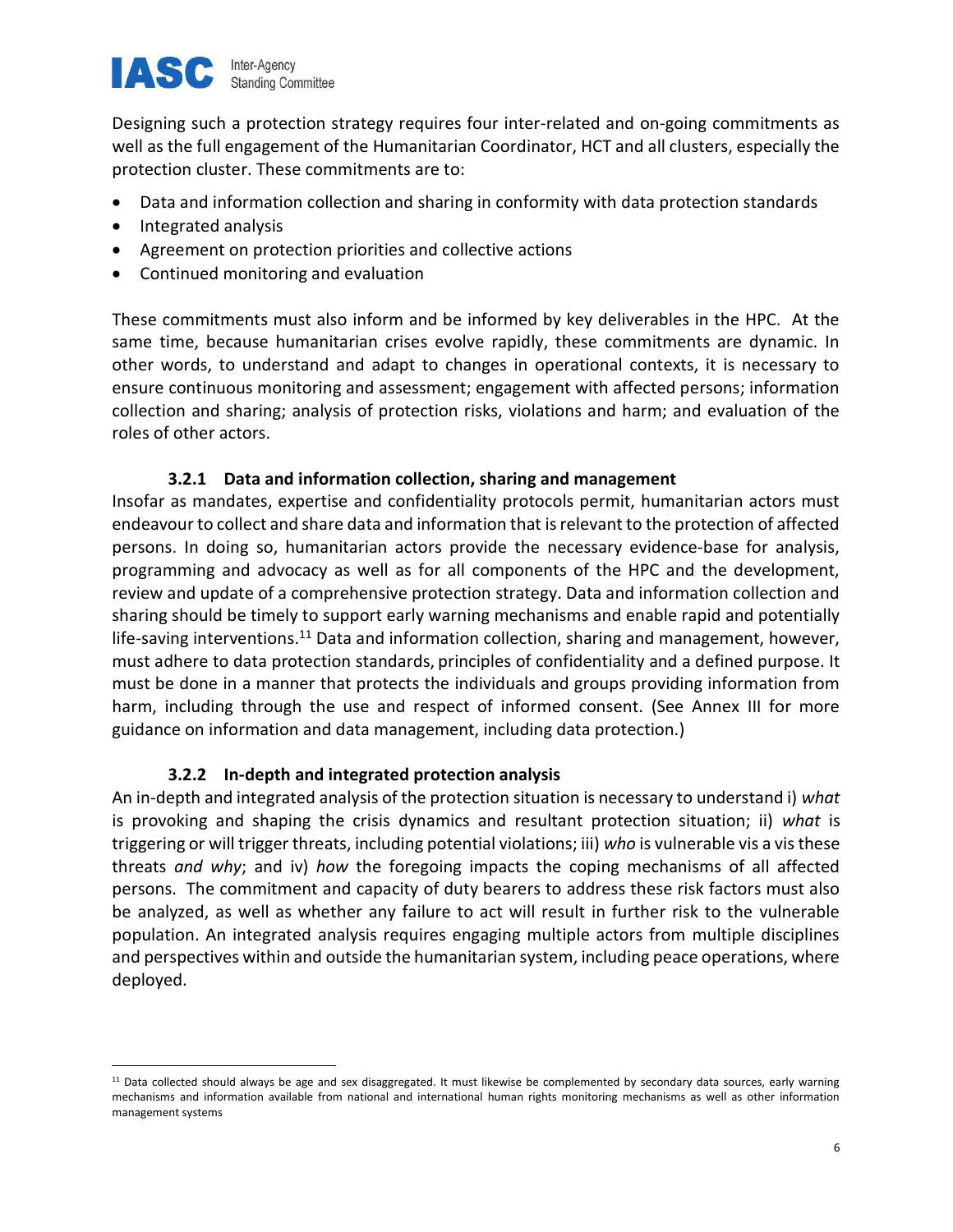

Protection risks and violations are influenced by age, gender and other diversity factors, which can be exacerbated by a crisis, especially when forced displacement occurs. As such, to enable a more effective overall response, an in-depth and integrated analysis needs to take into account the specific vulnerabilities that underlie the risks faced by all affected persons, thereby avoiding an exclusive focus on pre-defined categories of persons. In particular, the analysis should consider experiences of men, women, girls and boys, and marginalized persons (e.g. LGBT $1^{12}$ ) persons, older persons, persons with disabilities, displaced persons or migrants, persons belonging to ethnic and religious minorities or linguistic minorities and/or indigenous peoples).

The protection cluster has the primary responsibility to support this in-depth and integrated analysis that is informed and validated by affected persons. The protection cluster must also ensure continuous protection monitoring and analysis. The protection cluster's analysis needs to be shared regularly with the Humanitarian Coordinator and HCT to inform decision-making, review and update protection priorities in light of the evolving operational context and measure progress towards collective protection outcomes.

## 3.2.3 HCT protection priorities and actions

Protection needs to be discussed regularly in the HCT (e.g. as standing agenda item). This discussion should draw on the protection analysis presented by the protection cluster as well as the HCT's engagement with international and national actors, including, as relevant, those outside the humanitarian response, to determine priorities and immediate actions. Such HCT discussions can thus be used to develop a comprehensive, system-wide protection strategy.

An HCT protection strategy, which needs to inform and be informed by the Humanitarian Response Plan (HRP), should aim to save lives and ensure the safety and dignity of affected persons while at the same time alleviating their suffering; preventing, stopping and addressing the violations they experience; providing effective remedies to violations and harm that they have endured; and restoring their dignity, assisting them to claim their rights and creating an environment whereby all duty bearers fulfill their protection obligations. As such, all levels of intervention, whether responsive, remedial or environment building should be considered in developing the strategy (See Annex IV for a description of the different levels of intervention for protection).

In view of the foregoing, an HCT protection strategy can build on an existing protection cluster strategy or other international, national or local strategy. The objective should be to ensure that strategies are streamlined, complementary and mutually reinforcing, and to avoid duplication, including at the delivery level.<sup>13</sup> It is thus distinct from a protection cluster strategy because it serves to enable a comprehensive response to protection risks, including potential and actual violations, beyond what protection actors can achieve on their own. An HCT protection strategy therefore needs to describe its intended impact as well as the causal logic necessary for such an impact. It also needs to set out the protection outcomes to be collectively achieved as well as

 $\overline{a}$ 

<sup>&</sup>lt;sup>12</sup> Lesbian, gay, bisexual, transgender and intersex

<sup>&</sup>lt;sup>13</sup> The HCT protection strategy, for example, is distinct from the protection and solutions strategy for refugees, led and coordinated by UNHCR. Both strategies should be streamlined, complementary and mutually reinforcing and avoid duplication, including at the delivery level.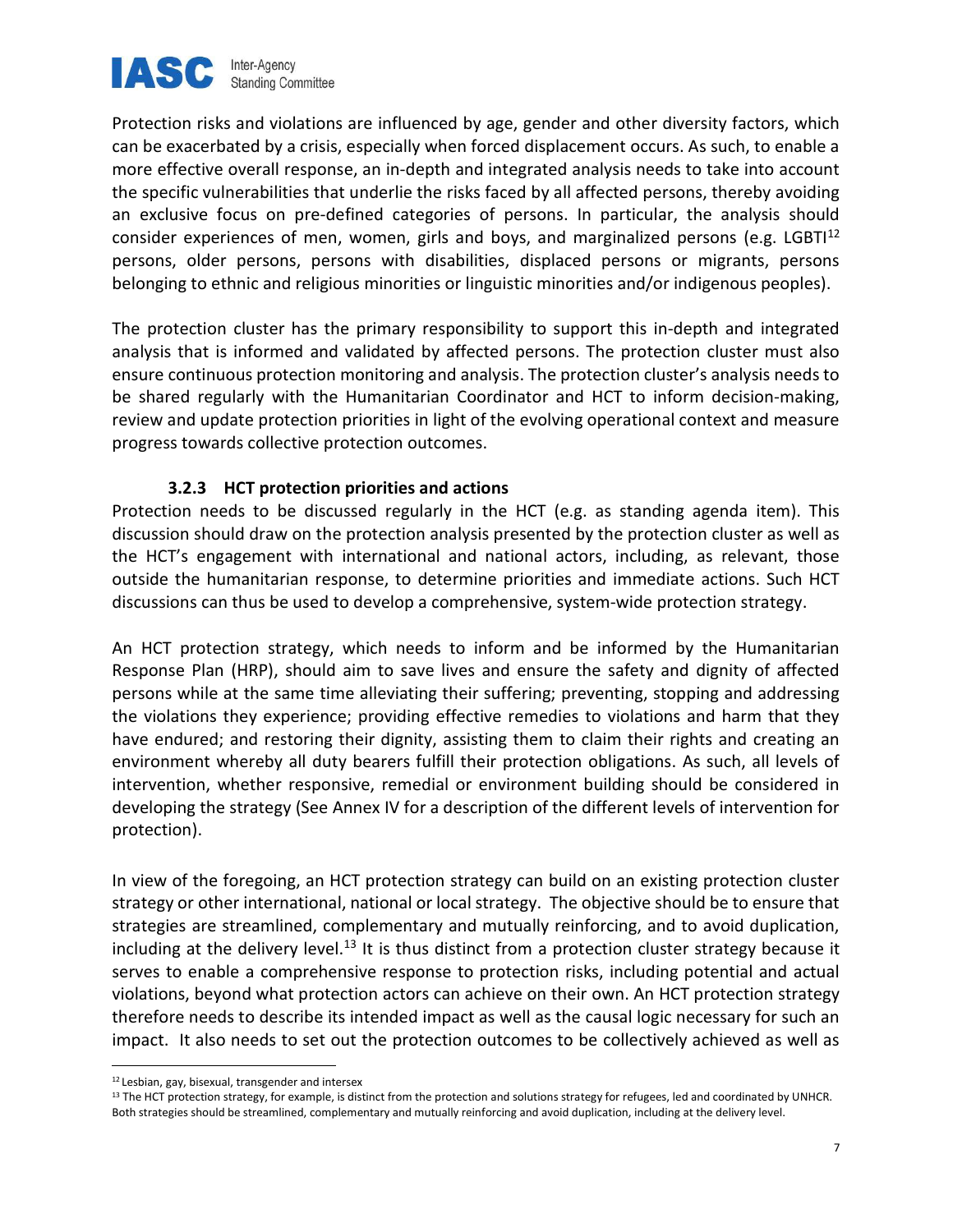

the actions and activities to be pursued, including those already described in the HRP. Information management and monitoring systems should be agreed from the outset so that progress towards the strategy's outcomes can be systematically addressed and adjusted as necessary.

The UN's Human Rights Up Front (HRUF) initiative calls for the development and implementation of country-level strategies that address potential or actual serious violations by leveraging the capacities of the entire UN system. Accordingly, HCT protection strategies can contribute the humanitarian component and complement and reinforce HRUF strategies.

## 3.3 Mobilize other actors to contribute to collective protection outcomes

Factors that impact the protection of affected persons are often variable and multifaceted, going well beyond the capacity of humanitarian actors.<sup>14</sup> In identifying protection priorities and the collective actions necessary to meet those priorities, including in the development or review of HCT protection strategies, humanitarian actors will need to engage and advocate with a broad range of stakeholders beyond the humanitarian response.<sup>15</sup>

In order to maximize impact, engagement with  $-$  inter alia  $-$  development actors and peace operations is essential. Such an engagement, however, must seek complementarity and, at the same time, preserve humanitarian principles and avoid confusing roles and responsibilities. A broader range of stakeholders may be able to contribute information and analysis alongside concrete interventions (including advocacy and funding) aimed at stopping or redressing violations. Every effort must be made to ensure that any engagement with non-humanitarian actors does not undermine the aims of the HCT protection strategy, and that steps are taken, whenever possible, to anticipate and prevent or mitigate adverse consequences, including misinformation and misperceptions that could compromise humanitarian principles.

Humanitarian actors often face multiple challenges, including being confronted with restricted access or security concerns up to and including direct military attack. A balance needs to be struck between the possible impact of engaging in public advocacy to address protection risks and violations, and the possible consequences on continued access to affected persons. The HCT must therefore consider and agree on how best to leverage the different roles and capacities of different entities and on how to use regional and global actors and processes to ensure that advocacy takes place to support the achievement of protection outcomes and to prevent and

<sup>&</sup>lt;sup>14</sup>For example, the humanitarian evacuation of people trapped by ongoing hostilities and facing an imminent risk requires negotiation with parties to conflict and potentially peacekeepers to ensure safe passage. It also demands a dialogue with communities and local authorities in areas where persons will be relocated. Hands-on contributions of shelter, logistics, health, food, and other sectors are equally necessary.

<sup>&</sup>lt;sup>15</sup> The diverse range of stakeholders to consider includes: different organs of the relevant state authority; armed forces and armed groups; individual commanders and fighters; diverse groups of affected persons, their institutions, and leaders; national and local organizations; national human rights institutions; political and peacekeeping missions; other States and permanent missions; private sector entities; donors; advocacy organizations; academia; and think tanks.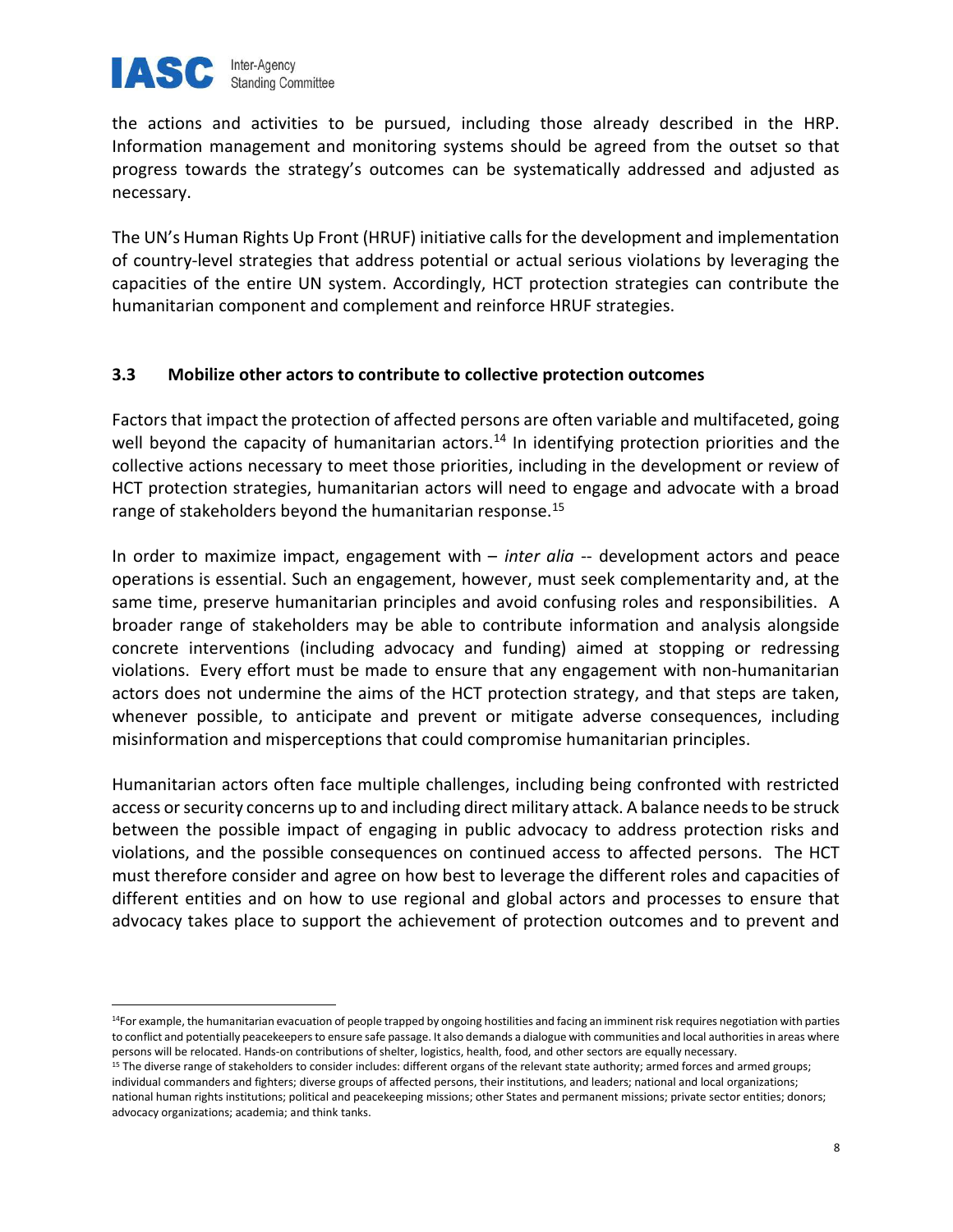

address violations of international law.<sup>16</sup> These actors and entities can mobilize support, staffing and funding as well as engage in supportive advocacy, which may require systematic engagement with governments – including members of key inter-governmental bodies such as the UN Security Council and the UN Human Rights Council.<sup>17</sup>

## 3.4 Evaluate commitments and monitor progress in placing protection central in humanitarian action

The HCT needs to monitor and evaluate regularly its progress in working collectively to achieve protection outcomes and reducing the exposure of affected persons to risks and violations, as well as in supporting affected persons to enjoy their rights without discrimination. When developing a comprehensive protection strategy, the HCT will need to agree in advance on the mechanisms it will use to evaluate the strategy's impact, as well as whether decision-making has been transparent and has served to enhance overall accountability to affected persons.

## 4. IMPLEMENTATION OF THE POLICY

It is necessary for all levels of leadership in IASC organizations to hold themselves and their staff accountable for the effective and consistent implementation of this policy. Specifically, this requires a commitment to advancing protection as an outcome, ensuring that:

- Effort of affected persons to rebuild their resilience and their own protection are supported, including through a meaningful and consistent engagement with humanitarian actors and involvement in decision-making.
- Leadership supports and promotes collaboration to harness the diverse mandates and expertise of IASC organizations in achieving protection outcomes while, at the same time, promoting accountability – including accountability to affected persons (AAP).
- Protection considerations, including an analysis of threats, vulnerabilities, capacities and the potential for unintended negative consequences are applied before, throughout and beyond a humanitarian response (in all aspects of the HPC), including in recovery and development activities.
- Humanitarian Coordinators and HCTs report on and are supported in making progress towards defined protection outcomes, including with the technical capacity and resources required.
- Insofar as mandates, expertise and confidentiality protocols allow, all humanitarian actors actively contribute to protection outcomes by collecting and sharing data and information;

<sup>&</sup>lt;sup>16</sup> Such actors and entities could include, but are not limited to, the Emergency Relief Coordinator (ERC), the High Commissioner for Human Rights, the High Commissioner for Refugees, the IASC Principals, the Emergency Directors Group, UN Human Rights Mechanisms (including the treaty bodies and special procedures) and the Global Protection Cluster (GPC).

<sup>&</sup>lt;sup>17</sup> The ERC and the High Commissioner for Human Rights' functions enable them to effectively use mechanisms such as addressing the Security Council and Human Rights Council, contributing to the Secretary-General's reports to the Security Council, General Assembly, Human Rights Council and the Economic and Social Council to draw the attention of the international community to protection risks. Furthermore, the ERC and the High Commissioner for Human Rights, in their functions as members of the Secretary-General's Executive Committees, the Policy Committee and Chief Executive Board are in a strong position to promote an active and concerted response from within the UN system to such problems as they evolve.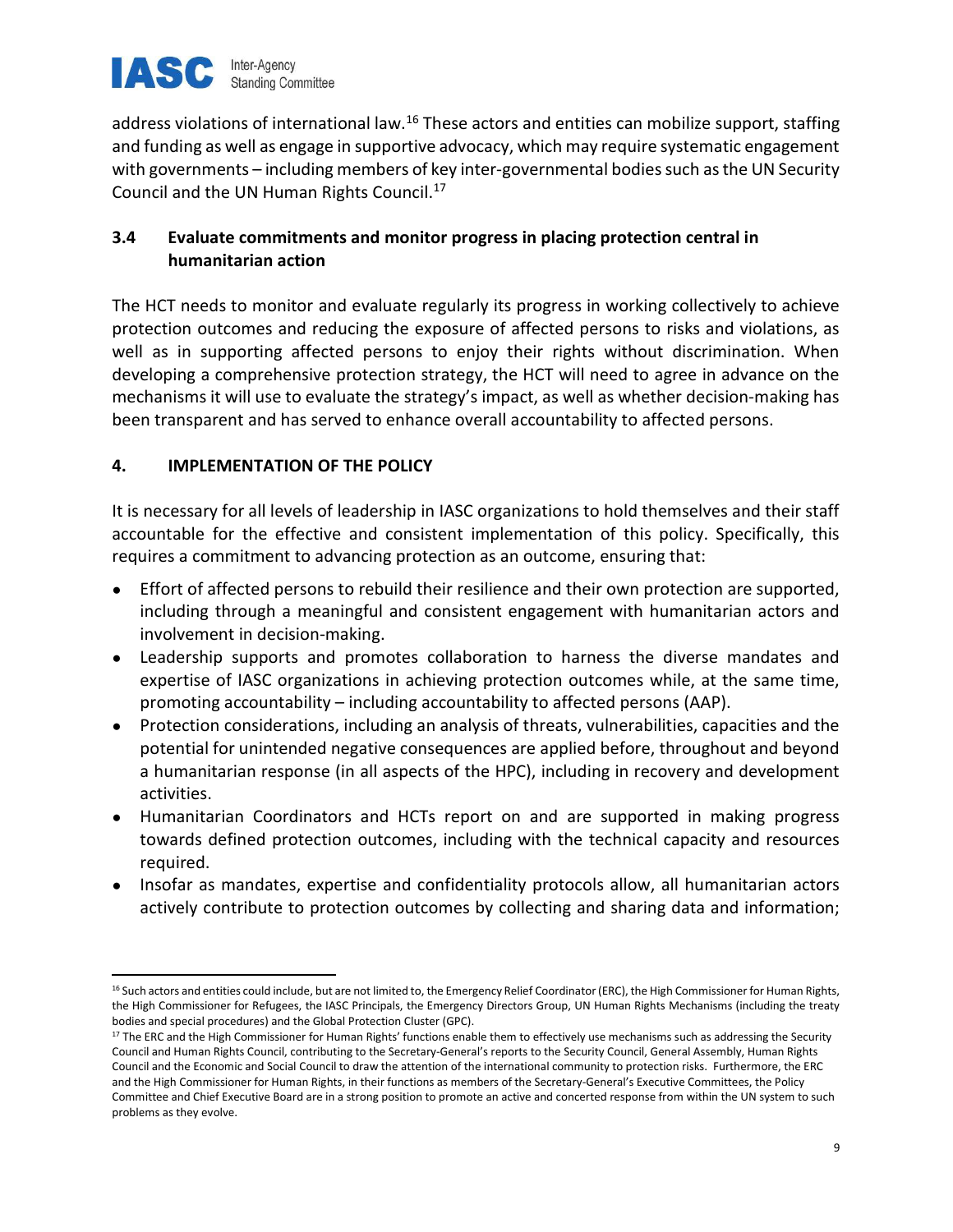

contributing to analysis; reporting on violations; engaging in advocacy; and committing programming, activities, funding and other resources in support of protection outcomes.

- Humanitarian programmes and activities are carried out in compliance with this policy, and staff and partner staff of IASC organizations understand the rationale and contents of this policy and their obligations thereunder.
- All relevant governmental, intergovernmental, and non-governmental partners are adequately informed of this policy, as appropriate, and with a view to including regional, national and local actors in the collective and comprehensive approach to protection as described in this policy.
- This policy is considered when IASC organizations recruit, train and manage the performance of their staff.

Humanitarian responses to crises must endeavour to adhere to the highest standards of protection. This in turn demands each IASC member organization to commit to a cultural change whereby protection is understood as a shared, system-wide responsibility that is core to humanitarian action. All staff of IASC member organizations must therefore be encouraged, supported and incentivized by all levels of leadership to consider protection in all their actions; adhere consistently to a principled approach to humanitarian action, regardless of the political dynamics driving or influencing a crisis; and contribute to preventing, stopping, reporting on and remedying risks, violations and harm experienced by affected persons in crisis.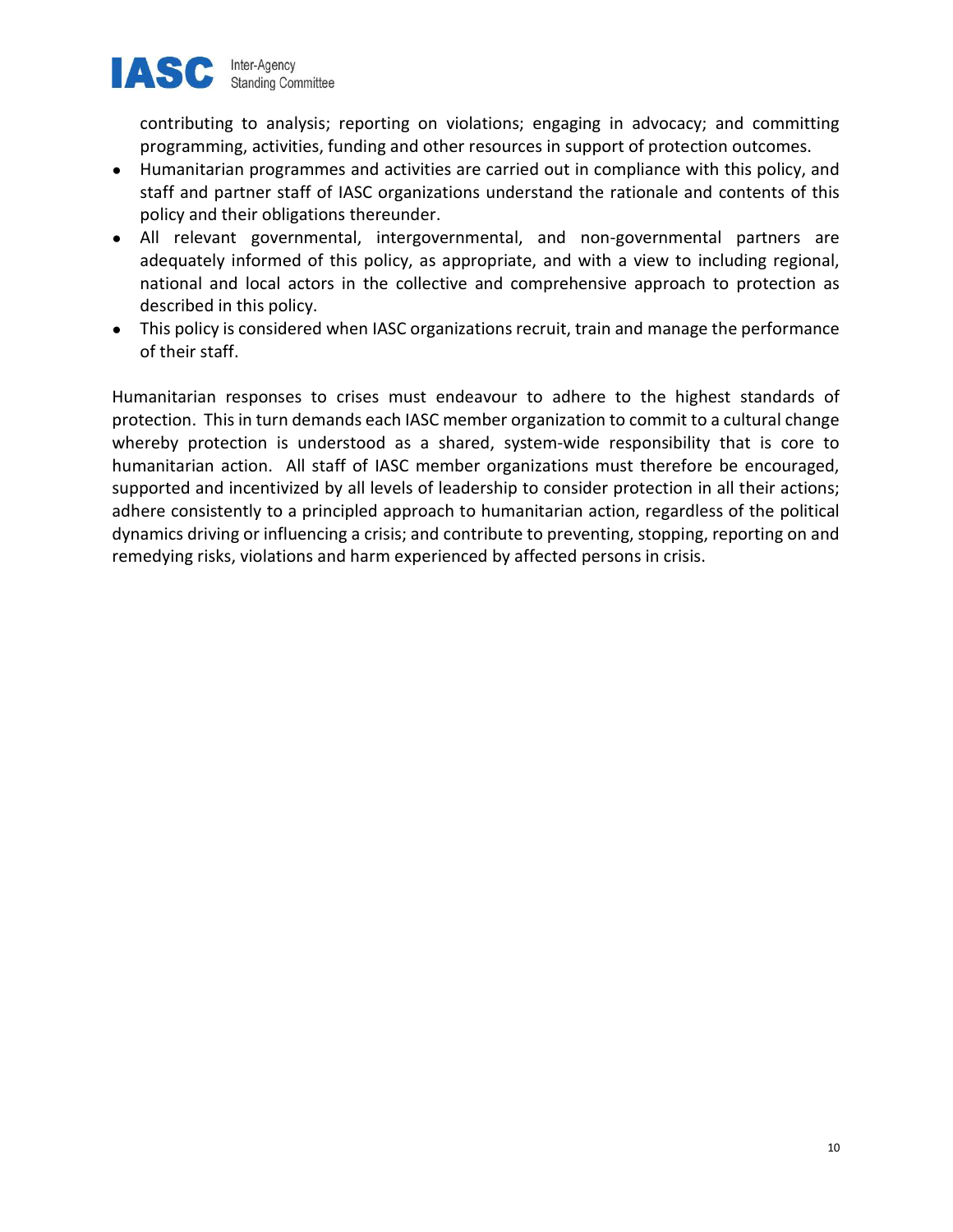

## ACRONYMS AND ABBREVIATIONS

| AAP          | Accountability to Affected Persons                               |
|--------------|------------------------------------------------------------------|
| <b>AoR</b>   | Area of Responsibility                                           |
| AU           | African Union                                                    |
| <b>DSRSG</b> | Deputy Special Representative to the Secretary General           |
| <b>EDG</b>   | <b>Emergency Director's Group</b>                                |
| <b>ERC</b>   | <b>Emergency Relief Coordinator</b>                              |
| <b>ERW</b>   | <b>Explosive Remnants of War</b>                                 |
| <b>GBV</b>   | Gender-Based Violence                                            |
| <b>GPC</b>   | <b>Global Protection Cluster</b>                                 |
| НC           | Humanitarian Coordinator                                         |
| <b>HCT</b>   | Humanitarian Country Team                                        |
| <b>HLP</b>   | Housing, Land and Property                                       |
| <b>HNO</b>   | Humanitarian Needs Overview                                      |
| <b>HPC</b>   | Humanitarian Programme Cycle                                     |
| <b>HRP</b>   | Humanitarian Response Plan                                       |
| <b>HRUF</b>  | Human Rights Up Front                                            |
| <b>IASC</b>  | Inter-Agency Standing Committee                                  |
| ICC          | <b>Inter-Cluster Coordination</b>                                |
| <b>ICRC</b>  | International Committee of the Red Cross                         |
| <b>IDP</b>   | Internally Displaced Person                                      |
| <b>IFRC</b>  | International Federation of Red Cross and Red Crescent Societies |
| <b>IHL</b>   | International Humanitarian Law                                   |
| <b>IHRL</b>  | International Human Rights Law                                   |
| <b>IRL</b>   | International Refugee Law                                        |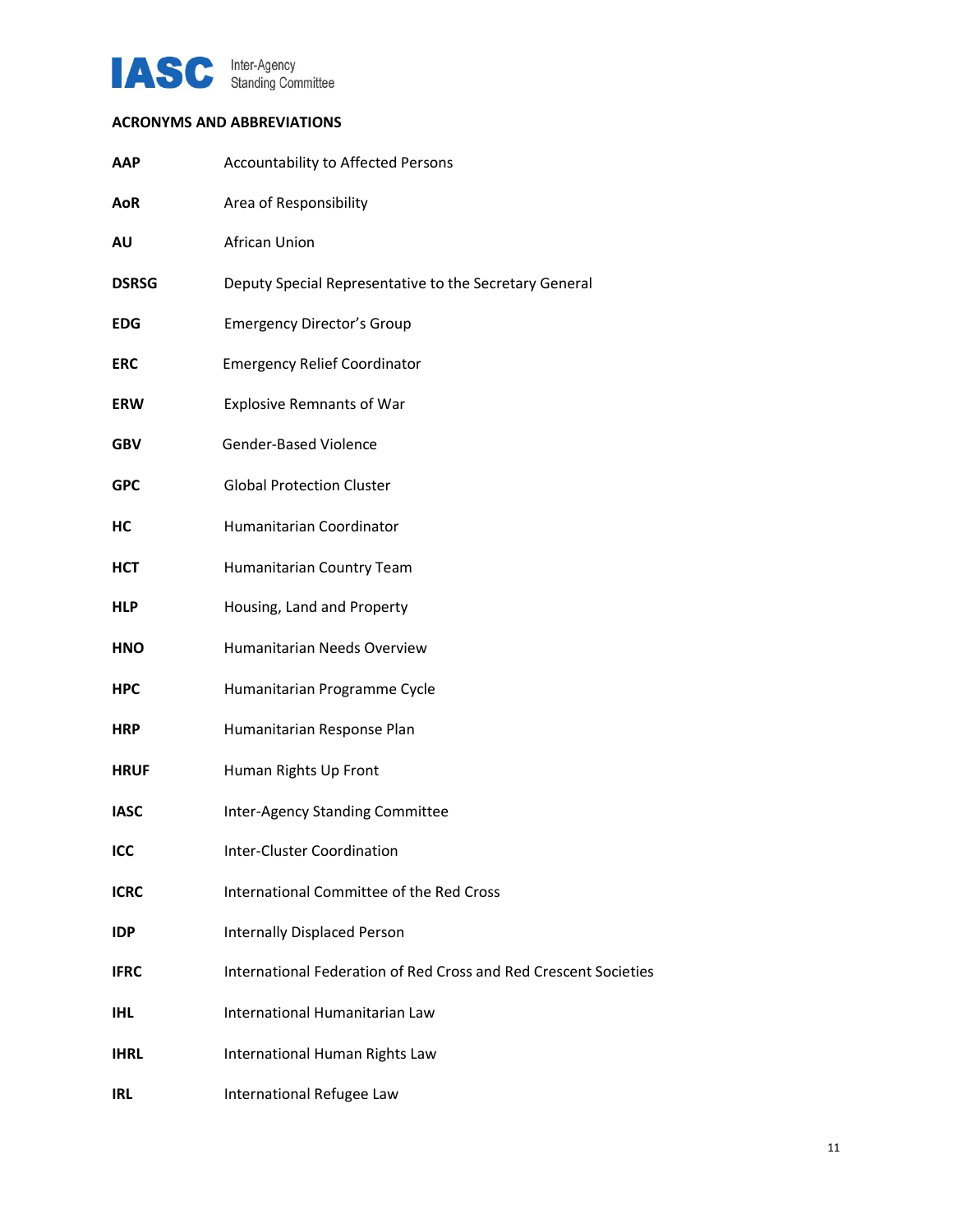

| L3            | Level 3                                             |
|---------------|-----------------------------------------------------|
| МA            | Mine Action                                         |
| <b>NRC</b>    | Norwegian Refugee Council                           |
| OAS           | <b>Organization of American States</b>              |
| OAU           | Organization for African Unity                      |
| <b>OCHA</b>   | Office for the Coordination of Humanitarian Affairs |
| <b>OHCHR</b>  | Office of the High Commissioner for Human Rights    |
| PC            | <b>Protection Cluster</b>                           |
| <b>PSEA</b>   | Protection from Sexual Exploitation and Abuse       |
| RC            | <b>Resident Coordinator</b>                         |
| TA            | <b>Transformative Agenda</b>                        |
| UN            | <b>United Nations</b>                               |
| <b>UNFPA</b>  | United Nations Population Fund                      |
| <b>UNHCR</b>  | Office of the High Commissioner for Refugees        |
| <b>UNICEF</b> | United Nations Children's Fund                      |
| <b>UNMAS</b>  | United Nations Mine Action Service                  |
| WG            | <b>Working Group</b>                                |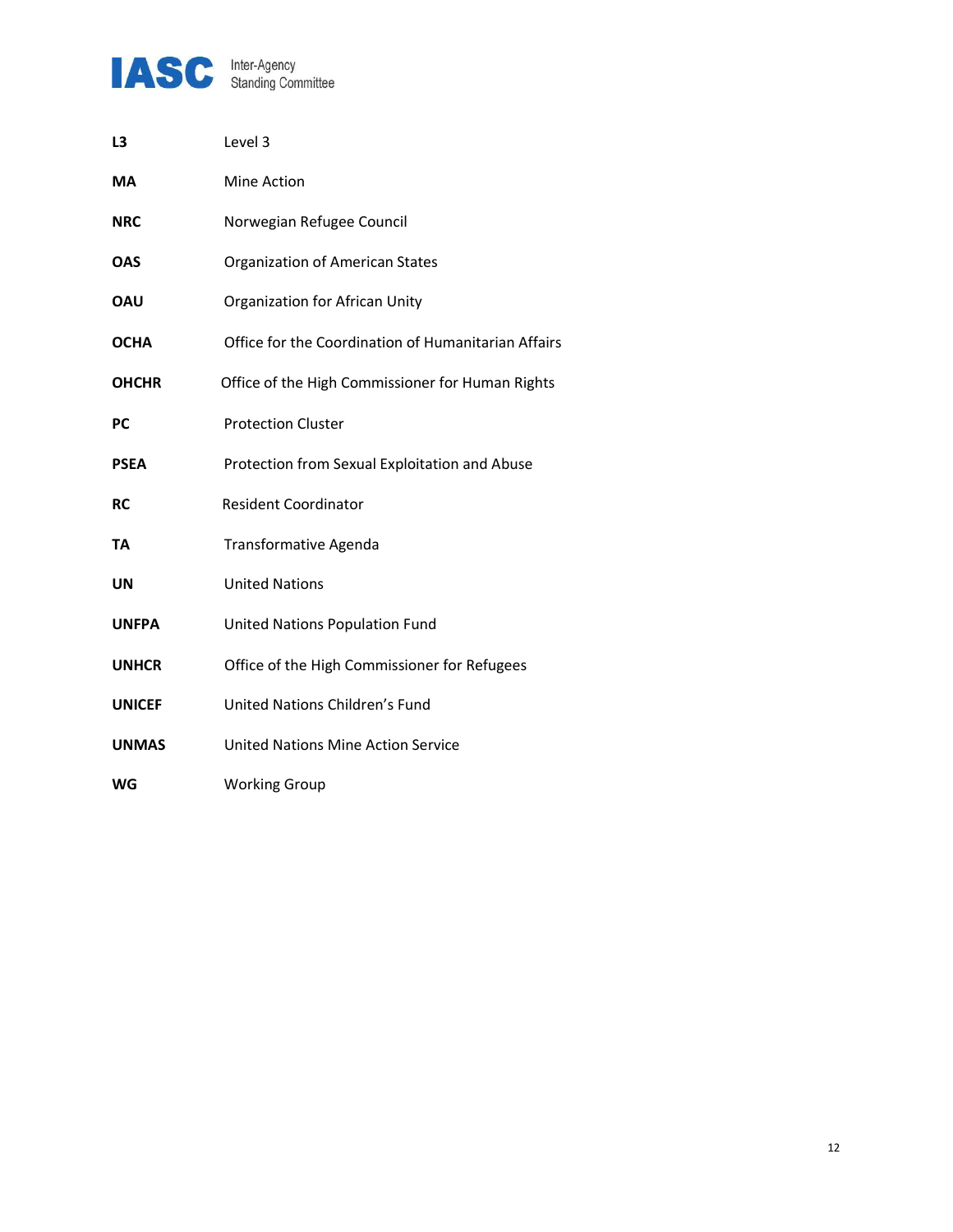

## **DEFINITIONS**

## **COERCION**

Forcing someone to do something against his or her will.

## DATA PROTECTION

The systematic application of a set of institutional, technical and physical safeguards that preserve the right to privacy with respect to the collection, storage, use and disclosure of personal data.

## DEFINED PURPOSE (DATA PROTECTION)

Given the sensitive and personal nature of protection information, protection information management must serve specific information needs and purposes. The purpose must be clearly defined and be proportional to both the identified risk and costs vis-à-vis the expected response.

## **DIVERSITY**

Refers to different values, attitudes, cultural perspectives, beliefs, ethnic background, nationality, sexual orientation, gender identity, abilities, health, social status, skills and other specific personal characteristics. While the age and gender dimensions are present in everyone, other characteristics vary from person to person.

## DEPRIVATION

Preventing people from accessing the goods and services they need. This can be deliberate or unintended, direct or indirect. It may include discrimination.

## **GENDER**

Refers to the socially constructed roles for women and men, which are often central to the way in which people define themselves and are defined by others. Gender roles are learned, changeable over time, and variable within and between cultures. Gender often defines the duties, responsibilities, constraints, opportunities, and privileges of women and men in any context. Gender equality refers to the equal enjoyment of rights, responsibilities and opportunities of women, men, girls and boys. Gender equality implies that the interests, needs and priorities of each gender are respected.

## GENDER-BASED VIOLENCE

Gender-Based Violence (GBV) is an umbrella term for any harmful act that is perpetrated against a person's will and that is based on socially ascribed (i.e. gender) differences between males and females. It includes acts that inflict physical, sexual or mental harm or suffering, threats of such acts, coercion, and other deprivations of liberty.

## INFORMED CONSENT

Consent signifies the approval by the participant for the information to be used as explained. Consent is often given with limitations. It must therefore be specified whether all the data and information provided can be used, including the identity of the participant, or whether the information may be used on condition that the identity of the participants is kept confidential. The participant may deem some parts of their information to be confidential, and others not: this should also be clarified and recorded. For example, recent violations occurring in an IDP camp, where the perpetrators are still in the vicinity, may be judged to be confidential, whereas previous violations relating to the cause of displacement may not.

Informed consent is voluntarily and freely given based upon a clear appreciation and understanding of the facts, implications, and future consequences of the consent. In order to give informed consent, the individual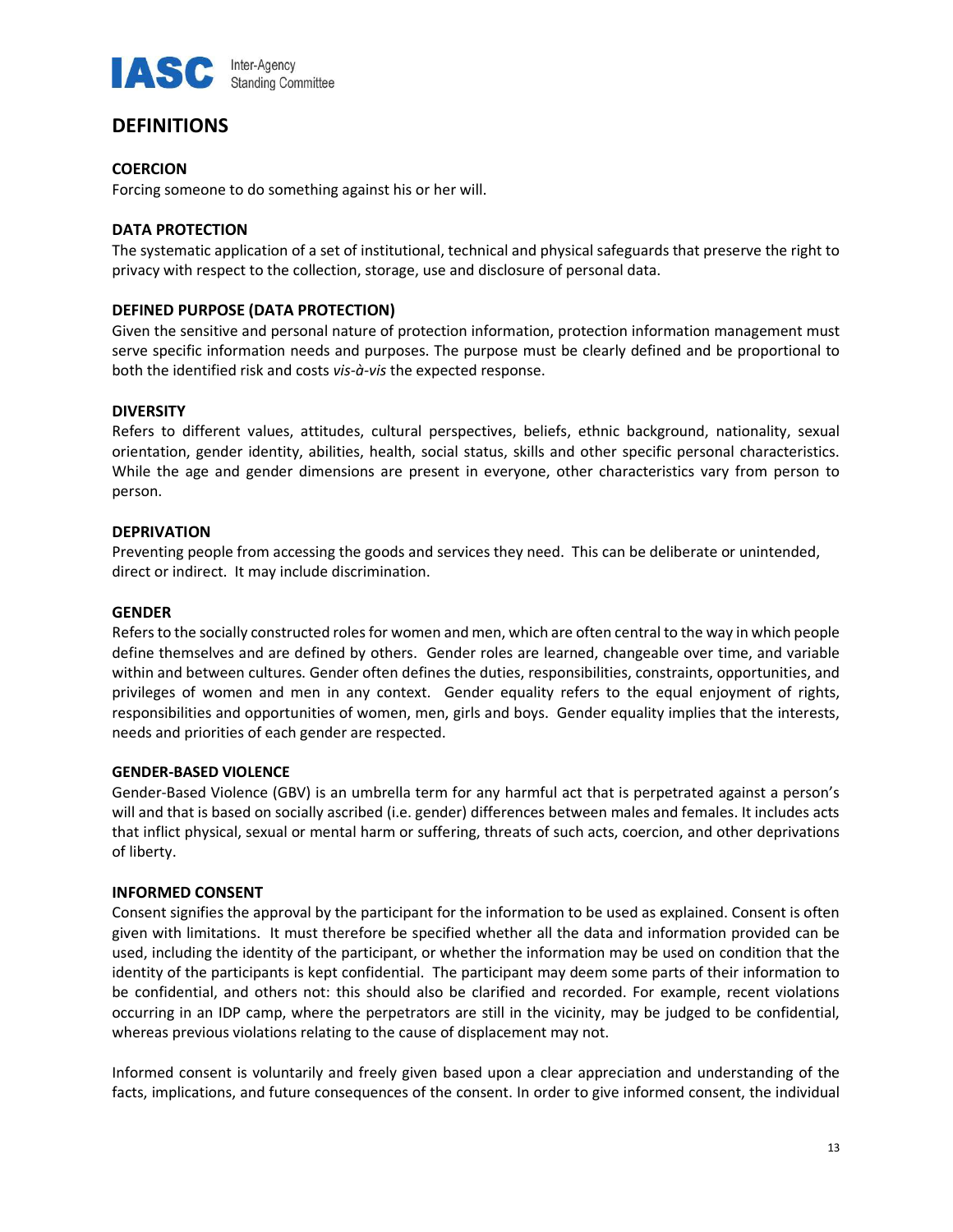

concerned must have all relevant facts at the time consent is given and be able to evaluate and understand its consequences. They also must be aware of and have the power to exercise their right to refuse to engage in an action and/or to not be coerced (i.e. being persuaded based on force or threats) or unduly influenced. Children's informed consent should be considered in light of their evolving capacities. In the case of children (under age 18), informed consent must be voluntary, with the informed consent of the child and a parent or guardian when in the best interests of the child. Persons with disabilities may need specific support based on the nature of their impairment whether it be physical, intellectual, or mental, to give consent.

In specialized protection work, risks to affected individuals linked to information sharing may be higher than risks associated with other humanitarian work. In these cases, "informed" implies the information provider receive explanations in simple, jargon-free language, as to the following:

- The identity of the information collector, along with a brief explanation of the mandate of the organization;
- The purpose of the information collection, its scope and method, and intended use of the information collected (to present cases, for statistical purposes, etc.);
- The details of the potential risks and benefits of participation in the process, including those related to using the information provided;
- The meaning of confidentiality, and how it applies, with special emphasis on the fact that the person interviewed can request any information that may reveal his/her identity to be kept confidential;
- Contact information so that the participant can reach the information gatherer;
- Details on how long the information will be used, and how and where it will be kept (stored);
- Reminders that the participant can cease participating at any time, and request that his or her information be destroyed, whenever feasible.

Even if informed consent is granted, the information collector has an obligation to assess the potential implications of the use of that information on the safety of the person providing it, and on others involved, and to minimize any additional risk to the participants that may be incurred.

## NON-DISCRIMINATION

The principle of non-discrimination guards against unjust distinction in the treatment of different groups or individuals, on the basis of race, colour, sex, age, language, religion, political or other opinion, national or social origin, property, disability, birth or other status. This includes not being singled out for harm, denied access, unable to assert their rights, or otherwise disadvantaged.

Activities aimed at ensuring that people are not singled out for harm, denied access, unable to assert their rights or otherwise disadvantaged on the basis of their race, colour, sex, language, religion, political or other opinion, national or social origin, property, disability, birth, age or other status, i.e. discriminated against.

## PROTECTION MAINSTREAMING

Different actors use different definitions for this term. The Global Protection Cluster Protection Mainstreaming Task Team defines protection mainstreaming as the process of incorporating protection principles and promoting meaningful access, safety and dignity in humanitarian aid. Some actors use the terminology of "safe programming," either as synonymous with protection mainstreaming or as a variation on protection mainstreaming. Conversely, some actors consider the safety, dignity and accessibility of aid (or "safe programming") to be primarily about meeting the basic minimum technical standards of humanitarian assistance and as distinct from protection itself.

## PROTECTION INTEGRATION

Protection integration involves incorporating protection objectives into the programming of other sectorspecific responses (i.e. beyond the protection sector response) to achieve protection outcomes. Integrated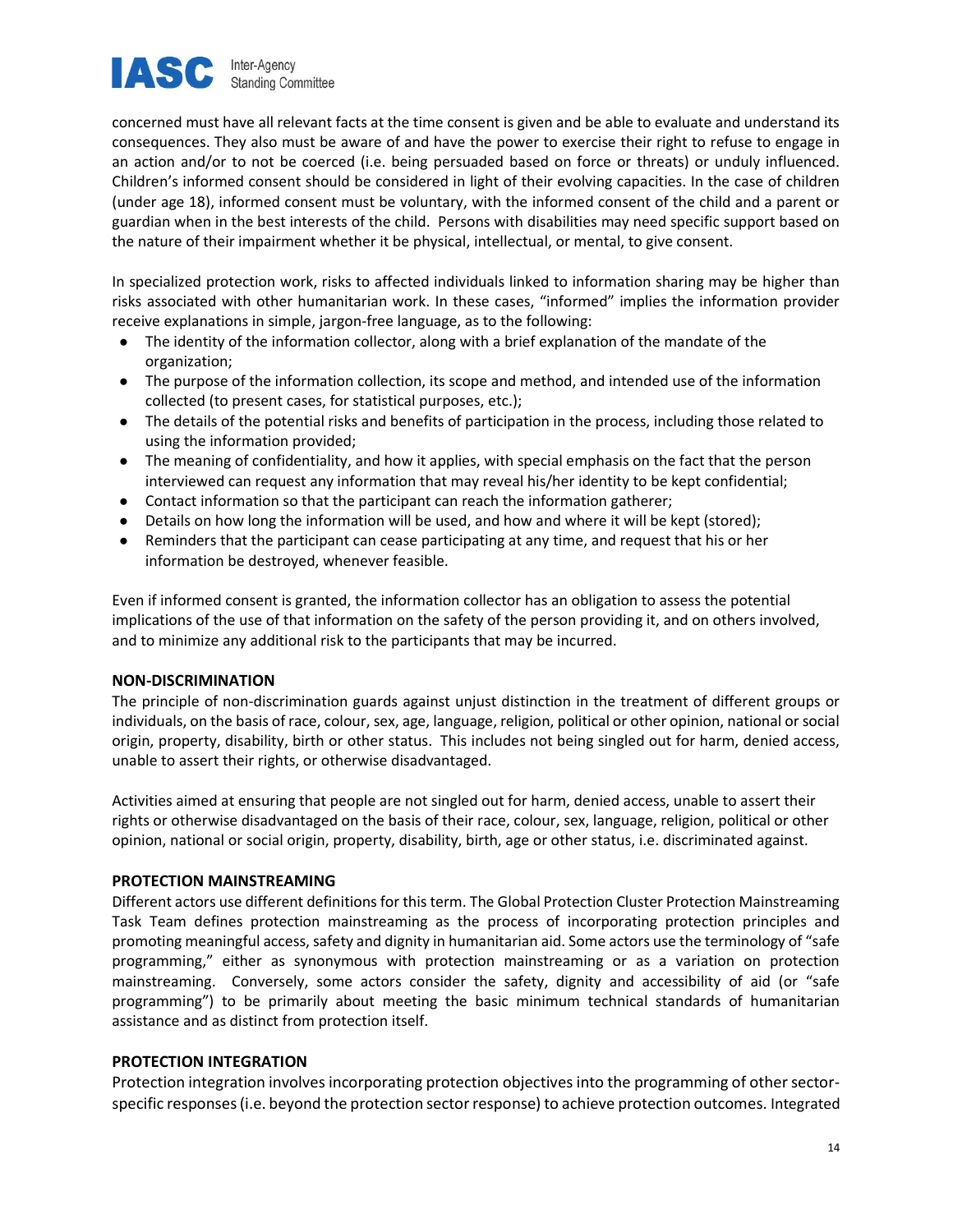

protection programming requires all humanitarian actors to commit, wherever feasible and appropriate, to a protection objective in the design of their activities. It can therefore support the system-wide commitment to the centrality of protection because it relies on different actors (i.e. protection and non-protection) to work individually and together as part of a multi-sector humanitarian response.

## PROTECTION OUTCOMES

A response or activity is considered to have a protection outcome when the risk to affected persons is reduced. The reduction of risks, meanwhile, occurs when threats and vulnerability are minimized and, at the same time, the capacity of affected persons is enhanced. Protection outcomes are the result of changes in behaviour, attitudes, policies, knowledge and practices on the part of relevant stakeholders. Some examples of protection outcomes include:

- Parties to conflict release child soldiers and issue explicit prohibitions, reinforced by disciplinary measures, to prevent child recruitment by their forces.
- National legislation formally recognizes land tenure entitlements of displaced populations.
- Safe access to alternative sources of cooking fuel reduces exposure to the threat of sexual violence.
- Community-based preparedness and early warning mechanisms support timely evacuation of especially vulnerable individuals from areas where they are at risk of violent attacks.
- Community leaders renew and promote societal norms that condemn gender-based violence and its perpetrators.
- Community level protection committees influence security forces to change their conduct in and around civilian areas through on-going liaison and negotiation.
- Government authorities support the voluntary movements of affected persons by ensuring full access to information that enables free and informed decision-making.

## SPECIALIZED PROTECTION ACTIVITIES

Protection actors and humanitarian actors with protection expertise play a key role in ensuring the implementation of specialized and/or specific protection activities and services that aim to meet targeted protection objectives.

## **VIOLENCE**

The act or threat of physical or psychological abuse.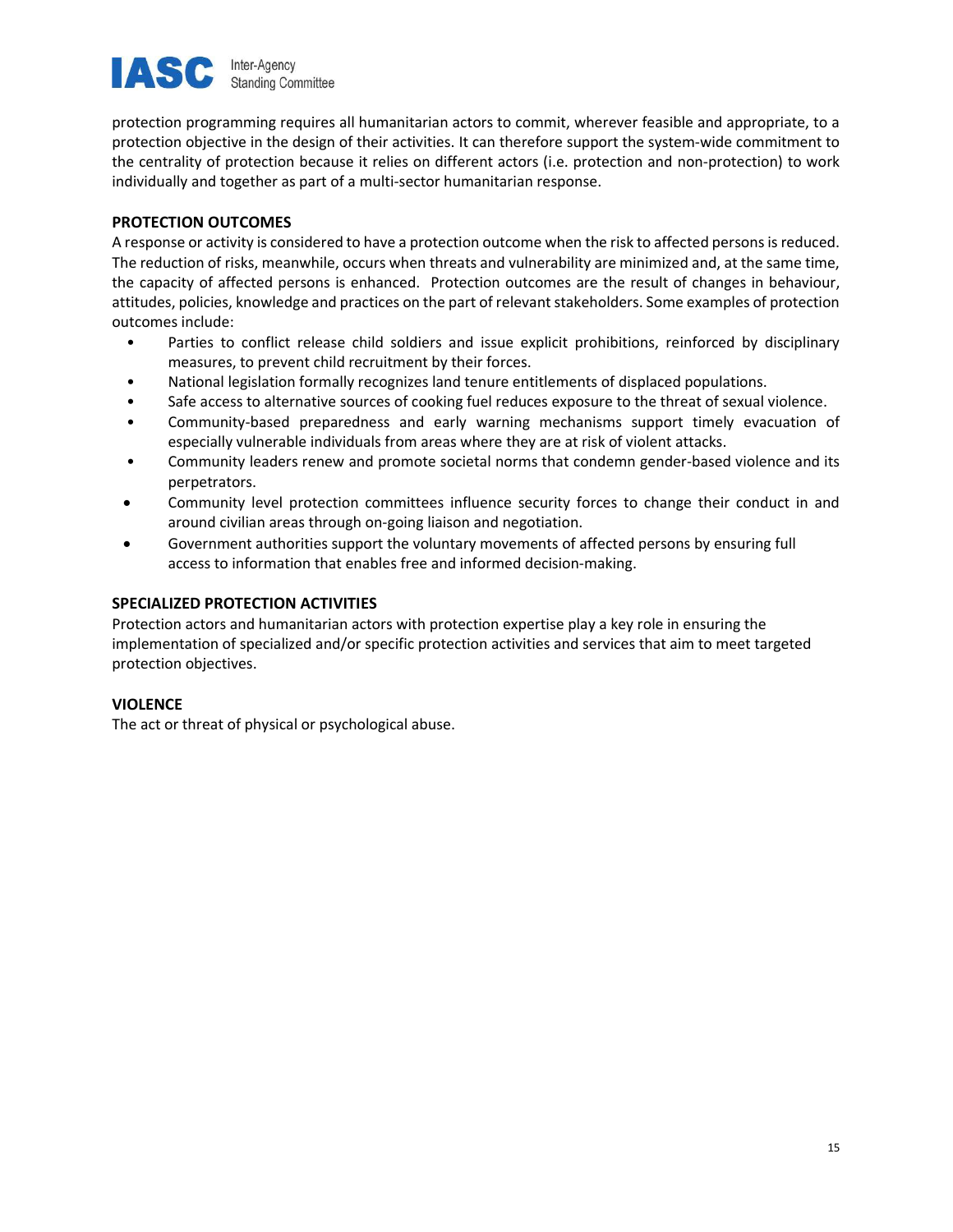

# ANNEX I NORMATIVE FRAMEWORK

## I. International humanitarian law

## i. What is IHL?

International humanitarian law (IHL) is a branch of public international law specifically designed to limit the effects of armed conflicts. It applies in both international and non-international armed conflicts, and represents a compromise between the principles of military necessity and humanity. IHL restricts the means and methods of warfare and aims to ensure respect for persons who are not, or are no longer, taking direct part in hostilities (such as wounded combatants and detainees).

## ii. Sources of IHL

Contemporary IHL came into being with the original Geneva Convention of 1864. It has evolved in stages in response to advances in weapons technology and changes in the nature of armed conflict.

A major part of international humanitarian law is contained in the four Geneva Conventions of 1949, which are universally ratified. In 1977, the Conventions have been developed and supplemented by two further agreements: the First and Second Additional Protocols relating to the protection of victims of, respectively, international and non-international armed conflicts. In 2005, a Third Additional Protocol was adopted, recognizing an additional distinctive emblem, the Red Crystal, having the same international status as the Red Cross and Red Crescent. Other agreements regulate the means and methods of warfare including the prohibition to employ certain weapons and protect certain categories of people and goods. These agreements include: the 1954 Convention for the Protection of Cultural Property in the Event of Armed Conflict plus its two protocols; the 1972 Biological Weapons Convention; the 1980 Conventional Weapons Convention and its five protocols; the 1993 Chemical Weapons Convention; the 1997 Ottawa Convention on anti-personnel mines; the 2000 Optional Protocol to the Convention on the Rights of the Child on the involvement of children in armed conflict. (A full list of the treaties that make up IHL can be found on pages 14 and 15 of the "IHL: answers to your questions" in section iv. below or at www.icrc.org/ihl/.)

In addition to treaty law, IHL also consists of customary law, i.e. rules emerged from State practice and considered as legally binding.

## iii. Basic obligations under IHL

Parties to the conflict must distinguish at all times between combatants and military objects, on the one hand, and civilians and civilian objects on the other. Any attacks may be directed only against combatants and military objects and all feasible measures must be taken to avoid and, in any event, to minimize incidental loss of civilian life, injury to civilians, and damage to civilian objects. IHL also recognizes the primary role of State and non-State parties to armed conflicts to ensure the well-being of civilian populations under their control. IHL recognizes the right of neutral and impartial relief organizations to offer their services to alleviate the suffering of the affected population. The State must consent to relief action by humanitarian actors, but such consent cannot be withheld arbitrarily when the needs of the population under their control are not met. Parties to the conflict as well as all States not parties to the conflict must facilitate and allow the rapid and unimpeded passage of humanitarian aid to civilians in need.

As a brief overview, obligations of IHL also include the following: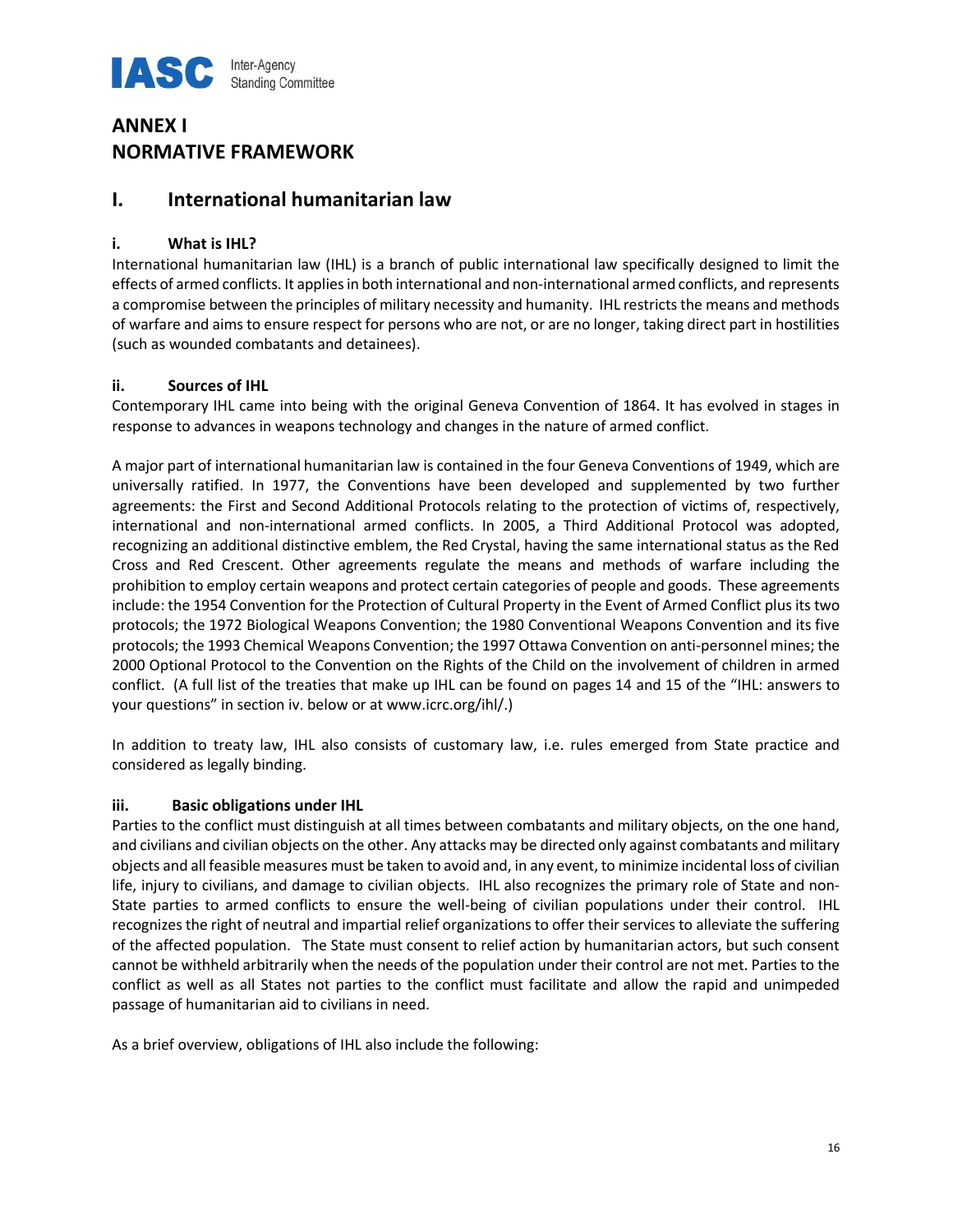

## $\triangleright$  The following acts are prohibited at all times:<sup>18</sup>

- Targeted or indiscriminate attacks against civilians or civilian objects;
- Starvation of civilians as a method of warfare, and attacking, destroying, removing or rendering useless any objects indispensable for the civilian population's survival;
- Reprisals or collective punishments against civilians;
- Using civilians to shield military objectives from attack or to shield, favour or impede military operations;
- Acts of violence intended to spread terror;
- Using weapons that are inherently indiscriminate, cause superfluous injury or unnecessary suffering, or cause widespread, long-term and severe damage to the environment.

## $\triangleright$  Principles of humane treatment

- Persons who do not, or have ceased to, take in part in hostilities must be treated humanely and protected against violence to life, health and physical or mental well-being, including murder, mutilation, torture and cruel, humiliating or degrading treatment.
- Rape, enforced prostitution and any form of indecent assault as well as sexual slavery, exploitation and abuse are prohibited in all circumstances and at all times.
- $\triangleright$  Forced displacement
	- Unless essential for the security of civilians or imperative military reasons, parties to an international armed conflict may not deport or forcibly transfer the civilian population of an occupied territory, and parties to a non-international armed conflict may not order the displacement of the civilian population.
	- Displaced persons have a right to voluntarily return in safety to their homes or places of habitual residence as soon as the reasons for their displacement cease to exist.
	- States may not deport or transfer parts of their own civilian population into a territory they occupy.

## $\triangleright$  Assistance and basic living conditions

- All parties to the conflict must allow and facilitate the rapid and unimpeded passage of relief assistance necessary for the survival of civilians.
- All possible measures must be taken so that displaced civilians receive satisfactory conditions of shelter, hygiene, health, safety and nutrition.

## $\triangleright$  Individuals and groups with specific rights or needs

- The specific protection, health and assistance needs of women must be respected.
- Children are entitled to special respect and protection. Children under 15 must not be recruited into armed forces or armed groups or be allowed to take part in hostilities, whether directly or indirectly.<sup>19</sup>
- Older persons, persons with disabilities and the infirm are entitled to special respect and protection.
- The sick and wounded must be protected and provided with needed medical care and attention with the least possible delay and to the fullest extent practicable.
- The family should be protected. Measures should be taken to ensure that family members are not separated and, if separation occurs, that they are reunited as soon as possible.

## iv. More information about IHL

<sup>&</sup>lt;sup>18</sup>Global Protection Cluster handbook on the protection of IDPs Introduction

http://www.globalprotectioncluster.org/\_assets/files/tools\_and\_guidance/protection\_of\_idps/IDP\_Handbook\_EN.pdf

<sup>&</sup>lt;sup>19</sup> The Optional Protocol to the Convention on the Rights of the Child raises the age limit to 18 for compulsory recruitment by States and for any type of recruitment, even if voluntary, by armed groups. Similarly the Protocol raises to 18 the age limit for direct participation in hostilities in the lines of governmental forces and to 18 for any type of participation in hostilities on the side of non-State armed groups.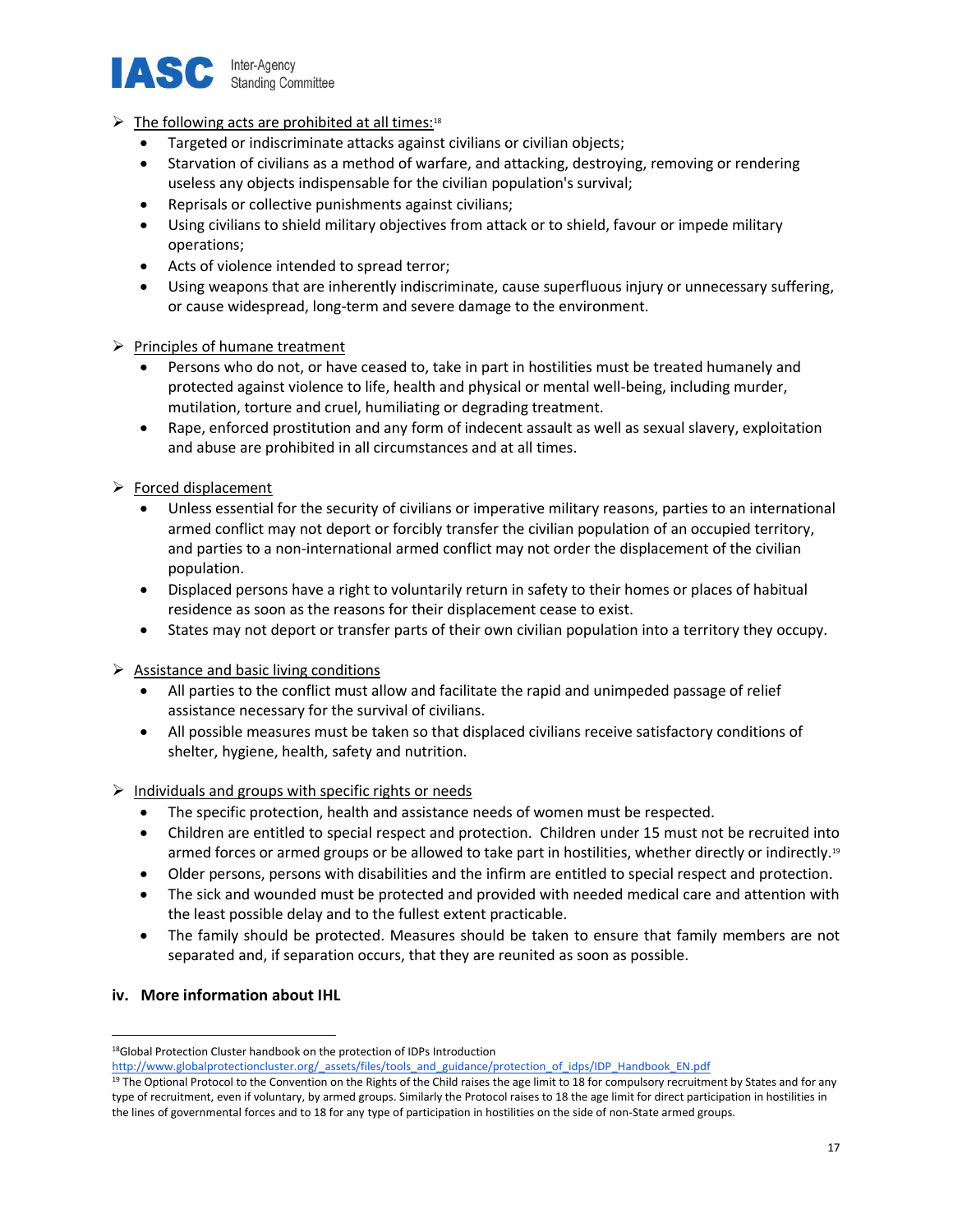

ICRC, International Humanitarian Law: Answers to Your Questions, 2014, available at: https://www.icrc.org/eng/assets/files/other/icrc-002-0703.pdf

ICRC, Customary International Humanitarian Law Database, available at: https://www.icrc.org/customary-ihl/eng/docs/home

IASC Task Force on Humanitarian Action and Human Rights, Frequently Asked Questions on International Humanitarian, Human Rights and Refugee Law in the context of armed conflict, 2004, available at: https://www.icrc.org/eng/assets/files/other/faqs.pdf

## II. International human rights law

## i. What is IHRL?

International human rights law is a system of international norms designed to protect and promote the human rights of all persons. These rights, which are inherent in all human beings, whatever their nationality, place of residence, sex, national or ethnic origin, colour, religion, language, or any other status, are universal, interrelated, interdependent, and indivisible.

## ii. Sources of IHRL

## a. International instruments

IHRL finds its source in a series of international treaties, which are reinforced and complemented by customary international law, general principles, and soft law instruments.

The development of modern IHRL started with the adoption of the Universal Declaration of Human Rights by the UN General Assembly in 1948. There are ten core international human rights treaties, each with their own committee of experts to monitor implementation by its State parties:

- The International Convention on the Elimination of All Forms of Racial Discrimination (1965).
- The International Covenant on Economic, Social and Cultural Rights (1966) and its Optional Protocol.
- The International Covenant on Civil and Political Rights (1966) and its two Optional Protocols.
- The Convention on the Elimination of All Forms of Discrimination against Women (1979) and its Optional Protocol.
- The Convention against Torture and Other Cruel, Inhuman or Degrading Treatment or Punishment (1984)
- The Optional Protocol to the Convention against Torture and Other Cruel, Inhuman or Degrading Treatment or Punishment (2002).
- The Convention on the Rights of the Child (1989) and its three Optional Protocols.
- The International Convention on the Protection of All Migrant Workers and Members of Their Families (1990).
- The International Convention for the Protection of All Persons from Enforced Disappearance (2006).
- The Convention on the Rights of Persons with Disabilities (2006) and its Optional Protocol.

Some treaties are supplemented by optional protocols (noted above) dealing with specific concerns, such as the Optional Protocols to the Convention on the Rights of the Child on the involvement of children in armed conflict, or on the sale of children, child prostitution and child pornography, or the Second Optional Protocol to the International Covenant on Civil and Political Rights, aiming at the abolition of the death penalty.

A State must have ratified or acceded to the treaty to be bound by its obligations. However, there is a significant body of international human rights norms that forms part of customary international law. This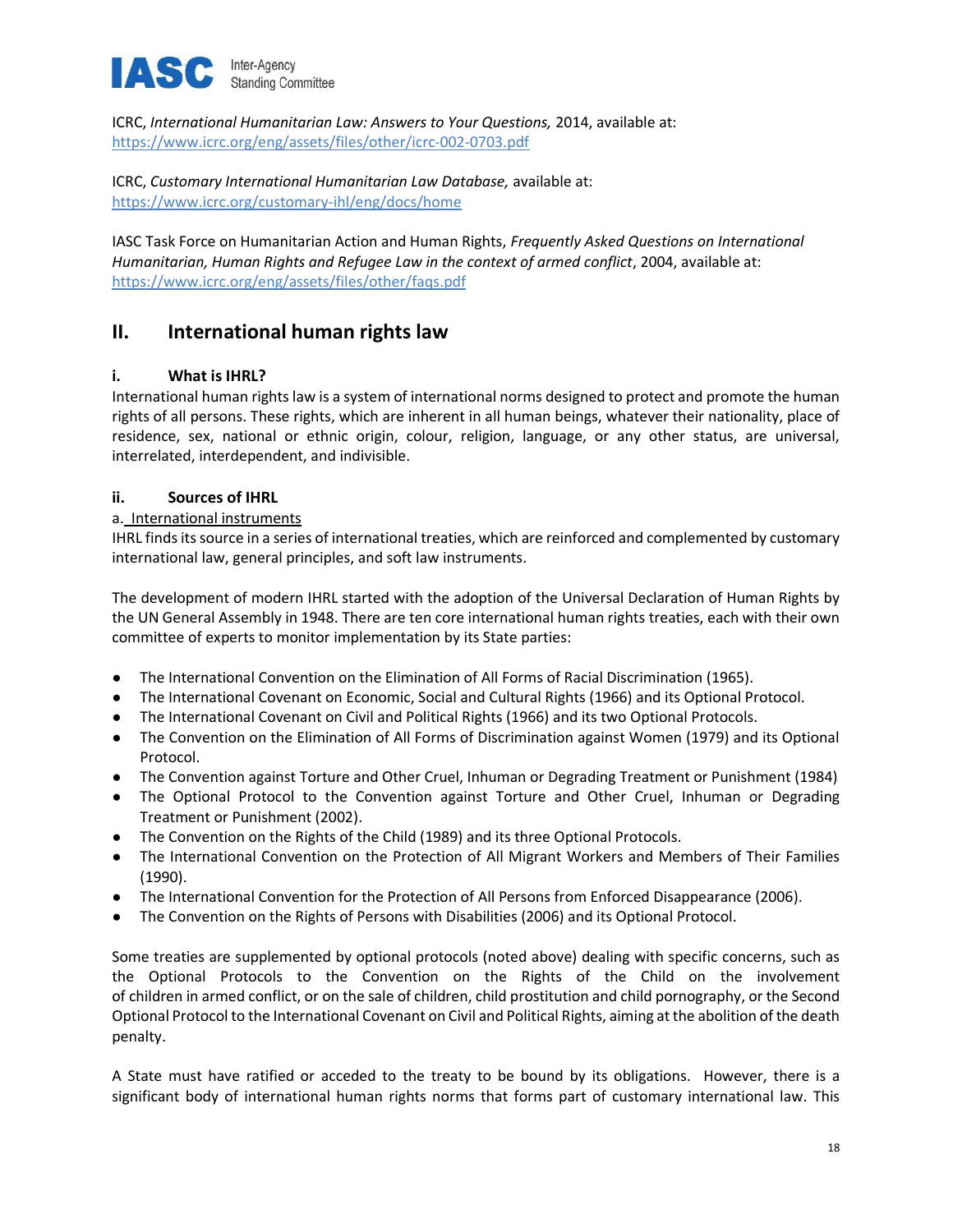

means that these rules are binding on the State regardless of whether it has ratified or acceded to a relevant treaty.

IHRL further comprises a wide range of non-binding instruments, which assist in understanding and delineating human rights obligations ("soft law"). Examples include:

- The Universal Declaration of Human Rights;
- Declaration on the Protection of Persons from Enforced Disappearances;
- The Guiding Principles on Internal Displacement;
- Paris Principles and Guidelines on Children Associated with Armed Forces or Armed Groups;
- The Basic Principles on the Use of Force and Firearms by Law Enforcement Officials;
- The Updated Set of Principles for the Protection and Promotion of Human Rights through Action to Combat Impunity;
- The Basic Principles and Guidelines on the Right to a Remedy and Reparation for Victims of Gross Violations of International Human Rights Law and Serious Violations of International Humanitarian Law; and
- The Nelson Mandela rules.
- Guiding Principles on Business and Human Rights.

Some of the provisions contained in some of these instruments may reflect customary international law

## b. Regional human rights instruments

Concurrent with the development of international human rights law applying to all States, regional human rights treaties and monitoring mechanisms have also been developed. The provisions of regional treaties and the jurisprudence of regional monitoring mechanisms, especially the binding decisions of regional courts, may have particular influence with relevant States. In some countries, regional standards may be better known and more respected than nearly identical international standards. Similarly, in instances where the constitution or national law incorporates regional standards, they should be prominently used.

In Europe, all members of the European Union and the Council of Europe have ratified the 1950 European Convention for the Protection of Human Rights and Fundamental Freedoms, and the European Court of Human Rights adjudicates cases concerning States' compliance with the Convention. The European Social Charter was adopted in 1961 and revised in 1996. It deals with economic, social and cultural rights, and is monitored by the European Committee of Social Rights. An additional protocol provides for a system of collective complaints. In addition, specialist treaties have been developed such as the European Convention for the Prevention of Torture and Inhuman or Degrading Treatment or Punishment and the Framework Convention for the Protection of National Minorities.

Members of the Organization of American States (OAS) adopted the American Declaration of the Rights and Duties of Man in 1948 and the American Convention on Human Rights in 1969. The Inter-American Commission on Human Rights and the Inter-American Court of Human Rights oversees the implementation of both these human rights instruments. The OAS has also adopted additional protocols to the American Convention on Human Rights and treaties on specific issues to strengthen the regional protection of human rights.

Almost all States of the African Union (AU) have ratified the 1981 African Charter on Human and Peoples' Rights. The African Commission on Human and Peoples' Rights monitors its implementation by State parties and has adopted guidelines and principles that interpret its provisions. AU has adopted an additional protocol to the African Charter to strengthen the protection of women's rights and an additional treaty on children's rights. In 2005, AU created the African Court on Human and Peoples' Rights.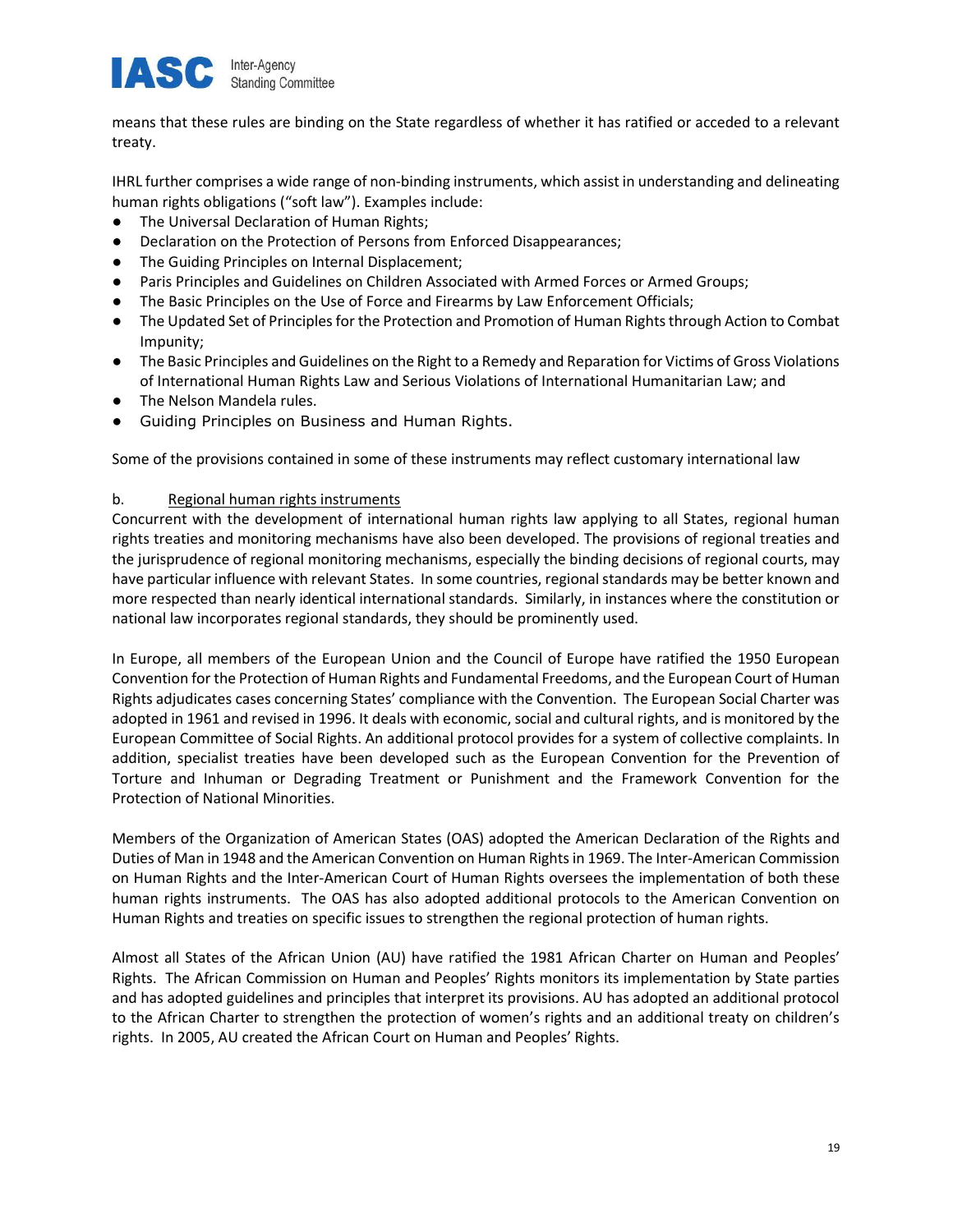#### **IAS** Inter-Agency **Standing Committee**

The Council of the League of Arab States adopted the 2004 Arab Charter on Human Rights. The treaty establishes the Arab Human Rights Committee to consider reports of State parties on the measures taken to give effect to the Arab Charter.

## iii. Applicability of IHRL

The duty of the State to respect, protect and fulfill human rights applies at all times, including during armed conflict and disasters. In "time of public emergency which threatens the life of the nation" and the existence of which is officially proclaimed", the State may temporarily derogate from (i.e. suspend) certain rights. (See Article 4, International Covenant on Civil and Political Rights; also interpreted by the Human Rights Committee in its general comment No. 29). Such derogations are only allowed to the extent strictly required by the exigencies of the situation, and the measures taken cannot be inconsistent with the State's obligations under international law and cannot be discriminatory. In addition, some rights are non-derogable (i.e. they can never be suspended whatever the situation, even during an armed conflict). These include:

- The right to life;
- Freedom from torture and cruel, inhuman and degrading treatment or punishment, or of medical or scientific experimentation without consent;
- Freedom from slavery, slave-trade and servitude;
- Recognition of everyone as a person before the law
- Freedom of thought, conscience and religion;
- The principle of legality in criminal law, including the prohibition of punishment for any act that was not a crime when the act was committed

In addition, the prohibition against genocide is absolute.

The International Covenant on Economic, Social and Cultural Rights contains no derogation clause, and the Committee on Economic, Social and Cultural Rights has confirmed that the Covenant applies even in times of conflict or general emergency. In its general comment No. 3, the Committee on Economic, Social and Cultural Rights has affirmed that States parties have a core obligation to ensure the satisfaction of at least minimum essential levels of each of the Covenant's rights. This interpretation of the Covenant has been further elaborated by the Committee in subsequent general comments, in particular general comment No. 14 on the right to health and general comment No. 15 on the right to water, in which the Committee confirmed that the core obligations related to those rights are non-derogable. In addition, it is important to note that the Convention on the Rights of the Child has no derogation clause and applies in both times of peace and during armed conflict or emergency situations.

IHRL imposes obligations to respect, protect, and fulfil that covers all human rights. These three terms make it possible to determine whether international human rights obligations have been violated. Since States have obligations to do something (positive obligations) or to abstain from doing something (negative obligations), they can be responsible for a violation of IHRL through action, omission, or failure to take necessary measures.

The duty to respect refers to duty holders' obligation to refrain from any action that would interfere with an individual's enjoyment of or access to a human right. For example, in a situation of conflict, States should refrain from denying access to health facilities to members of an opposition group, and from militarily occupying a school. Such actions would represent direct interference by the State in the enjoyment of the rights to health and to education.

The *obligation to protect* requires duty holders to ensure that third parties do not deprive people of their rights, including by preventing, investigating, punishing and ensuring redress for certain acts committed by third parties. States should, for instance, take measures regarding attacks by armed groups against health and educational facilities, as these are a key element for the enjoyment of the rights to health and education.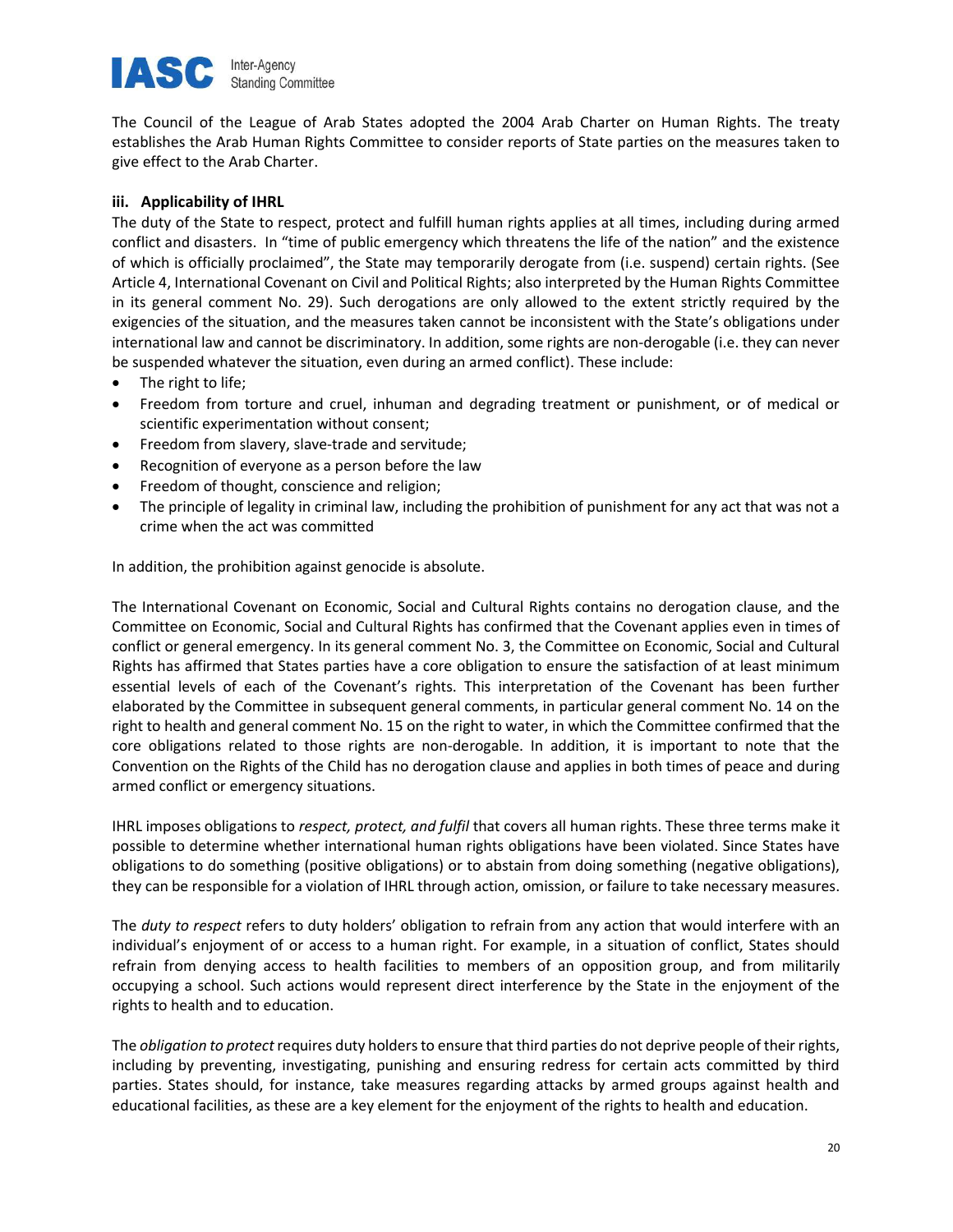

The *obligation to fulfil refers to the State obligation to take all necessary legislative, administrative, budgetary,* judicial and other measures towards the full realization of human rights. For example, States need to take measures to enable individuals to fulfil their economic and social rights themselves or, if necessary, to ensure direct provision of certain goods and services. In a conflict, the destruction of social infrastructure might mean that people are not in a position to feed themselves. In such cases, States should make sure that food aid reaches the population, as this will be both an underlying determinant for the enjoyment of the right to health, and will ensure freedom from hunger, and respect for the minimum core content of the right to food.

It is important to note that States are obliged to investigate and prosecute gross violations of IHRL, in particular those that amount to crimes under international law. States' investigations into such allegations must be carried out by independent and impartial bodies and be prompt, thorough, and effective. Victims of human rights violations are entitled to effective remedies, including reparation and redress.

The primary duty bearers of human rights obligations are States. In addition, de facto authorities or non-state armed groups that exercise government-like functions and control over territory are increasingly expected to respect international human rights norms and standards when their conduct affects the human rights of individuals under their control.

## iv. Applicability of IHRL during armed conflict and interplay between IHRL and IHL

IHRL is applicable at all times, meaning also in situations of armed conflict. In such contexts IHRL applies concurrently with IHL (which only applies in situations of armed conflict). In principle, both bodies of law should be applied in a complementary and mutually reinforcing way. In the few cases where inconsistencies between the two bodies of law appear, the most pertinent norm or rule to a specific incident or issue should be applied, because that norm or rule reflects the specific reality it was developed for. However, it is important to note that assessing the interplay between the two bodies of law and determining the applicable norms or rules to a specific case or incident is a complex exercise.

## iv. More information about IHRL

OHCHR, Manual on Human Rights Monitoring (Chapter 5 on "Applicable International Human Rights and Humanitarian Law Framework"), available at:

http://www.ohchr.org/Documents/Publications/Chapter05-MHRM.pdf

OHCHR, International Legal Protection of Human rights in Armed Conflict, 2011 http://www.ohchr.org/Documents/Publications/HR\_in\_armed\_conflict.pdf

IASC Task Force on Humanitarian Action and Human Rights, Frequently Asked Questions on International Humanitarian, Human Rights and Refugee Law in the context of armed conflict, 2004, available at: https://www.icrc.org/eng/assets/files/other/faqs.pdf

## III. International refugee law

## I. What is IRL

International refugee law is an area of law that protects and assists people, as refugees, who are no longer protected by their own country, are outside their country of origin, and are at risk or victims of persecution or other forms of serious harm in their country of origin. International refugee law provides specific rights and standards of treatment, based on international human rights law, for their stay in the country of asylum.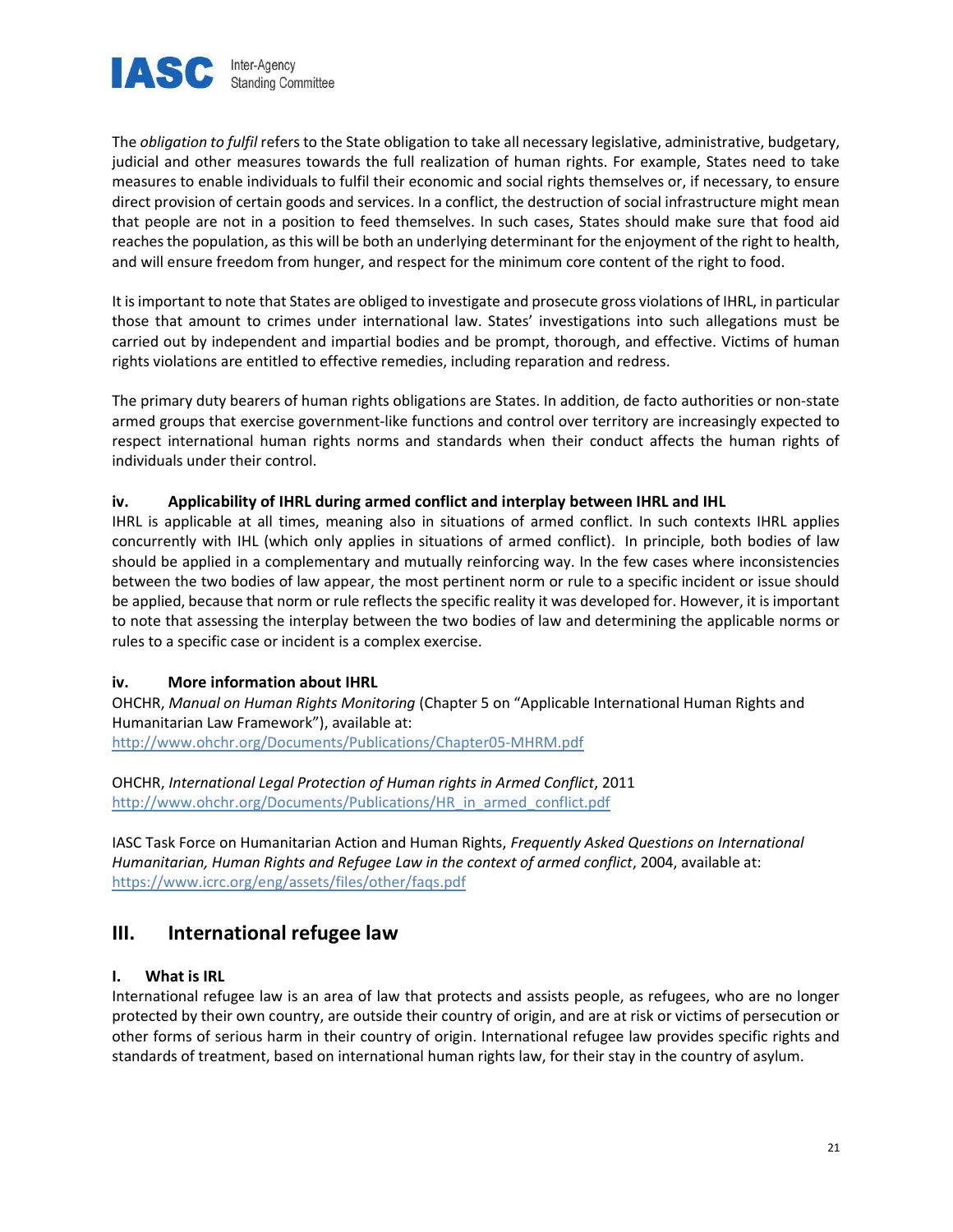

The specific legal regime protecting the rights of refugees is referred to as 'international refugee protection'. The rationale behind the need for this regime lies in the fact that refugees are people in a specific predicament, which calls for additional safeguards. Asylum-seekers and refugees lack the protection of their own country.

Article 14 of the Universal Declaration of Human Rights asserts the right of everyone to seek and enjoy asylum. Other legally binding documents, such as the African Union Convention for the Protection and Assistance of Internally Displaced Persons in Africa (Kampala Convention), have since confirmed this right. However, no clear content was given to the notion of asylum at the international level until the 1951 Convention related to the Status of Refugees [the '1951 Convention'] was adopted, and UNHCR was tasked to supervise its implementation. The 1951 Convention and its 1967 Protocol, as well as regional legal instruments, such as the 1969 OAU Convention Governing the Specific Aspects of Refugee Problems in Africa and the Cartagena Declaration of 1984, are the cornerstone of the modern refugee protection regime and set forth the basic rights and obligations of refugees.

The 1951 Convention relating to the Status of Refugees and its 1967 Protocol provide a universal code for the treatment of refugees and include core principles of protection such as non-discrimination, non-refoulement, non-penalization for irregular entry and presence, and the acquisition and enjoyment of rights over time. Fundamental to international refugee law is the principle of non-refoulement -- a prohibition of the forced return of a refugee to his or her country of origin if the return would expose that person to a risk of persecution. The non-refoulement principle of international refugee law has received such wide recognition and application that it has reached the status of customary international law and is, therefore, binding even on states not party to the 1951 Convention relating to the Status of Refugees.

Not everyone crossing an international border is a refugee. In general, a refugee is any person who meets the eligibility criteria in the refugee definition provided by relevant international or regional refugee law instruments or UNHCR's mandate. Article 1 of the 1951 Convention relating to the Status of Refugees defines a refugee as:

[A] person who, owing to a well-founded fear of persecution for reasons of race, religion, nationality, membership of a social group or political opinion, is outside the country of his origin and is unable or unwilling to avail himself of the protection of that country; or who, not having a nationality and being outside the country of his former habitual residence as a result of such events, is unable or, owing to such fear, is unwilling to return to it.

Regional legal instruments have extended this definition to include persons compelled to leave their country of origin because of indiscriminate violence or other events seriously disturbing public order in the refugee definition. Thus, countries in Africa adhering to the 1969 OAU Convention governing specific aspects of refugee problems in Africa and in Latin America applying the Cartagena Declaration of 1984 may have a broader refugee definition.

Under international law, a person is considered a refugee (and so entitled to certain protections and treatment) as soon as s/he meet the relevant criteria, regardless of whether or not they have received formal recognition as a refugee. A person does not become a refugee because of recognition, but rather is recognized because s/he is a refugee.

Refugee protection does not extend to persons who have committed a crime against peace, a war crime or a crime against humanity; a serious non-political crime outside the country of refuge; or acts contrary to the purposes and principles of the United Nations. While, in such situations, refugee law might not be applicable, the protection provided by human rights and humanitarian law remains in place.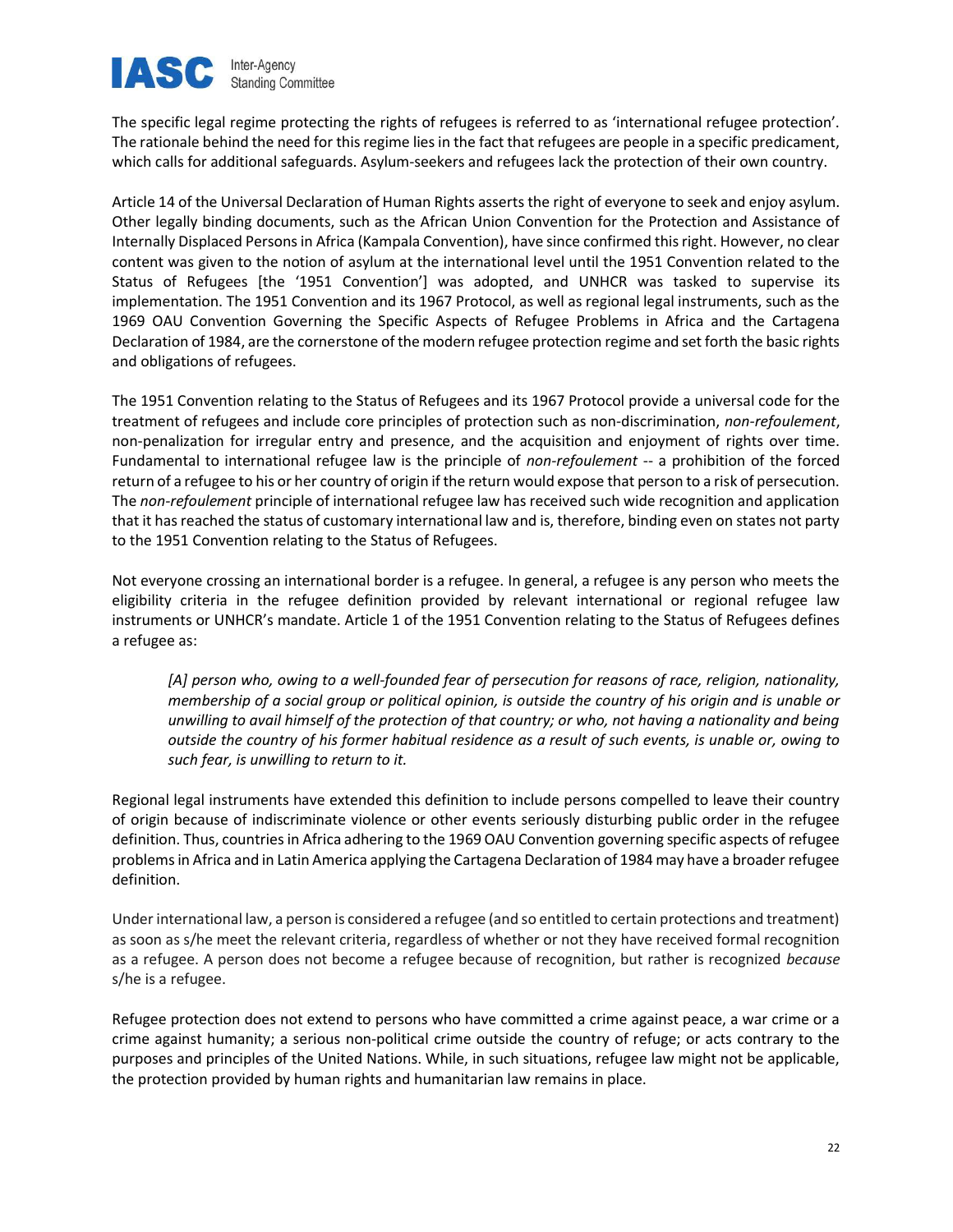

## ii. Key sources of IRL

International refugee law encompasses international and regional legal instruments and customary international law that identify persons in need of international protection as refugees and the rights to which they are entitled. The main international/regional instruments are:

- The 1951 Convention relating to the Status of Refugees;
- The 1967 Protocol relating to the Status of Refugees;
- The 1969 OAU Convention Governing the Specific Aspects of Refugee Problems in Africa.

In addition, the 1984 Cartagena Declaration on Refugees, while not legally binding, has attained a particular standing Latin America through its incorporation into national laws. Further, in the European Union, refugee protection is part of the Common European Asylum System, which is based on the 1951 Convention relating to the Status of Refugees.

As with international human rights law, there is also an important body of relevant soft law, including Conclusions on International Protection of the Executive Committee of the High Commissioner's Programme and Guidelines on International Protection issued by UNHCR in the exercise of its supervisory responsibility. The full range of international humanitarian (in the case of armed conflict) and human rights law is equally applicable to refugees.

## iii. More information about IRL

UNHCR, Protection Manual (repository of protection policy and guidance), available at: www.refworld.org

UNHCR, Refugees and Migrants: Frequently Asked Questions, available at: http://www.unhcr.org/56e95c676.html

UNHCR website, available at: http://www.unhcr.org/

The Refugee Law Reader (cases, documents and materials), available at: www.refugeelawreader.org

## IV. Domestic/National Laws

Domestic or national laws may be more familiar to affected persons or duty bearers. Insofar as they are compliant with international law, they should be referenced to support protection. The constitutions and laws of some countries may sometimes even be more protective of human rights than international law. In such cases, humanitarian actors should use the applicable standards that are the most protective, be they international, national or local. Advocacy and other work to make domestic law compliant with international standards can strengthen protection. All States have a responsibility to ensure that their national laws and policies respect and reflect their obligations under international law, including those contained in international human rights and humanitarian law. States, therefore, must take action, by all appropriate means, to give effect to their international legal obligations at the national level.

## V. Traditional, social, and cultural norms

The behaviour of affected people as well as duty-bearers, including national authorities, State and non-State parties to a conflict, and other actors, may be primarily informed or driven by ideas, beliefs, or policies derived from traditional, social, religious or cultural norms rather than by their obligations under international law.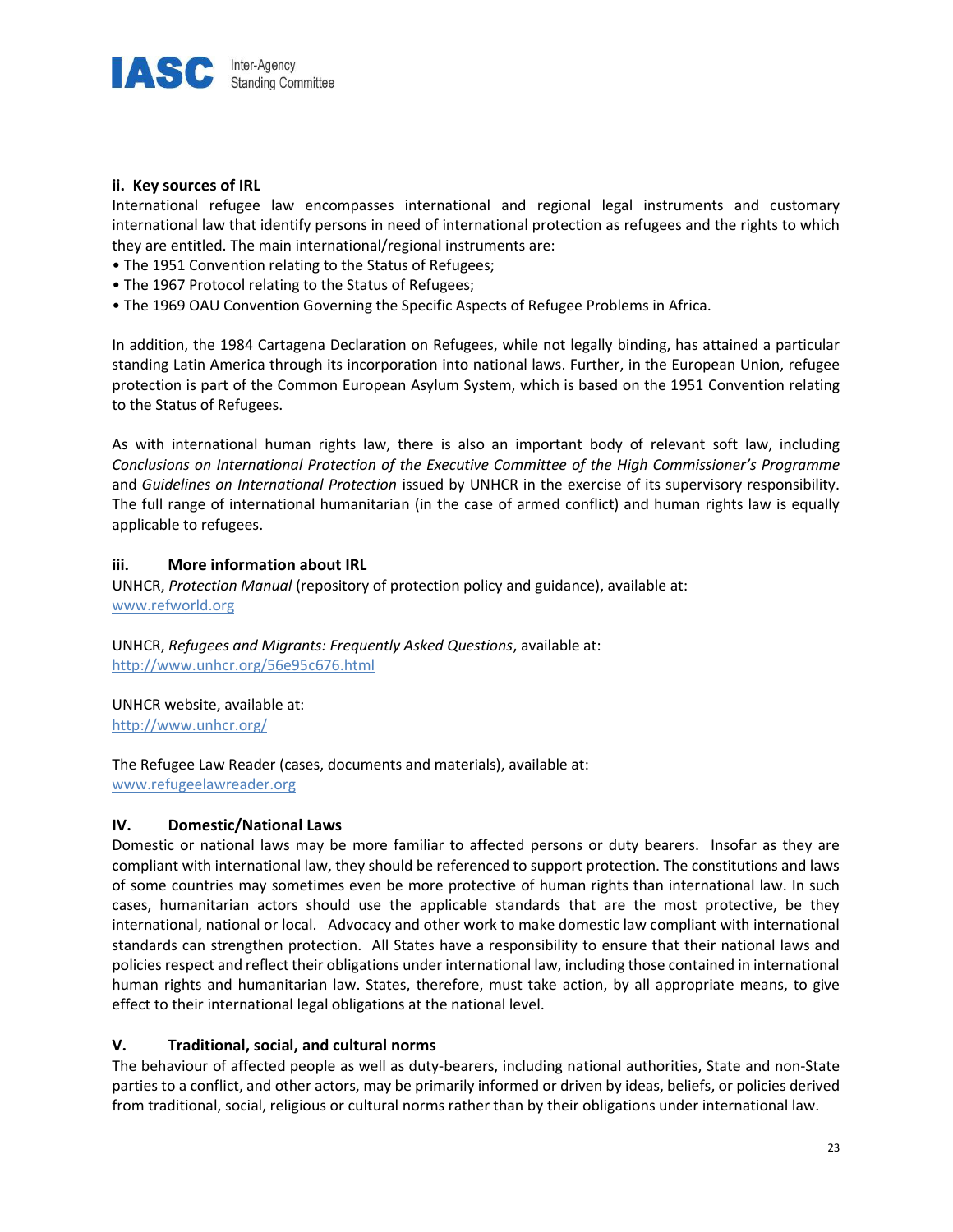

These norms may be, to some degree, consistent with international humanitarian and human rights law and, therefore, have positive protective effect. For example, in many societies, the idea of a 'warrior' is closely linked to the ideals of honourable and ethical conduct on and off the battlefield. Some cultural norms consider involving children in armed conflict to be taboo, and others make a distinction between people who participate in fighting and those that are to be protected because they do not participate in fighting. Social, cultural and religious norms may recognize entitlements to community resources for people who are displaced from their homes, or who have lost a head of household.

A society that has been wracked by war or one that is suffering the effects of repeated disasters and pressure on scarce resources, may see its traditional norms and values come under pressure, particularly when communities are displaced, scattered from their traditional homes and lands, and traditional leadership is under strain. In addition, some traditional norms may be abusive or harmful rather than protective. For example, beliefs about the role of girls and women in society may result in relying on harmful coping mechanisms, such as forced marriage or an unwillingness to challenge gender-based violence. Traditions associated with communal conflict may encourage retaliation for attacks and looting of property.

This means that when seeking to enhance compliance with IHL and HRL, humanitarian actors should be mindful of the broader scope of norms that affect behaviour during crises. Traditional, social, and cultural norms may not be used as justification for the violation of international law. However, familiarity with the traditions, norms, and rules of the society affected by conflict or disaster can open up opportunities to persuade a variety of actors to change abusive behaviour – whether this means promoting or reviving a positive and protective norm or mitigating an abusive one.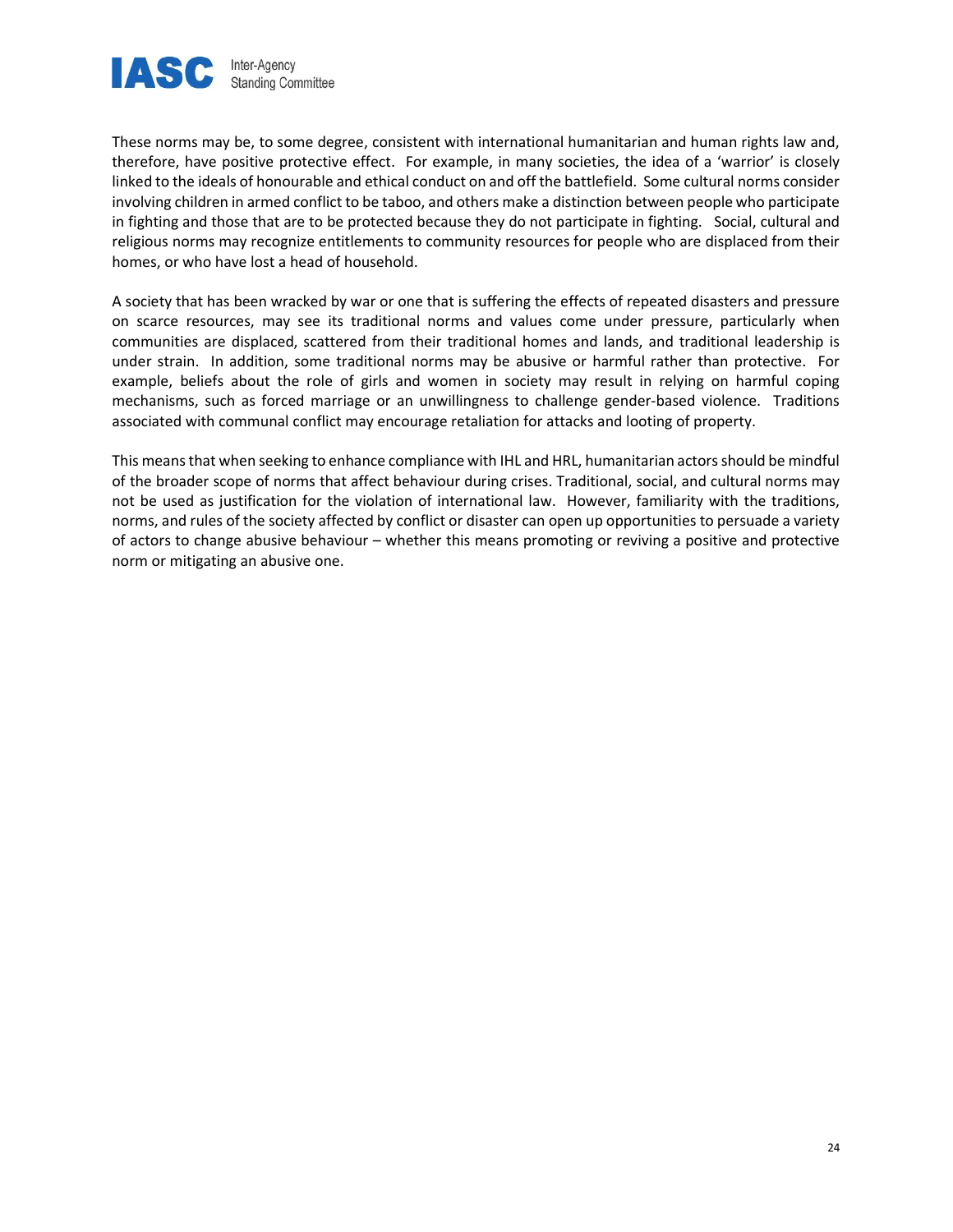

# ANNEX II ROLES AND RESPONSIBILITIES FOR THE CENTRALITY OF PROTECTION

## 1. Country-level

## HUMANITARIAN COORDINATOR

With overall responsibility to coordinate country-level humanitarian action that aims alleviate to human suffering and protect the lives, livelihoods and dignity of populations in need, the Humanitarian Coordinator<sup>20</sup> ensures that:

- protection priorities are identified and addressed in strategic humanitarian planning and decision-making, including by leading and coordinating the development and implementation of an HCT protection strategy;
- all necessary efforts are made to ensure sufficient funds are allocated to protection response;
- respect for human rights and international humanitarian law by all parties, including non-state actors, is promoted by coordinating the advocacy efforts of relevant organizations and through private and/or public advocacy, as appropriate.
- all necessary efforts are made to obtain free, timely, safe and unimpeded access by humanitarian organizations to affected populations by leading and/or promoting negotiations with relevant parties, including non-state actors.

Additionally, the Humanitarian Coordinator is responsible for fostering collaboration among humanitarian actors so as to enable analysis and collective commitments in addressing complex protection issues. This may involve encouraging humanitarian actors to challenge the status quo and tackle difficult issues jointly.

For informed decision-making, advocacy and negotiation, the Humanitarian Coordinator needs to seek regularly an in-depth and comprehensive analysis of the protection situation from the Protection Cluster and other relevant national and international actors. Together with the HCT, the Humanitarian Coordinator is responsible for facilitating and coordinating collaboration and engagement with a diverse range of humanitarian and non-humanitarian actors in addressing protection threats.<sup>21</sup>

## HUMANITARIAN COUNTRY TEAM

The HCT, as the strategic and operational decision-making and oversight forum established and led by the Humanitarian Coordinator, must commit, in accordance with each member's expertise and mandate, to share information and analysis on protection as well as to prioritize and contribute to collective efforts to enhance protection for affected persons. The HCT is responsible for agreeing on common strategic issues, including setting common objectives and priorities for the overall humanitarian response with protection as a central element. The HCT drives the development and implementation of an HCT protection strategy. This in turn demands a regular discussion on protection to identify priorities and immediate actions, including coordinated advocacy, aimed at alleviating human suffering and protecting the lives, livelihoods and dignity of populations in need.

## INTER-CLUSTER COORDINATION (ICC) MECHANISM

<sup>&</sup>lt;sup>20</sup> While the affected State has the primary role in the initiation, organisation, coordination, and implementation of humanitarian assistance within its territory, in situations where a Humanitarian Coordinator (HC) is designated s/he is responsible for leading and coordinating humanitarian action of relevant organisations in country. See the Terms of Reference of the Humanitarian Coordinator. It is the primary role of OCHA to support the HC in meeting these responsibilities.

<sup>&</sup>lt;sup>21</sup> In a statement by the IASC Principals on 11 December 2015, the placement of PSEA within the humanitarian architecture was clarified and an IASC system-wide responsibility for developing PSEA strategies and action plans institutionalized through reinforced PSEA responsibilities for Humanitarian Coordinators. See the full statement here:

https://interagencystandingcommittee.org/system/files/iasc\_statement\_on\_psea\_20151211\_2.pdf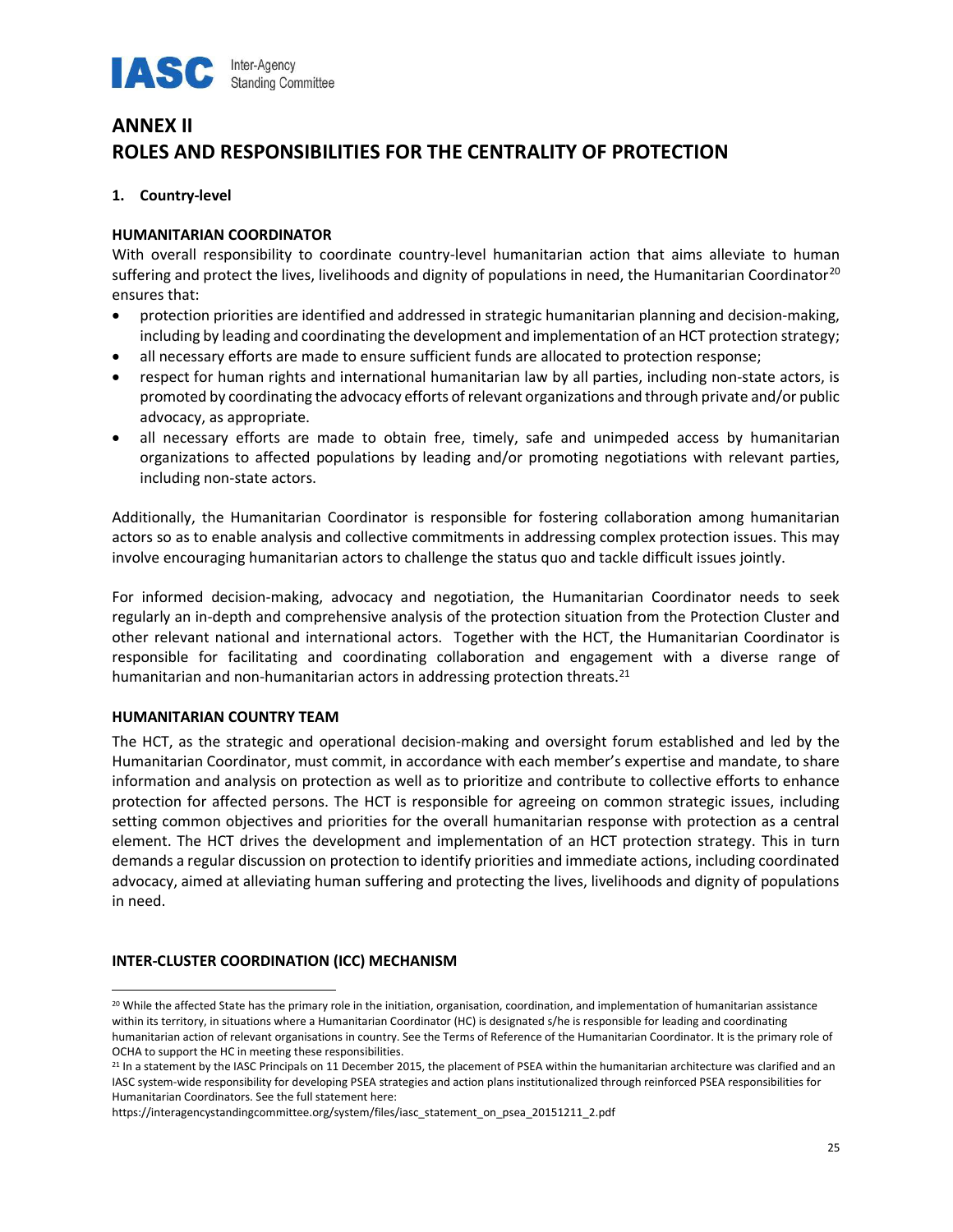

The inter-cluster coordination (ICC) mechanism facilitates the integration of protection and protection mainstreaming in the Humanitarian Programme Cycle, including through coordinated assessments and joint analysis for a shared understanding across clusters of who is at risk, from what or whom. Inter-cluster coordination supports protection mainstreaming in the clusters by facilitating a collective approach suitable to the context, in close collaboration with the protection cluster which provides technical expertise. The ICC provides updates on operational developments impacting a response, thereby supporting efforts by the Humanitarian Coordinator and HCT to identify and address protection priorities, including core advocacy issues.

#### PROTECTION CLUSTER

At country level, the protection cluster<sup>22</sup> supports the delivery of specialized and specific protection activities, undertakes regular assessments and analysis, plans and implements its cluster strategy and coordinates and contributes to robust advocacy.

In addition to its standard cluster responsibilities, the protection cluster must contribute to timely and informed decision-making by the Humanitarian Coordinator and HCT through an ongoing and in-depth and integrated analysis of the protection situation, which is enabled by a meaningful engagement with affected persons. The protection cluster must also monitor and assess continuously whether and how protection risks are changing so that the Humanitarian Coordinator and HCT can review protection priorities in light of the evolving operational context and measure progress towards collective protection outcomes (i.e. support the HCT to monitor results-based and outcome level information in real time).

Additionally, the protection cluster supports the mainstreaming of protection. It also works with and provides its expertise to other clusters in addressing the most prevalent and severe protection risks that intersect with their sector-specific response.

## OTHER CLUSTERS AND ORGANIZATIONS

Notwithstanding the critical role played by the protection cluster described above, all clusters and their lead agencies have a responsibility to contribute to placing protection at the center of humanitarian action. Accordingly, cluster coordinators need to ensure that protection is appropriately incorporated into all phases of the HPC and that protection is mainstreamed into sector-specific programming.

All clusters must feed into the protection analysis that informs decision-making and development of the HRP. All clusters must also work with protection actors to ensure that referral pathways are in place for protection actors to respond to specific protection issues (e.g. gender-based violence, child protection and psychosocial support).

All clusters must also commit to sharing information, insofar as mandates, expertise, and confidentiality protocols permit, which is relevant to the protection of affected persons. They must determine how they can contribute to the HCT protection strategy, afterwards committing to undertake activities and advocacy in support of the strategy and in a manner that harnesses their mandates, resources, and expertise towards achieving protection outcomes.

#### 2. Global-level

<sup>22</sup> UNHCR is lead of the Global Protection Cluster. At the country level, IASC guidance states that cluster lead agencies "ideally mirror global arrangements." For conflict-induced crises, UNHCR often leads the protection cluster, whereas in disaster settings or in complex emergencies without significant displacement, leadership of the protection cluster is decided through consultation between UNHCR, OHCHR and UNICEF.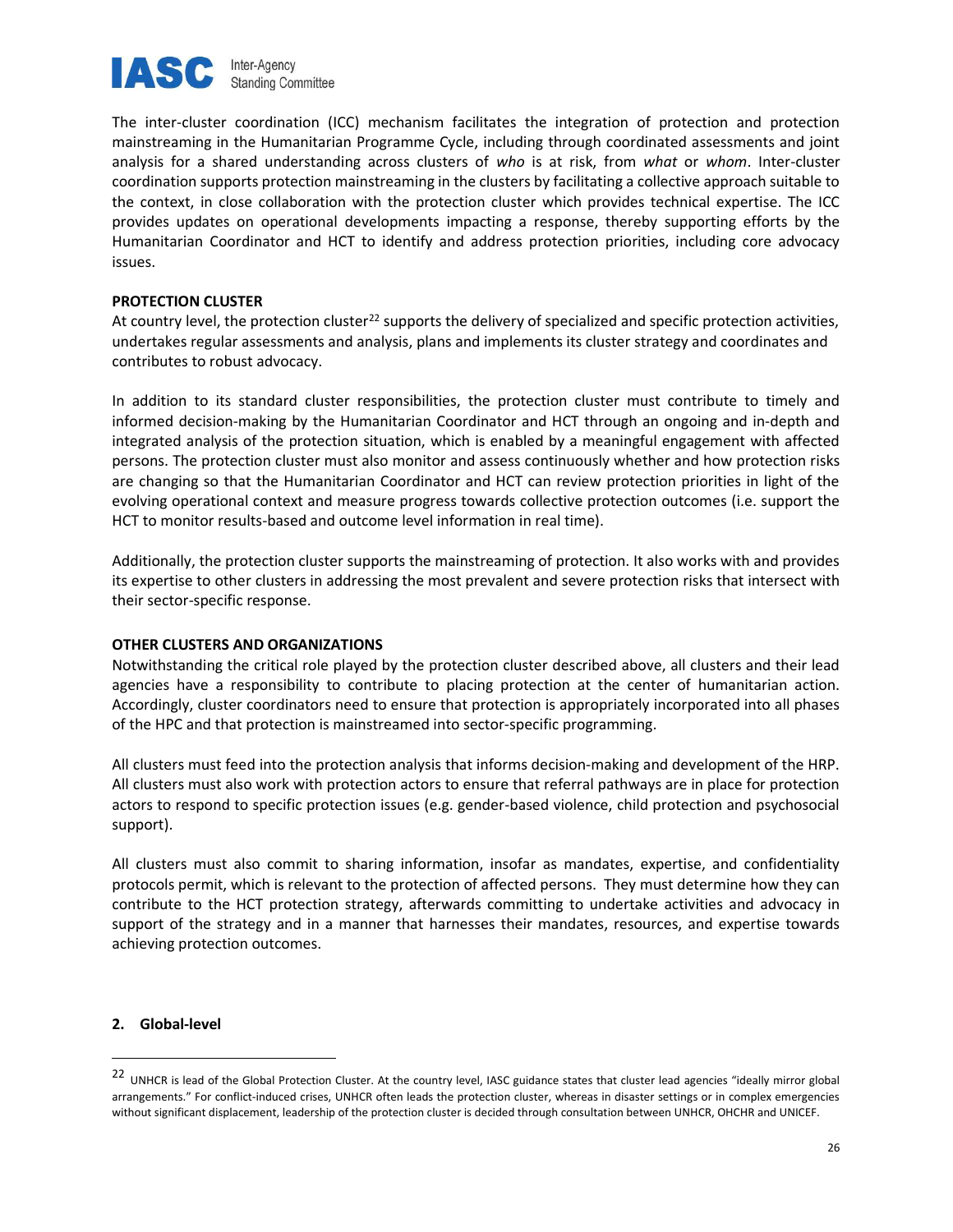

## EMERGENCY RELIEF COORDINATOR

The  $ERC<sup>23</sup>$  is responsible for the coordination of interagency humanitarian action, in cooperation with relevant organizations and entities dealing with humanitarian assistance, and in full respect of their mandates. The ERC has a central role for the interagency coordination of protection and assistance to internally displaced persons. The ERC's responsibilities include advocating for protection and assistance, mobilizing political and financial support, briefing the Security Council and engaging in dialogue with governments, humanitarian agencies and other relevant actors. The ERC, in consultation with the IASC, should seek to ensure that Humanitarian Coordinators are appointed and managed in light of the system-wide commitment to place protection at the center of humanitarian action. Through regular exchange and dialogue with Humanitarian Coordinators, the ERC should promote ongoing country-level protection analysis that informs decision-making for coordinated responses aimed at reducing overall risks to affected persons. Country-level analyses should likewise provide the ERC the evidence-base to mobilize support and engagement by UN Member States and multilateral fora.

## THE INTER-AGENCY STANDING COMMITTEE

The overall objective of the Inter-Agency Standing Committee (IASC)<sup>24</sup> is to improve humanitarian response, including the protection of affected people. The primary objectives of the IASC in complex and major emergencies are to:

- Develop and agree on system-wide humanitarian policies;
- Allocate responsibilities amongst organizations in humanitarian programmes;
- Develop and agree on a common ethical framework for all humanitarian activities;
- Advocate common humanitarian principles to parties outside the IASC;
- Advocate for the full respect for the rights of the individual in accordance with the letter and spirit of the relevant bodies of law (i.e. international human rights law, international humanitarian law and refugee law);
- Identify and address areas where gaps in mandates or lack of operational capacity exist; and
- Resolve disputes or disagreements about and amongst humanitarian organizations on system-wide humanitarian issues.

## IASC PRINCIPALS

The IASC Principals have recognized that they share responsibility for placing protection at the centre of humanitarian action, including by supporting efforts at the country level through policy development, dialogue, advocacy and engagement with States. The IASC Principals have committed to provide the necessary support and to work with Humanitarian Coordinators, HCTs, Cluster Coordinators, Protection Clusters and all IASC members in achieving system-wide and comprehensive response to crises, and to the needs of affected persons, with protection at the core.

#### IASC WORKING GROUP

The responsibilities of the IASC Working Group (WG) include: developing policies and guidance in line with strategic decisions made by the IASC; making proposals to the IASC on strategic issues; and collaborating with the Emergency Directors Group in identifying and elaborating policy matters with direct bearing on humanitarian operations. The IASC WG also has responsibility for establishing and overseeing the work of Task Teams as well as setting up and monitoring Reference Groups.

<sup>&</sup>lt;sup>23</sup> The ERC role is set out in GA Resolution 46/182 and subsequent resolutions on Strengthening of the coordination of emergency humanitarian assistance of the United Nations. See also GA Resolution 56/164 (2001) and subsequent resolutions on Protection of and Assistance to Internally Displaced Persons.

<sup>&</sup>lt;sup>24</sup> For more on IASC roles see Inter-Agency Standing Committee, see the Concise Terms of Reference and Action Procedures, February 2014: https://interagencystandingcommittee.org/system/files/legacy\_files/IASC%20TOR%20-%2011Feb2014.pdf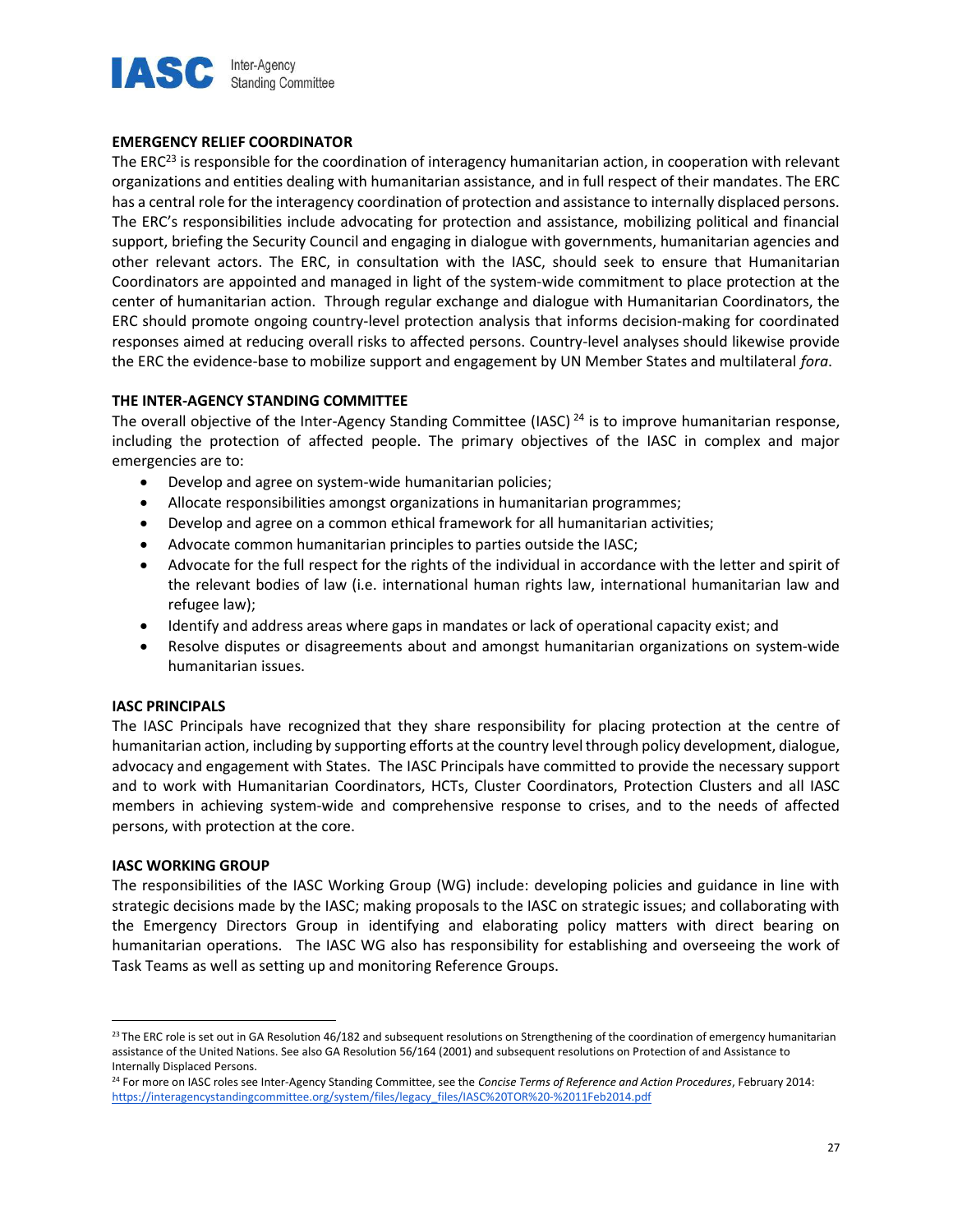

## IASC EMERGENCY DIRECTORS GROUP

The Emergency Directors Group (EDG) has an important role to play in relation to operationalizing the IASC Protection Policy, including by supporting the leadership and responsibility of the Humanitarian Coordinator and HCT, and by undertaking regular monitoring and review of emergency operations. Specifically, the EDG is responsible for:

- Advising the IASC on operational issues of strategic concern, including all operational issues placed on the agenda of the IASC Principals;
- Undertaking regular monitoring and review of emergency operations, including through joint field missions;
- Mobilizing agency and Global Cluster resources to address operational challenges and gaps, in support of Humanitarian Coordinators and HCTs;
- Considering future high-risk scenarios and determining appropriate early actions in support of Humanitarian Coordinators and HCTs;
- Supporting the IASC Principals in the activation and implementation of a system-wide Level 3 (L3) emergency response as defined in the Transformative Agenda Protocols;
- Ensuring appropriate information sharing with the IASC Working Group so as to address policy gaps and inform policy formulation; and
- Assuring the roll-out and implementation of the Transformative Agenda, including through monitoring, capacity and guidance, in close collaboration with the Senior Transformative Agenda Implementation Team (STAIT).

## GLOBAL PROTECTION CLUSTER

Providing a platform for partners with expertise, resources and capacity relevant to protection, the Global Protection Cluster, led by UNHCR, coordinates and contributes to global-level inter-agency policy advice; provides guidance to Protection Clusters in the field on cluster responsibilities (including strategy development, information management, assessment and analysis and operational delivery); supports protection responses in humanitarian action (i.e., non-refugee situations); and leads standard and policy setting in relation to protection in complex emergencies (i.e. conflict and disaster-induced).

Given the broad definition of protection, Areas of Responsibility (AoR) have been established within the GPC: Child Protection, Gender-Based Violence (GBV), Mine Action (MA), and Housing, Land and Property (HLP). These AoRs provide technical advice and support in their specialized areas. AoRs may be replicated at the field level with sub-clusters, and other technical working groups may be formed to address specific context-specific protection issues.<sup>25</sup> Organizations that lead AORs and field-level sub-clusters have the same responsibilities as cluster leads.

## Child Protection

The Child Protection AoR, led by UNICEF, brings together NGOs, UN agencies, academics and others under the shared objective of ensuring more predictable, accountable and effective child protection responses in emergencies. To achieve its goals, the Child Protection AoR works closely with other specialist protection actors, notably in gender-based violence, as well as with actors specialized in mental health and psychosocial support as well as education.

The Child Protection AoR defines child protection as "the prevention of and response to abuse, neglect, exploitation of and violence against children in emergencies."

<sup>&</sup>lt;sup>25</sup> Technical working groups are task orientated and time limited and are created on a needs-basis. They should dissolve once they have completed their tasks.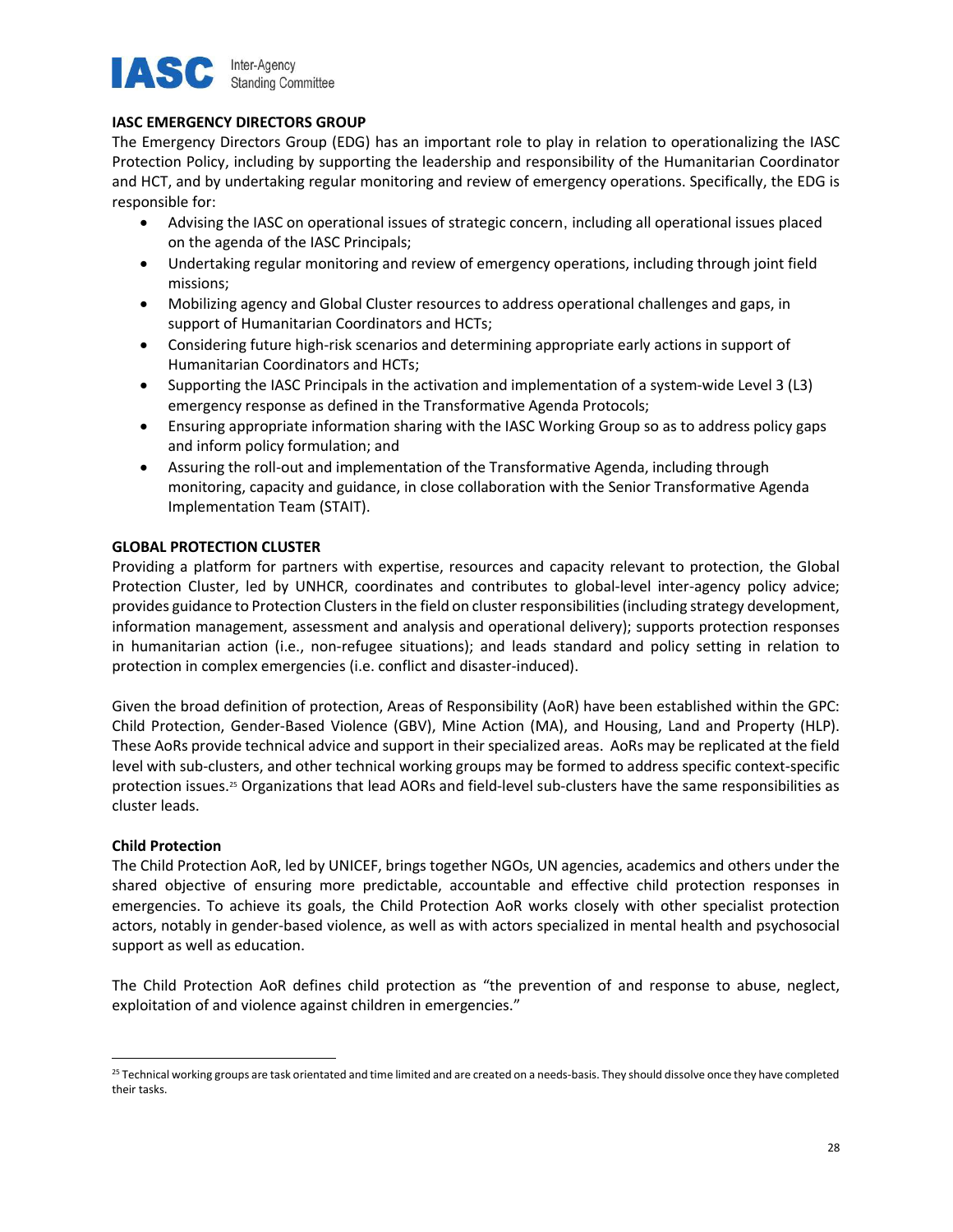

## Gender-Based Violence

The Gender-Based Violence (GBV) AoR, currently led by UNFPA and UNICEF, works to promote a comprehensive and coordinated approach to programming that prevents and responds to GBV. The GBV AoR accomplishes this through four key areas of work:

- Supporting lifesaving services operating in humanitarian settings
- Building knowledge and capacity on prevention of and response to GBV
- Establishing norms and standards
- Advocating for increased action, research, and accountability at global and local levels

The GBV AoR is premised on the understanding that all clusters and actors must take action to address GBV. While GBV occurrence is under reported, it takes place in every society and peaks in times of humanitarian crisis and displacement. With this in mind, the GBV AoR advocates for humanitarian personnel to assume GBV is occurring and threatening affected populations and treat it as a serious and life-threatening problem in every humanitarian response. GBV AoR members participate in and collaborate with other cluster lead agencies to ensure that GBV considerations are mainstreamed in the humanitarian response and linked with other cross-cutting issues.

## Mine Action

The objective of the Mine Action AOR, led by UNMAS, is to ensure more predictable, accountable and effective mine action (MA) responses in emergencies, including by supporting field based MA activities and MA coordination mechanisms.

The objective of Mine Action is to identify and reduce the impact and risk of landmines and explosive hazards to a level where people can live safely. Mine Action also includes humanitarian demining (involving survey, mapping, marking and fencing and clearance), helping victims become self-sufficient and providing opportunities for sustainable development and stability, providing at-risk populations with mine risk/explosive remnants of war (ERW) risk education, as well as stockpile destruction.

## Housing, Land and Property

The overarching goal of the HLP AoR, led by NRC and co-facilitated by IFRC, is to ensure a more predictable, accountable and effective HLP response in humanitarian emergencies. The HLP AoR operates as an open and inclusive forum with the view to benefit from the wide range of expertise within the HLP community of practice. At the country level, HLP forms part of the protection sector response in emergencies and a dedicated HLP coordination mechanism is usually integrated in field-based protection clusters. HLP working groups coordinate specialist HLP interventions and ensure that HLP issues are effectively taken into account in other relevant sectors of humanitarian assistance.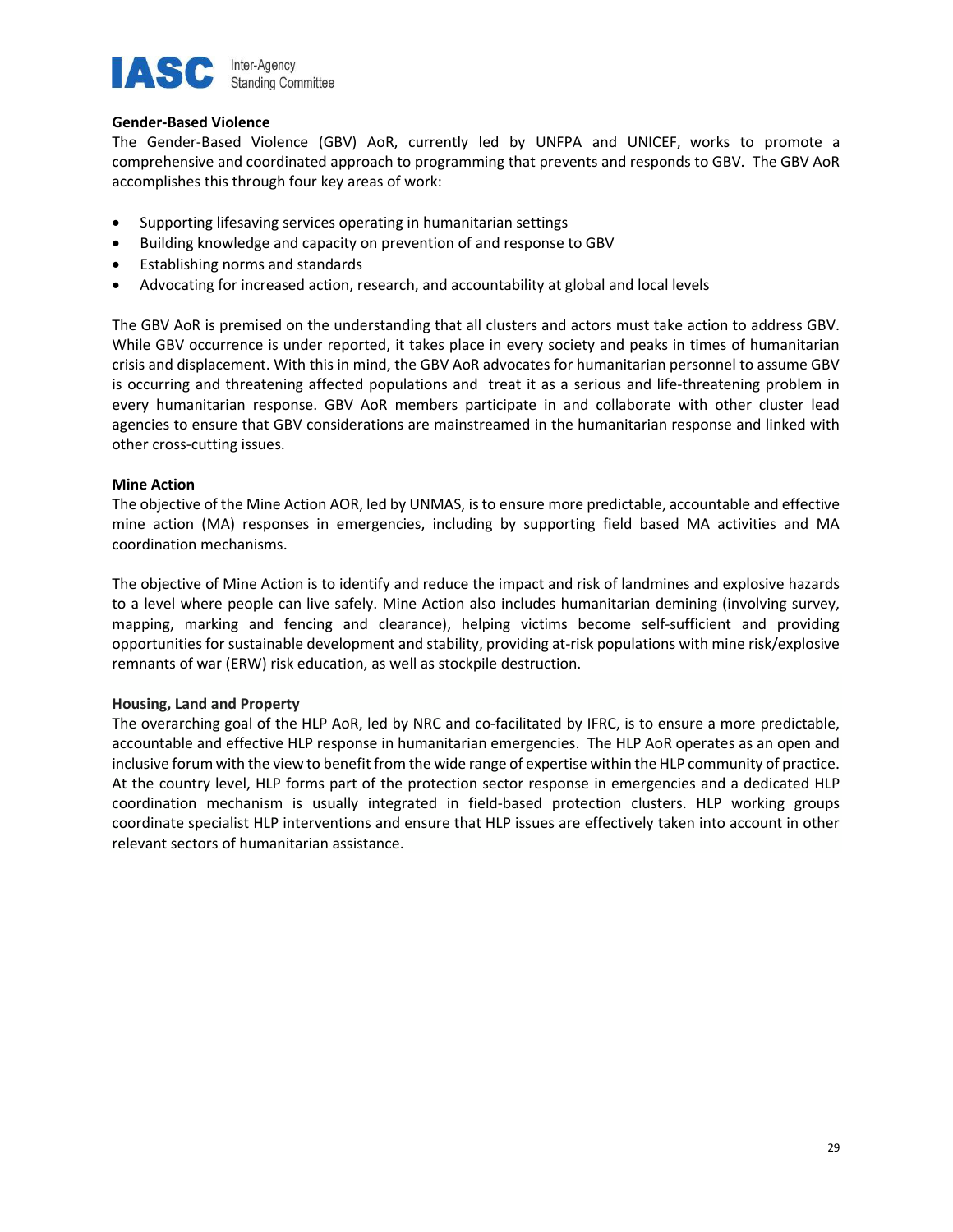

# ANNEX III GUIDANCE FOR INFORMATION MANAGEMENT

GPC, Information and Data Management, available at:

http://www.globalprotectioncluster.org/en/tools-and-guidance/information-and-data-management.html

## IASC, Operational Guidance on Information Management, available at:

https://www.humanitarianresponse.info/en/programme-cycle/space/document/iasc-operational-guidanceinformation-management

OCHA, Information Management Guidance: Sudden Onset Emergencies, available at: https://www.humanitarianresponse.info/sites/www.humanitarianresponse.info/files/toolbox/files/1.%20Gui dance%20for%20OCHA%20Information%20Management%20in%20Sudden%20Onset%20Emergencies.pdf

ICRC, Professional Standards for Protection Work, (Chapter 6: Managing sensitive protection information), available at: https://www.icrc.org/eng/assets/files/other/icrc-002-0999.pdf

DRC and UNHCR, Protection Information Management Workshop Outcome Document, 2015, available at: http://www.globalprotectioncluster.org/en/tools-and-guidance/information-and-datamanagement.html

**OHCHR manual on human rights monitoring and training manual (Chapters**  $7 - 15$ **, which address e.g.** gathering and verifying information, analysis, and the protection of victims, witnesses and other cooperating persons, available at www.ohchr.org/EN/PublicationsResources/Pages/MethodologicalMaterials.aspx.

Child Protection AoR, Training Manual Interagency Child Protection Information Management System, available at:

http://cpwg.net/resources/inter-agency-child-protection-information-management-system-training-manualzip-13mb/

IRCR, Family Links Network Code of Conduct on Personal Data Protection, available at: https://www.icrc.org/en/document/rfl-code-conduct

ICRC, Rules on Personal Data Protection, available at: https://www.icrc.org/en/document/data-protection

UNHCR, Policy on the Protection of Personal Data of Persons of Concern to UNHCR, available at: http://www.refworld.org/docid/55643c1d4.html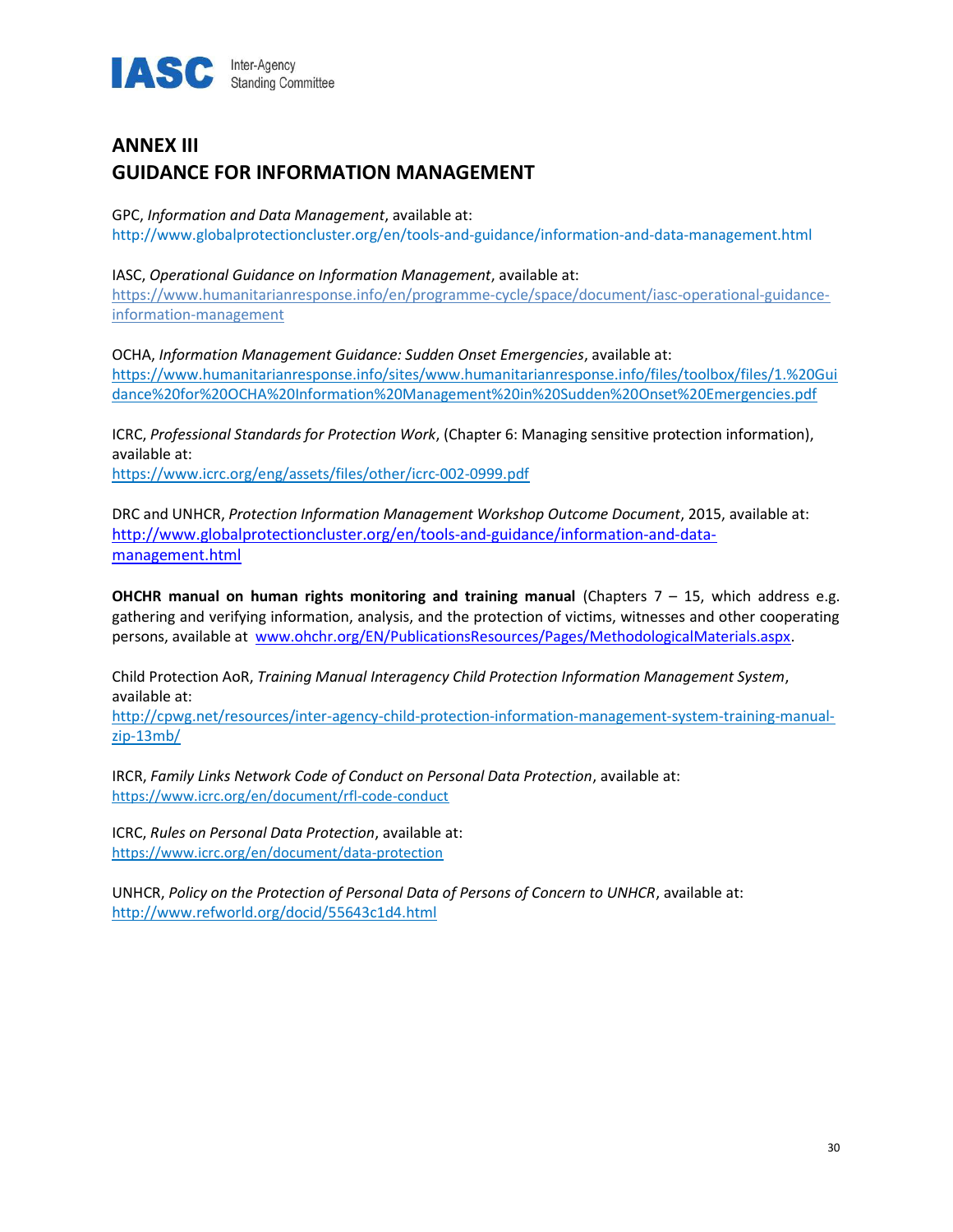

## ANNEX IV FRAMEWORK FOR PROTECTION ACTIVITIES<sup>26</sup>

Specialized protection activities can be categorized in accordance with different levels of intervention, described below. In some cases, however, it can be difficult to confine all protection activities to a level of intervention. The dissemination of international humanitarian law, international human rights law, reporting or advocacy, for example, are transversal and thus relate to or support different levels of intervention.

Responsive Action: includes any activity undertaken in the context of an emerging or established pattern of abuse, resulting from violence, coercion, or forced deprivation, and aimed at prevention or alleviating its immediate effects. These activities are carried out when abuse is threatened or in its immediate aftermath to try to mitigate their effects on civilians. Action is also intended to pressure the relevant authorities, either through dialogue or public disclosure, into taking measures to stop the abuse and prevent its recurrence. Responsive action is urgent (but continue over substantive period of time if the threat remains) and its impact is immediate

Examples of responsive action include: Protection by presence, including monitoring, reporting and advocacy on violations by specialized agencies; provision of advice to authorities and other stakeholders to address rights guarantees and standards; transferring people out of crisis-affected areas and providing information and communications (e.g. assisting family members to contact each other; strengthening community networks to prevent child rights violations; establishment of referral mechanisms; reporting a human rights violations to a specialized agency; referring a survivor of violations to medical assistance or psychosocial care or legal assistance; employing a humanitarian notification system to de-conflict civilians and civilian infrastructure from airstrikes).

Remedial Action: includes any activity aimed at restoring dignified living condition through rehabilitation, restitution, and reparation. Remedial action focuses on assisting and supporting people while they live with the effects of violence, coercion, and deprivation; such action aims at restoring people's dignity and ensuring adequate living conditions, subsequent to violence through rehabilitation, restitution, compensation, reparation, and psychosocial support. It can be similar to responsive action, include advocacy but activities are longer term and are concerned with helping people to recover and restore their dignity.

Examples of remedial action include: providing direct services to victims of violence, coercion, and deprivation; helping to bring about repatriation, resettlement, integration, or final arrangements; and establishing systems to track down missing persons and reunite families; promoting justice for victims and due process for perpetrators; supporting and protecting organisations working to defend rights; education in health centres to prevent stigmatisation of survivors of sexual violence; vocational training and psychosocial support for former combatants as part of a livelihoods programme; assistance to mine/ERW victims.

Environment Building: includes any activity aimed at creating or consolidating an environment conducive to full respect for the rights of individuals. Environment building activity aims to change policy, attitudes, beliefs, and behaviour, seeking structural changes in law and attitude.

Examples of environment-building action include: promoting knowledge and respect for human rights and humanitarian principles; advocating for the ratification of treaties; assisting in the integration and implementation of international law at national levels; supporting the development of a fair justice system;

<sup>&</sup>lt;sup>26</sup> Inter-Agency Standing Committee, Growing the Sheltering Tree: Protecting Rights through Humanitarian Action, 2002, available at: http://www.globalprotectioncluster.org/\_assets/files/tools\_and\_guidance/IASC\_Growing\_Sheltering\_Tree\_2002\_EN.pdf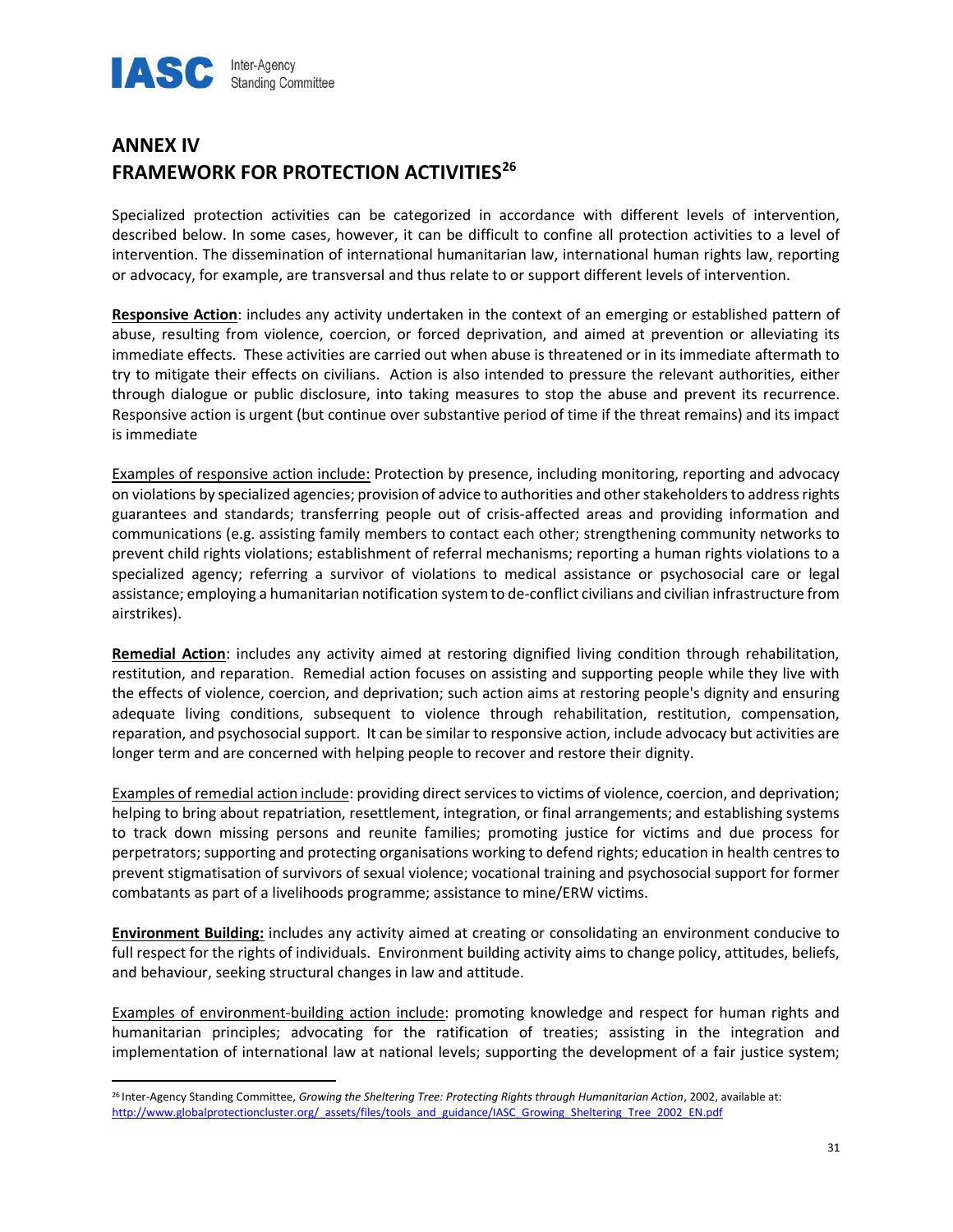

capacity building, technical assistance and support for national human rights organizations, civil society organisations, and government institutions (such as law enforcement); helping to establish organisations at national and international levels that are capable of enhancing respect for human rights and international law, including those tasked with the implementation or monitoring of international law standards (i.e. an Ombudsman); mine/ERW risk education to public employees working with at-risk persons.

The "Egg Model," presented below, provides a visual representation of the different levels of intervention for protection work. Developed by the ICRC through a multi-year consultative process with a range of experts, the egg model is widely recognized and used by humanitarian organizations. Interventions appearing in the egg model can be implemented in a sequence or simultaneously.



## MODES OF PROTECTIVE ACTION

In addition to levels of intervention, there are five main modes of action. These include:

- Persuasion: Talking privately to convince your advocacy target to change its policy or practice
- Mobilization: Telling other organizations or entities what is happening so that they can influence the authorities or perpetrators to change their policy or practice. Carefully sharing information to bring positive pressure
- Denunciation: Making public what is happening in order to put pressure on your advocacy target to change its policy or practice.
- Support: Supporting existing structures
- **Substitution:** Direct service provision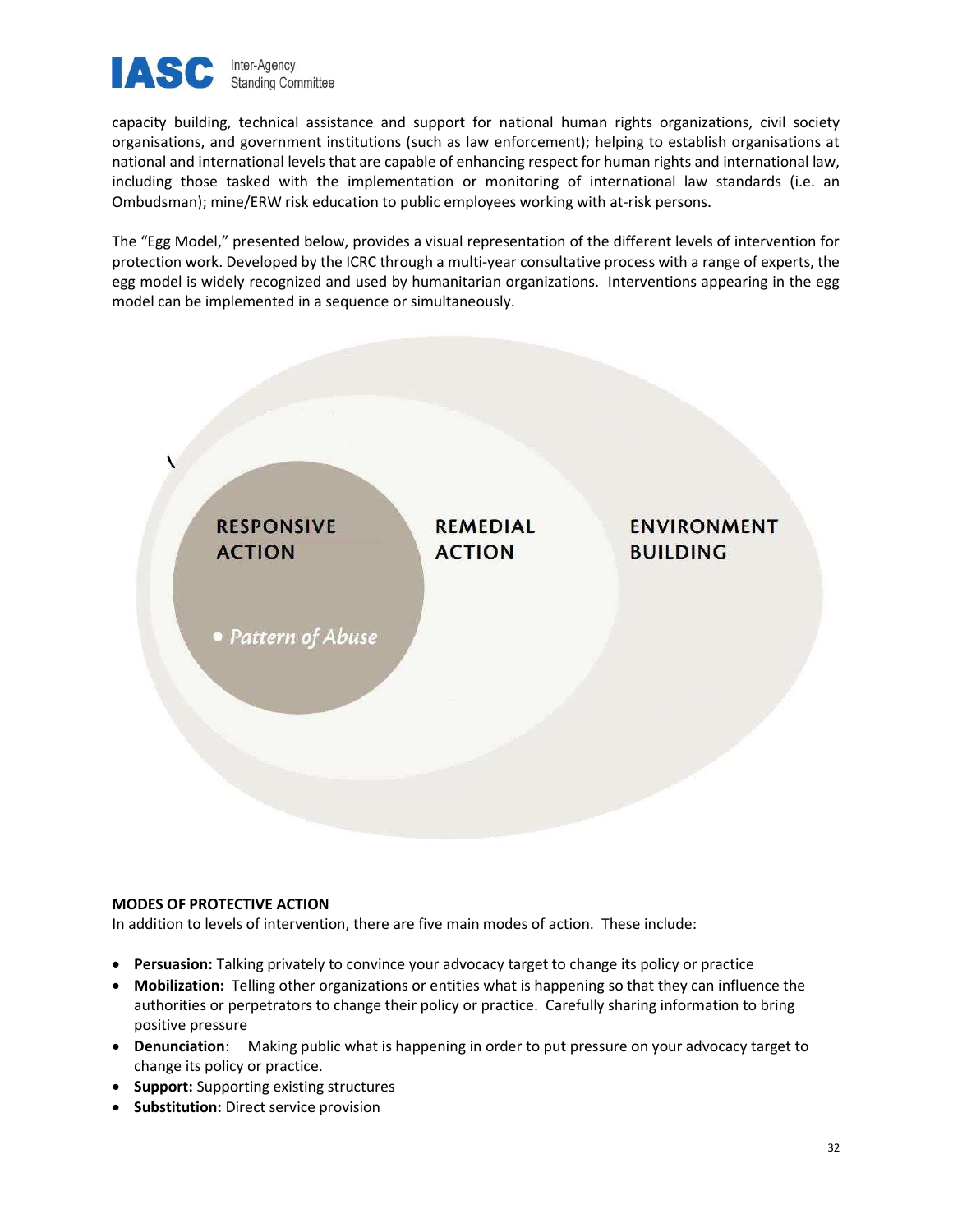

# ANNEX V REFERENCE DOCUMENTS AND STANDARDS

## 1. General

IASC, Statement on the Centrality of Protection in Humanitarian Action, endorsed by the Inter-Agency Standing Committee Principals, 17 December 2013, available at: https://goo.gl/EMGQSL

OCHA, Humanitarian Principles, available at: https://docs.unocha.org/sites/dms/Documents/OOM-humanitarianprinciples\_eng\_June12.pdf

IASC, Guidance Note on Human Rights for Humanitarian Coordinators, available at: https://interagencystandingcommittee.org/human-rights-and-humanitarian-action/documentspublic/human-rights-guidance-note-humanitarian

IASC EDG, Preliminary guidance note on Protection and Accountability to Affected Populations (AAP) in the Humanitarian Programme Cycle (HPC), available at:

http://www.globalprotectioncluster.org/\_assets/files/tools\_and\_guidance/protection\_of\_civilians/edgaap\_protection\_guidance\_note\_2016.pdf

Slim, Hugo and Andrew Bonwick, Protection: An ALNAP quide for humanitarian agencies (an introduction to the fundamental concepts of humanitarian protection), 2005, available at: www.alnap.org/pool/files/alnap-protection-guide.pdf

ICRC, Frequently Asked Questions on International Humanitarian, Human Rights and Refugee Law in the Context of Armed Conflict, 2004, available at: https://goo.gl/mCPJBn

OHCHR, International Legal Protection of Human Rights in Armed Conflict, 2011, available at: http://www.ohchr.org/Documents/Publications/HR\_in\_armed\_conflict.pdf

Sphere Project, Sphere Handbook, (Chapter 5 on Protection Principles: concise overview of key concepts and practical guidance for taking protection on board throughout humanitarian action), 2011, available at: http://www.spherehandbook.org/en/how-to-use-this-chapter-5/

ICRC, Professional Standards for Protection Work (minimum standards for various aspects of protection in situations of violence and conflict, including data management, interaction with human rights organizations and peacekeeping missions, and results-based management of protection strategies), 2013 Edition, available at:

https://www.icrc.org/eng/resources/documents/publication/p0999.htm

IOM, IOM's Humanitarian Policy: Principles for Humanitarian Action, October 2015, available at: https://governingbodies.iom.int/system/files/en/council/106/C-106-CRP-20-IOMs-Humanitarian-Policy.pdf

OHCHR, Manual on Human Rights Monitoring, 2011, available at: http://www.ohchr.org/Documents/Publications/OHCHRIntro-12pp.pdf OHCHR, Training Manual on Human Rights Monitoring, available at: https://www1.umn.edu/humanrts/monitoring/monitoring-training.html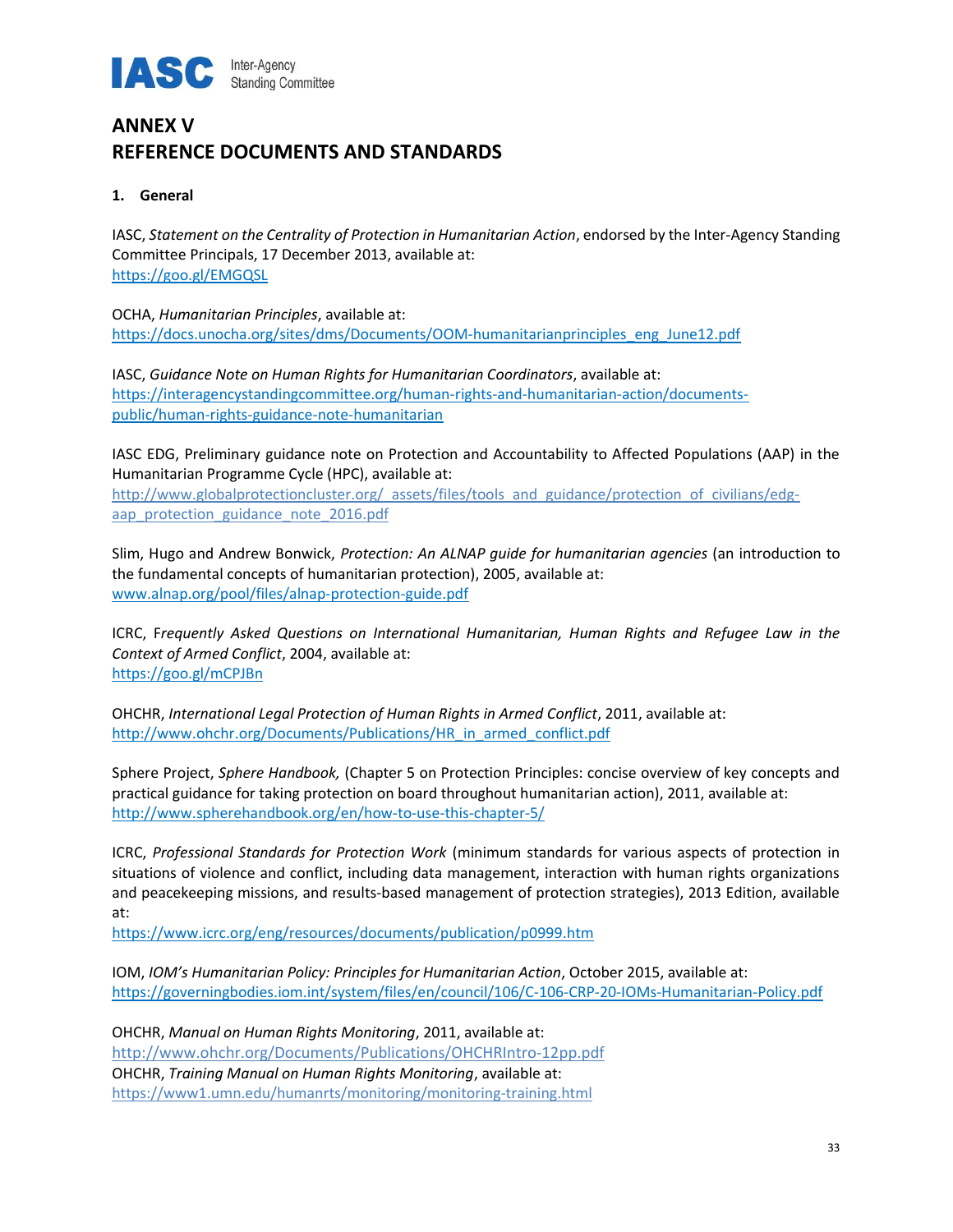

Oxfam GB, Improving the Safety of Civilians: A Protection Training Pack (practical introduction to protection mainstreaming and programming for emergency response professionals, adaptable to various levels of prior knowledge), 2008, available at:

http://policy-practice.oxfam.org.uk/publications/improving-the-safety-of-civilians-a-protection-training-pack-115396

InterAction, Results-Based Protection (web platform for an initiative to develop and promote a results-based approach to protection), available at: https://protection.interaction.org

UNHCR, Understanding Community-Based Protection¸ Protection Policy Paper, 2013, available at: http://www.refworld.org/pdfid/5209f0b64.pdf

UNHCR, Effective and Respectful Communication in Forced Displacement, available at: http://www.unhcrexchange.org/communities/9159/contents/215098?PHPSESSID

ActionAid, Safety with Dignity: A field manual for integrating community-based protection across humanitarian programmes (community-focused field guide, strong on tools and clear, practical guidance), 2010, available at: http://www.actionaid.org/publications/safety-dignity-field-based-manual-integrating-community-basedprotection-across-humanit

GPC, Global Protection Cluster website (basic information on protection, training materials and latest reports and updates, including from protection clusters around the world), templates and model TOR for protection clusters, contact details of protection resource persons), available at: www.globalprotectioncluster.org

CHS, The Core Humanitarian Standards on Quality and Accountability (sets out Nine Commitments that organizations and individuals involved in humanitarian response can use to improve the quality and effectiveness of the assistance they provide. It also facilitates greater accountability to communities and people affected by crisis), available at:

http://www.corehumanitarianstandard.org/the-standard

## 2. Mainstreaming protection

World Vision, Minimum Inter-Agency Standards for Protection Mainstreaming Core principles and practical guidance for applying them across six core sectors of humanitarian action http://reliefweb.int/sites/reliefweb.int/files/resources/Full\_Report\_3752.pdf

GPC, Global Protection Cluster Protection Mainstreaming Training Package (full training pack for use with humanitarian teams and government staff), available at: http://www.globalprotectioncluster.org/\_assets/files/aors/protection\_mainstreaming/PM\_training/1\_GPC\_P rotection\_Mainstreaming\_Training\_Package\_FULL\_November\_2014.pdf

HelpAge, Minimum Standards for Age and Disability Inclusion, July 2015, available at: http://goo.gl/diZvGc

IASC and GPC/GBV Response, Guidelines for Integrating Gender-Based Violence Interventions in Humanitarian Action, available at: http://goo.gl/yqCDK2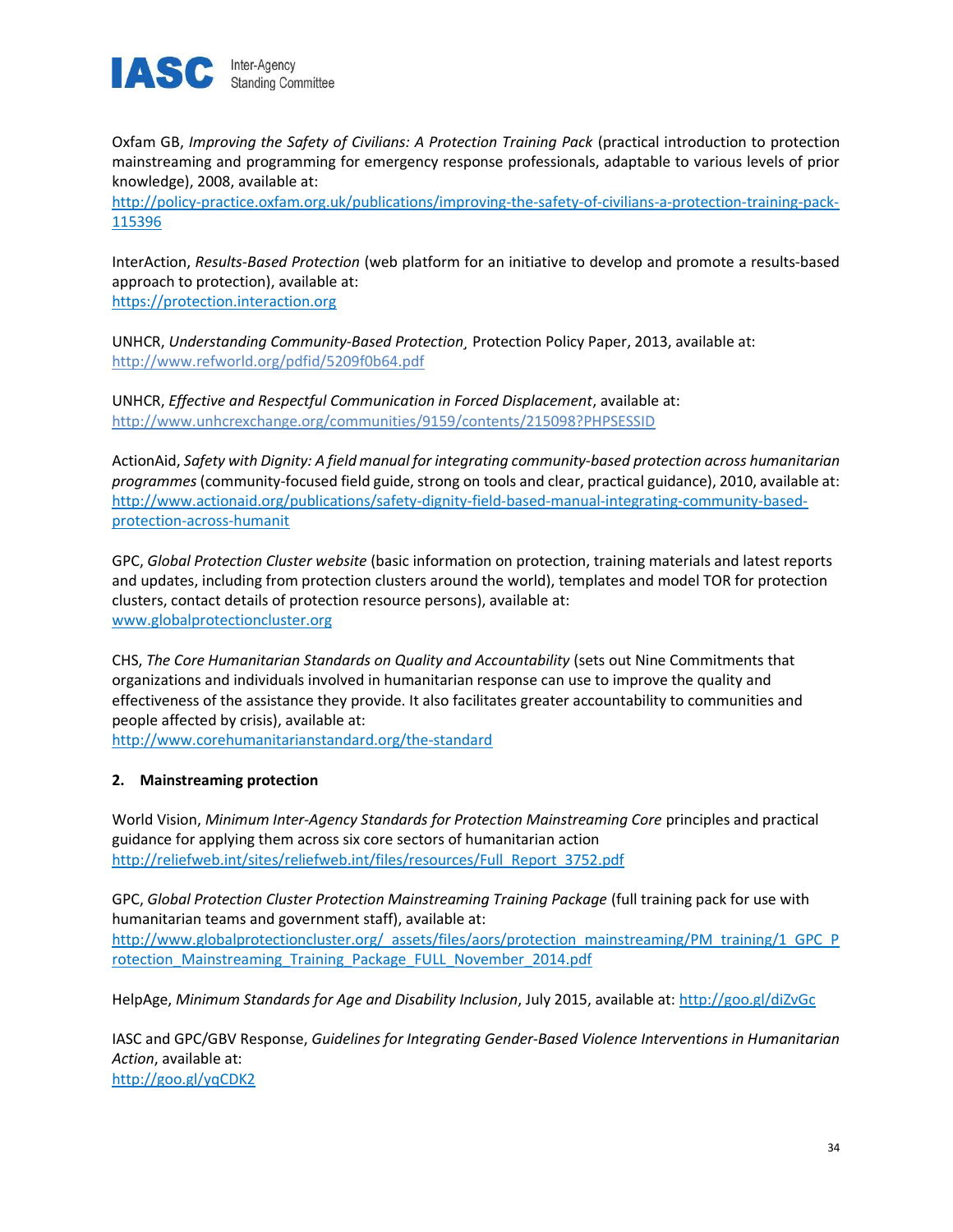

## 3. Child protection

Child Protection AoR, The Minimum Standards for Child Protection in Humanitarian Action, available at: http://cpwg.net/minimum-standards/

Child Protection AoR, Child Protection Working Group website (basic information and latest materials on child protection as well as contact details of resource people), available at: http://cpwg.net/

## 4. Gender-based violence

IASC and GBV Guidelines, Guidelines for Integrating Gender-Based Violence Interventions in Humanitarian Action: Reducing risk, promoting resilience and aiding recovery (website with the guidelines in full as well as 13 thematic area guides), 2015, available at: www.gbvguidelines.org

IRC, GBV Responders' Network (a resource base of tools, research and advocacy materials for addressing violence against women and girls in humanitarian settings), available at: http://gbvresponders.org/

GPC GBV AOR, Gender-based Violence Area of Responsibility website (basic information, tools, training materials, standards and guidelines on GBV as well as contact details of resource people), available at: http://gbvaor.net/

## 5. Housing, land and property

GPC HLP AOR, Housing, Land and Property Area of Responsibility website (basic information and contact information of resource people (under development), available at: http://www.globalprotectioncluster.org/en/areas-of-responsibility/housing-land-and-property/hlp-area-ofresponsibility.html

NRC, Training Manual on Housing, Land and Property, 2013, available on request at: http://www.nrc.no/?did=9165948#.VjybdYSS1C8

NRC, Securing Housing, Land and Property Rights for Displaced Women website (basic information and latest reports, available at: http://womenshlp.nrc.no

6. Mine Action

UN, Gender Guidelines for Mine Action Programmes, March 2010, available at: http://www.mineaction.org/sites/default/files/publications/MA-Guidelines-WEB.pdf

Anti-Personnel Mine Ban Convention, Five key examples of the role of mine action in integrating victim assistance into broader frameworks, available at:

http://reliefweb.int/sites/reliefweb.int/files/resources/Five\_Key\_Examples\_of\_the\_Role\_of\_Mine\_Action.pd f

## 7. Forced displacement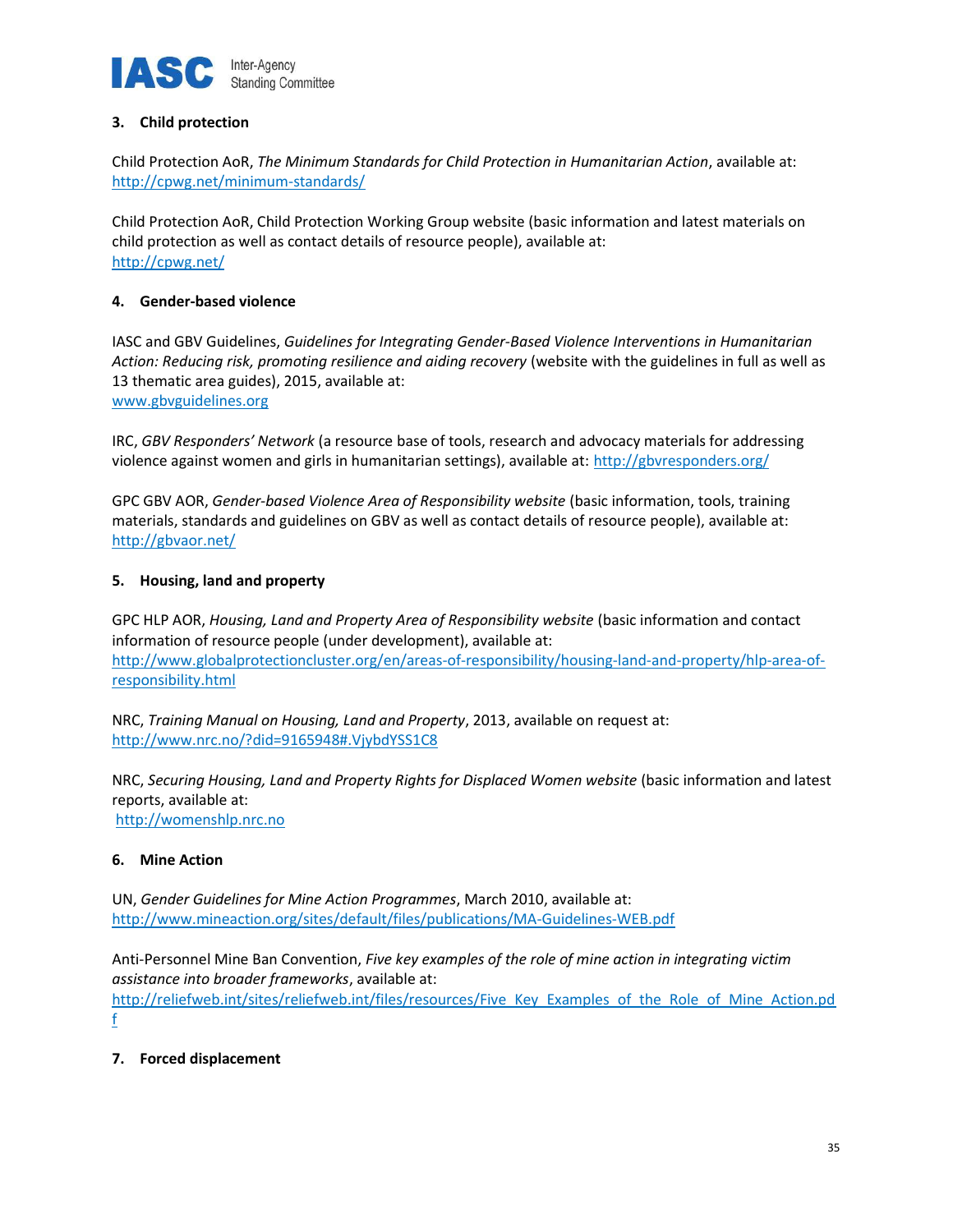

IASC, Protection of Internally Displaced Persons, IASC policy paper, 1999, available at: https://interagencystandingcommittee.org/focal-points/documents-public/protection-internally-displacedpersons-iasc-policy-paper

GPC, Handbook on the Protection of Internally Displaced Persons (introduction to core concepts, principles and frameworks in relation to IDP protection as well as guidance on operational responses and protection interventions and activities), 2010, available at:

http://www.globalprotectioncluster.org/\_assets/files/tools\_and\_guidance/protection\_of\_idps/IDP\_Handboo k\_EN.pdf

UNHCR, Protecting Refugees: A Field Guide for NGOs (guidance, checklists and frequently asked questions on refugee protection and specific protection needs of particular groups developed jointly by UNHCR and partners), 1999, available at:

http://www.unhcr.org/3bb9794e4.html

UNHCR and IPU, Internal Displacement: Responsibility and Action (Handbook for Parliamentarians No 20- 2012), 2013, available at: http://www.unhcr.org/525bee0c9.html

Geneva Call, Armed Non-State Actors and Displacement in Armed Conflict, 2013, available at: http://goo.gl/BL3lPt

## 8. Protection in disasters

IASC, Operational Guidelines on the Protection of Persons in Situations of Natural Disasters, 2011 http://www.globalprotectioncluster.org/\_assets/files/tools\_and\_guidance/IASC\_Guidelines\_Natural\_Disaster s\_EN.pdf

GPC, Reference Sheets for Protection in Natural Disaster Situations, available at: http://goo.gl/mqBCoZ

## 9. Protection from Sexual Exploitation and Abuse

UN Secretariat, Secretary-General's Bulletin on Special Measures for Protection from Sexual Exploitation and Sexual Abuse, ST/SGB/2003/13, 9 October 2003, available at: https://interagencystandingcommittee.org/focal-points/documents-public/special-measures-protectionsexual-exploitation-and-sexual-abuse

IASC, Statement of Commitment on Eliminating Sexual Exploitation and Abuse by UN and Non-UN Personnel, December 2006, available at:

https://interagencystandingcommittee.org/focal-points/documents-public/statement-commitmenteliminating-sexual-exploitation-and-abuse-un-and

IASC, Statement on Protection from Sexual Exploitation and Abuse, 11 December 2015, available at: https://interagencystandingcommittee.org/principals/documents-public/statement-iasc-principalsprotection-against-sexual-exploitation-and

IASC, Minimum Operating Standards for Protection from Sexual Exploitation and Abuse, 2015, available at: https://interagencystandingcommittee.org/node/11441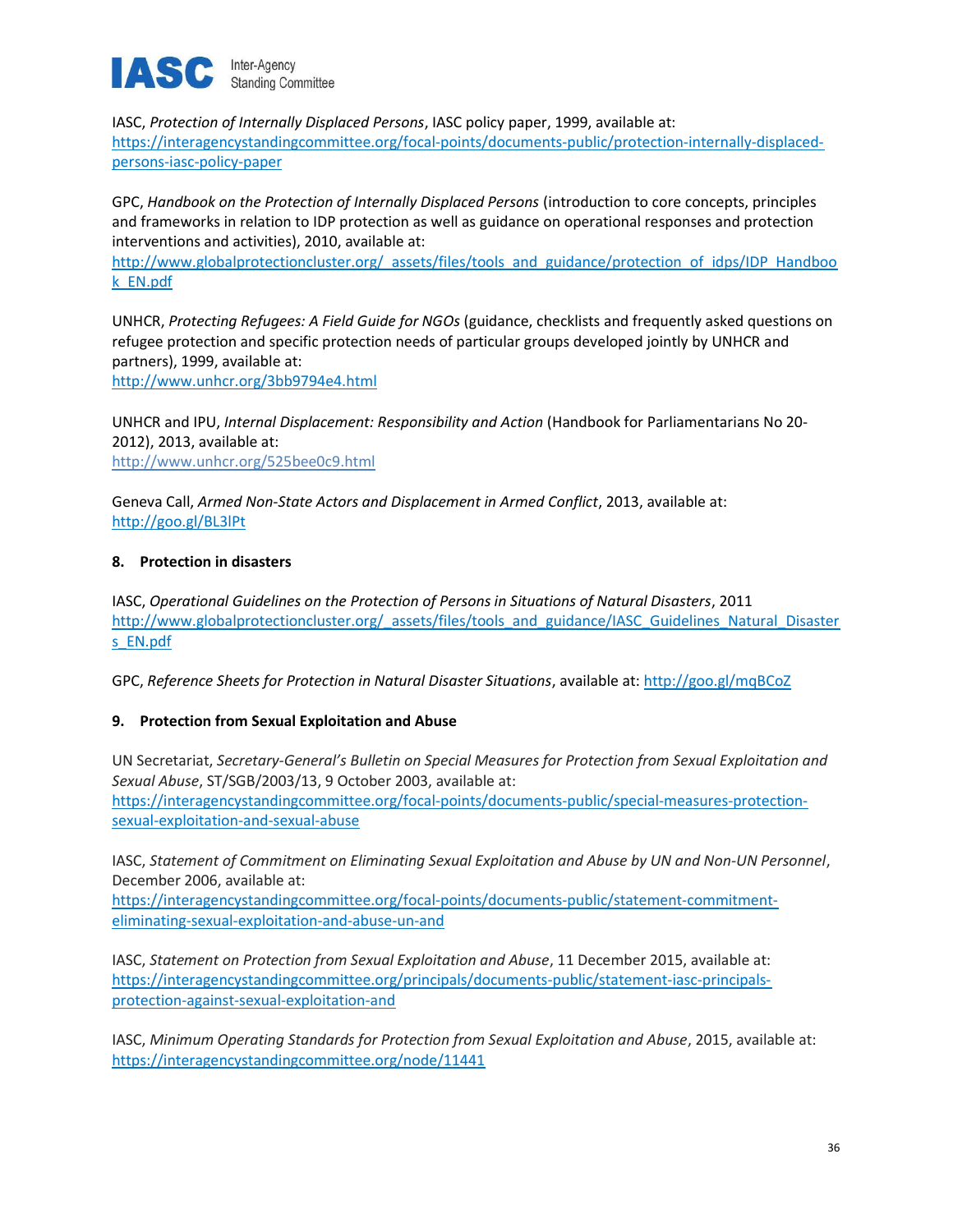

IASC, Guidelines to Implement the Minimum Operating Standards for Protection from Sexual Exploitation and Abuse by UN and non-UN Personnel (facilitated by the IASC Task Force on Protection from Sexual Exploitation and Abuse), March 2013, available at: https://interagencystandingcommittee.org/protection-sexual-exploitation-and-abuse/documentspublic/guidelines-implement-minimum-operating

## 10. Working with UN Missions

GPC, Diagnostic Tool and Guidance on the Interaction between Field Protection Clusters and UN Missions, available at:

http://goo.gl/ierh3

UN, Report of the High-level Independent Panel on Peace Operations on uniting our strengths for peace: politics, partnership and people, A/70/95–S/2015/446, June 2015, available at: http://goo.gl/zguzCJ

GPC, Partner Contributions to the High Level Independent Panel on Peace Keeping Operations, January 2015, available at:

http://goo.gl/fjJvxI

## 11. Protection Information Management

DRC and UNHCR, Protection Information Management Fact Sheet, August 2015, available at: https://goo.gl/rtQnyD

DRC and UNHCR, Protection Information Management Working Meeting Outcome Document, May 2015, available at: https://goo.gl/08P3Wo

ICRC, Restoring Family Links Code of Conduct on Personal Data Protection, January 2016, available at: https://www.icrc.org/en/document/rfl-code-conduct

ICRC, Rules on Personal Data Protection, January 2016, available at: https://www.icrc.org/en/document/data-protection

UNHCR, Policy on the Protection of Personal Data of Persons of Concern to UNHCR, May 2015, available at: http://www.refworld.org/docid/55643c1d4.html

## 12. Accountability to Affected Persons

IASC, Accountability to Affected Populations: the Operational Framework, 2013, available at: https://goo.gl/61WZwK

## 13. Engaging with local actors

HPC, Islamic Humanitarianism, HPC Working Paper, February 2015, available at: http://goo.gl/okfgo3

Jindal School, Report on South-South Humanitarianism, 2014, available at: http://goo.gl/zHPDM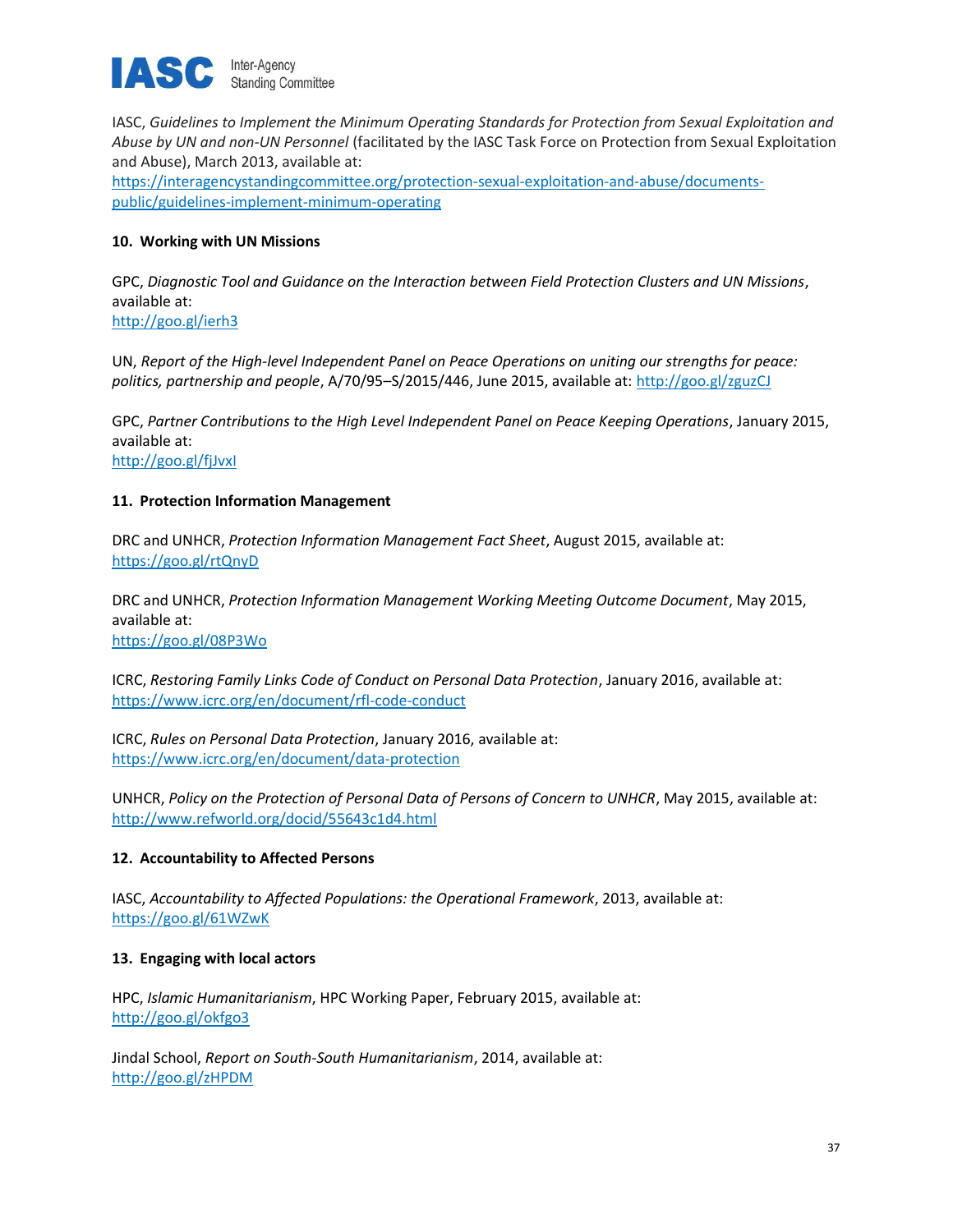

## 14. Durable solutions

UNDP, UNHCR, Global Cluster for Early Recovery, GPC, A preliminary operational guide to the United Nations Secretary-General's Decision on Durable Solutions to Displacement, Technical Working Group on Durable Solutions, January 2016, available at:

https://interagencystandingcommittee.org/system/files/gcer\_durable\_solutions\_premilinary\_operational\_gu ide.pdf

IASC, Framework on Durable Solutions for Internally Displaced Persons, April 2010, available at: http://www.unhcr.org/50f94cd49.pdf

UN, SG's Decision Statement on Durable Solutions, October 2015, available at: http://goo.gl/W5jY12

UN, Guiding Principles on Internal Displacement, 2001, available at: http://www.brookings.edu/~/media/Projects/idp/GPEnglish.pdf

## 15. Human Rights Up Front

UN, Human Rights Up Front Initiative, available at http://www.un.org/sg/humanrightsupfront/

UN, Rights Up Front in the Field, available at: https://www.humanitarianresponse.info/en/system/files/documents/files/013\_fact\_sheet\_- \_rights\_up\_frontin\_the\_field\_draft\_2014-08-21\_2.pdf

UNDG, Human Rights up Front Initiative, available at: https://undg.org/home/guidance-policies/country-programming-principles/human-rights/rights-up-frontinitiative/

UNDG, Human Rights up Front: An Overview, available at: https://undg.org/wp-content/uploads/2015/09/Overview-of-Human-Rights-up-Front-2015-07-24.pdf

## 16. Other

Niland, Norah, Riccardo Polastro, Antonio Donini, Amra Lee, Independent Whole of System Review of Protection in the Context of Humanitarian Action, (independent study commissioned by the GPC at the request of the IASC WG), May 2015, available at:

https://interagencystandingcommittee.org/sites/default/files/independent\_whole\_of\_system\_protection\_re view report may 2015.pdf

Murray, Julian and Joseph Landry, Study on Protection Funding in Complex Humanitarian Emergencies, (independent study commissioned by the GPC), September 2013, available at: http://www.globalprotectioncluster.org/\_assets/files/news\_and\_publications/GPC\_funding\_study\_online\_E N.pdf

UN, Report of the Secretary-General's Internal Review Panel on United Nations Action in Sri Lanka, November 2012, available at: http://goo.gl/J1xDA